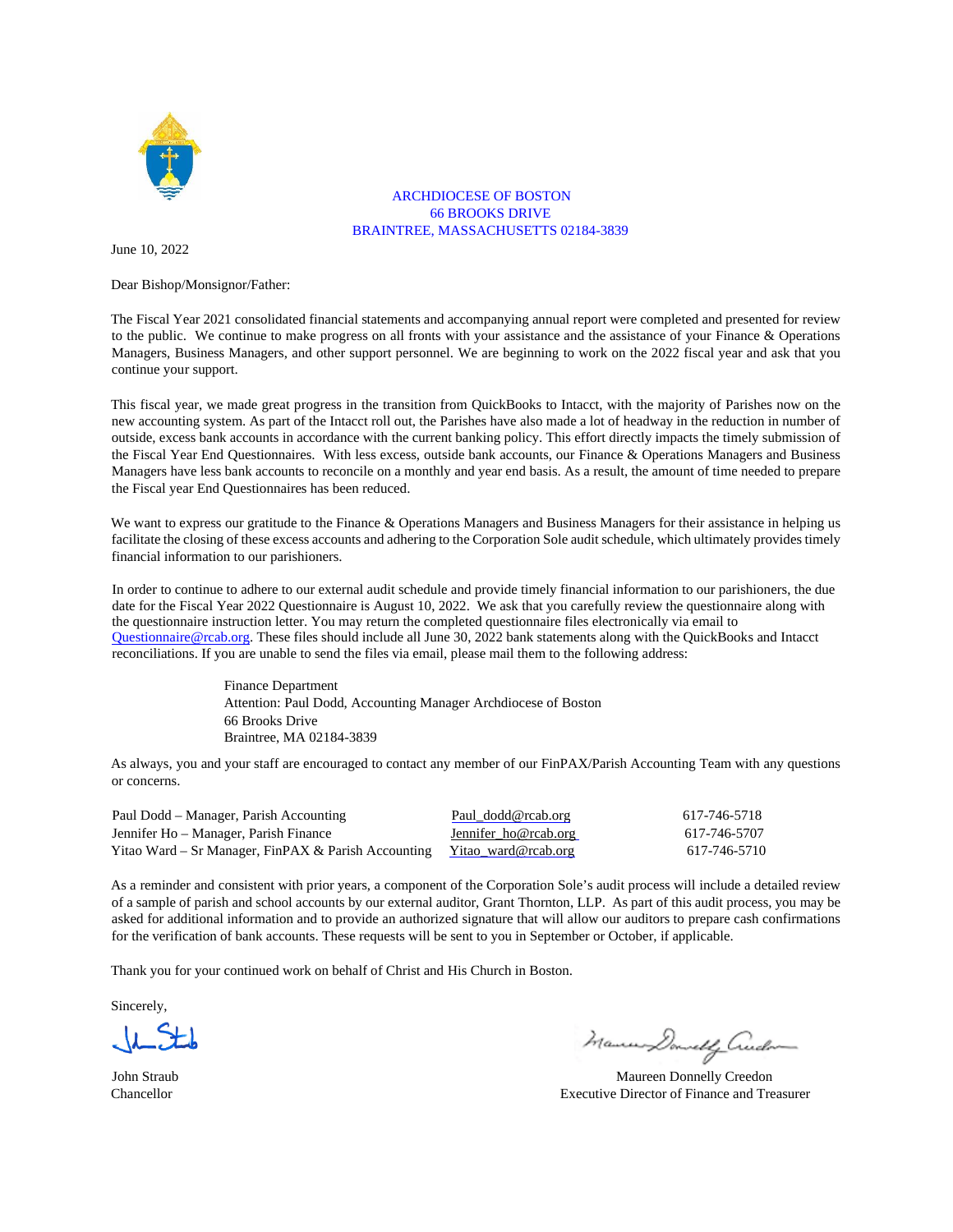

# **Questionnaire Instruction Letter**

To all Pastors, Finance & Operations Managers, Business Managers, and Accountants

Included with this year's Questionnaire is a year-end checklist to assist you in significant areas of the year end close process. Please review the year-end checklist carefully and complete all applicable steps. Should you have questions on how to complete any of the items on the checklist please reach out to anyone on the Parish Finance team to assist you. Please note the checklist is not meant to be an all-inclusive list and some aspects may not be applicable to your parish, school, or cemetery.

**Cash and Equivalents:** All cash, savings, and investment accounts must be reconciled to their respective bank statements in QuickBooks or Intacct and then listed on Schedule A of the Questionnaire. Please include copies of all bank statements that show the June 30th balance along with detailed copies of their reconciliations with the Questionnaire. For accounts that do not have month end statement dates ensure the statement shows the June 30th balance with all relevant transactions. If the statement does not show the June 30th balance, please request it from the bank**.** Please enter all AP invoices related to FY22 before you prepare reconciliations. Please do not make changes to FY22 once the Questionnaire has been submitted. If you discover changes that you feel you must make to the prior year(s) after the close, please contact the Parish Finance team first. Please note that all Revolving Loan Savings and Common Investment Fund accounts must be reconciled as of 6/30/22, but do not need to be included on Schedule A of the Questionnaire. Please see Appendix 7 for help with reconciliations.

Please remember to send a copy of your July Bank statements along with reconciliations separately. For accounts that do not have month end statements, please request the July 31st statement from your bank or send statements that include July 31, 2022.

**Restricted or Endowment Gifts:** Please complete Schedule C for gifts received during fiscal 2022 that have any donor-imposed restrictions and were not transferred to a Revolving Loan Savings or Common Investment Fund restricted account. Restricted gifts include fundraising campaigns where the funds will be used for a specific purpose, donations from a parishioner for a specific purpose, etc. For example, a fundraising drive where parishioners donate money for a new organ and held in the parish's operating account should be included on schedule C in the Questionnaire. Do not include funds that were set aside by the parish for a specific purpose that do not have donor-imposed restrictions, often referred to as "internally designated funds." For restricted gifts included in Schedule C, please provide supporting documentation such as, a will, trust document, gift annuity agreement, or a description of the restriction if you cannot immediately locate the paperwork.

**Capital Acquisitions:** All capital acquisitions should be booked to their relative "7000" accounts or 529xxx accounts (Intacct) and clearly labeled in QuickBooks or Intacct. Details of any capital disposals may need to be included on Schedule B of the Questionnaire. Refer to appendix 2 for the necessary steps and appendix 3 for an example of Named Groups.

**Chart of Accounts:** All entities are requested to be on the RCAB approved standard chart of accounts for fiscal year end. The RCAB Charts of Accounts (CoA) is included with the questionnaire (see appendix 1). Please take the time to review and update all accounts and descriptions.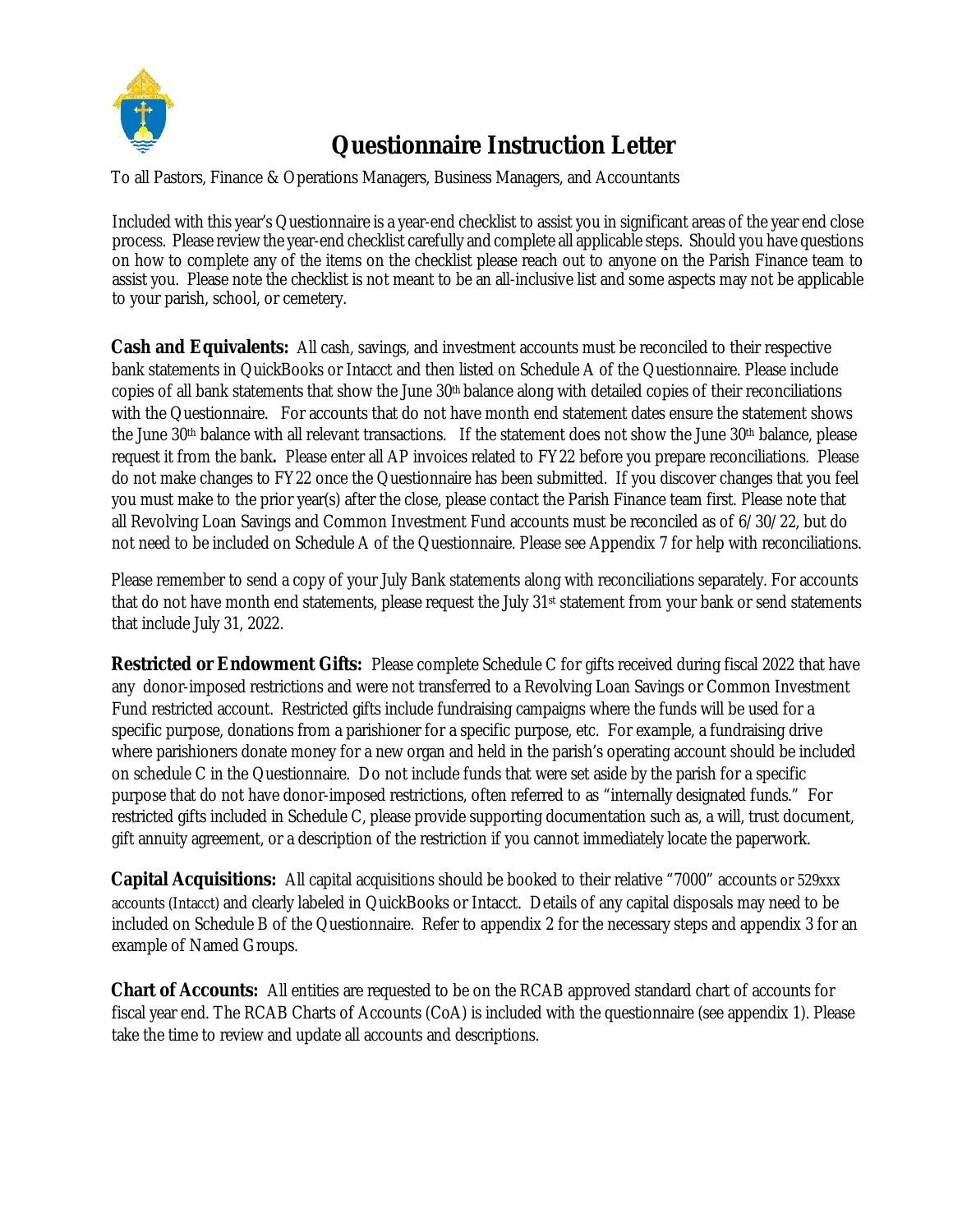**Leases:** Account 4315 should be used for rental donations that stem from facility use fees with no written contract and from clergy room and board. Account 4316 is to be used for lease income where a formal contact has been entered into with a tenant, allowing a defined use of the leased property.

**Loans or Notes Payable:** For all RCAB loans, please make certain that you record all of the necessary entries and that your 6/30/2022 balance agrees with that month end loan statement.

**Common Investment Fund Entries:** For a list of the correct entries for the Common Investment Fund Accounts please see appendix 4.

**Exchange Transactions and Bad Debt:** For guidance on Tuition Revenue and other fee for service transactions see appendix 5.

**Accrued Payroll:** For Accrued Payroll guidance see appendix 6.

**The deadline for completed Questionnaires is August 10, 2022. If you foresee any difficulty with meeting the deadline, please contact us as soon as possible so we can provide assistance.**

Completed questionnaires and the supporting bank statements and reconciliations may be sent electronically to Questionnaire@RCAB.org. If necessary, you may mail the Questionnaire, bank statements and reconciliations to:

> Finance Department Attention: Paul Dodd, Accounting Manager Archdiocese of Boston 66 Brooks Drive Braintree, MA 02184-3839

Should you have any questions or concerns we encourage you to reach out to anyone on the Parish Finance team:

| Paul Dodd – Manager – Parish Accounting              | Paul_dodd@rcab.org   | 617-746-5718 |
|------------------------------------------------------|----------------------|--------------|
| Jennifer Ho – Manager – Parish Finance               | Jennifer_ho@rcab.org | 617-746-5707 |
| Yitao Ward – Sr Manager – FinPAX & Parish Accounting | Yitao_ward@rcab.org  | 617-746-5710 |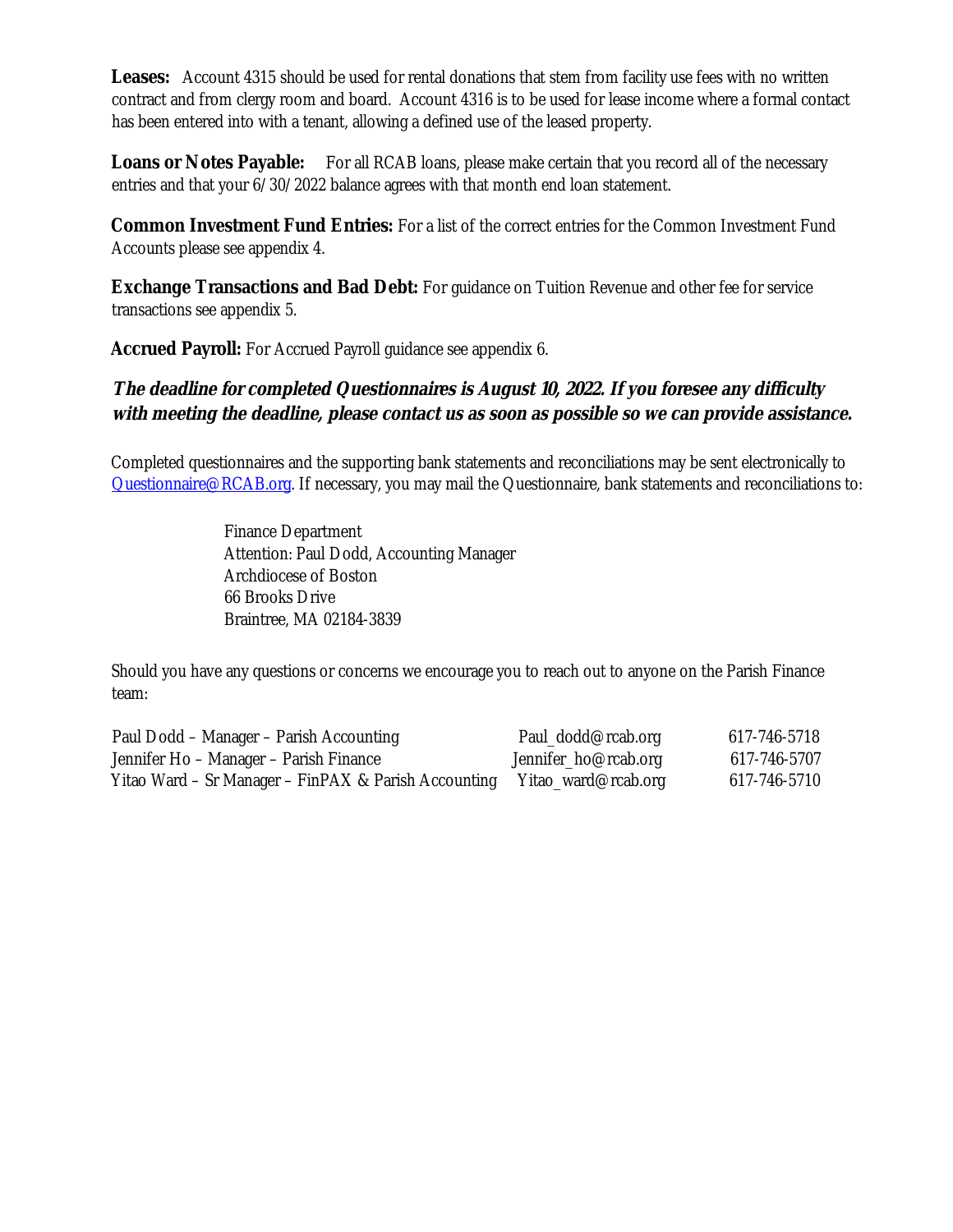

#### **ARCHDIOCESE OF BOSTON**

#### **MEMORANDUM**

**TO:** Finance & Operations Managers and Business Managers **FROM:** Finance – FinPAX & Parish Accounting Teams **RE:** Guidance on preparation for year end **DATE:** June 10, 2022

This memo provides the guidance on preparation steps Parishes should take prior Year End Annual Questionnaire Submission to ensure properly stated financials.

#### 1) Review of bank accounts

- a) Does your entity have more than just an operating account? According to the July 2018 decree, Parish and related entities (Schools, Cemeteries, and other) are allowed to keep one operating account. If there is activity that legally requires a separate bank account; such as state subsidized milk, bingo, raffle, etc., you may keep one bank account for each of those activities. All other accounts should be closed, and funds transferred to the operating account, RLF account, or CIF account.
- b) All cash, savings, and investment accounts must be reconciled to their respective bank statements in QuickBooks or Intacct and then listed on Schedule A of the Questionnaire. Please include copies of all bank statements that show the June 30th balance along with detailed copies of their reconciliations with the Questionnaire. For accounts that do not have month end statement dates ensure the statement shows the June 30th balance with all relevant transactions. If the statement does not show the June 30th balance, please request it from the bank. Please enter all AP invoices related to FY22 before you prepare reconciliations. Please do not make changes to FY22 once the Questionnaire has been submitted. If you discover changes that you feel you must make to the prior year(s) after the close, please contact the Parish Finance team first. Please note that all Revolving Loan Savings and Common Investment Fund accounts must be reconciled as of 6/30/22, but do not need to be included on Schedule A of the Questionnaire.
- c) Please remember to send a copy of your July Bank statements along with reconciliations in a second mailing. For accounts that do not have month end statements, please request the July 31st statement from your bank or send statements that include July 31, 2022.
- 2) Review Revolving Loan Fund (RLF) savings and loans end balances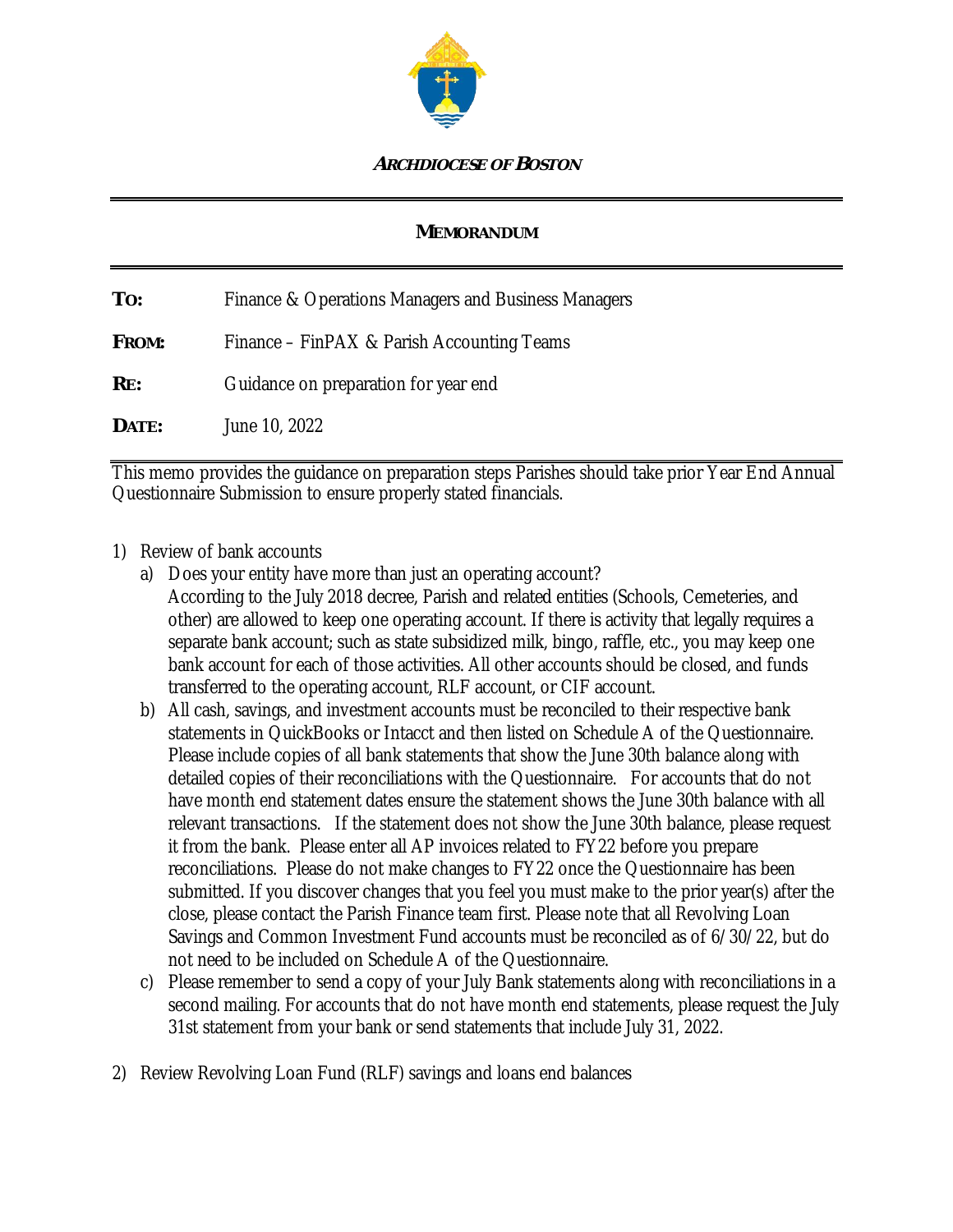- a) For all RCAB RLF Savings and Loan accounts, please make certain that you record all necessary entries and that your 6/30/2022 balance agrees with the month end statements. This step is extremely important as you may have SBA PPP loan activity or 90 Days Now activity flowing through these accounts.
- b) Does the RLF balance per Intacct/QuickBooks agree to the month end RLF statement? This could be that you did not properly record the interest income (savings account), interest accrued (loan account), or other activity (deposit/disbursement/loan payment).
	- i) Run a General Ledger report for the RLF account that does not agree to the year end RLF statement. Going backwards (newest to oldest), review each month end balance and compare it to the RLF statement to determine the last month where the RLF balance tied. This would indicate that the variance occurred in the subsequent month. Review the RLF statement and the General Ledger to determine if the interest income/expense was properly recorded. Review the journal entries outlined in "Recording RLF savings activity Memo" and "Recording RLF loan activity Memo" and make the appropriate entry so that the year end RLF balance agrees to the year end RLF statement. The date of the journal entry should be the current date. Under no circumstances should you back date your journal entry to a closed period.
- 3) Review Common Investment Fund (CIF) end balances
	- a) Does the CIF balance per Intacct/QuickBooks agree to the month end CIF statement? This could be that you did not properly record the market gain/loss, dividend income, redemption, or deposit.
		- i) Run a General Ledger report for the CIF account that does not agree to the year end CIF statement. Going backwards (newest to oldest), review each month end balance and compare it to the CIF statement to determine the last month where the CIF balance tied. This would indicate that the variance occurred in the subsequent month. Review the CIF statement and the General Ledger to determine if the activity was properly recorded. Review the journal entries outlined in "Appendix 4 CIF Entries – Edited for 2022" and make the appropriate entry so that the year end CIF balance agrees to the year-end CIF statement. The date of the journal entry should be the current date. Under no circumstances should you back date your journal entry to a closed period.
- 4) Second Collections
	- a) Have you remitted all second collections within 30 days of collection? If not, please remit these funds to RCAB in accordance to the Vicar General's Notice.
- 5) Review Due to/from balances
	- a) Do the due to/from balances between each related entity net to zero? For example, if Parish A's balance sheet shows a Due from Parish B (asset) balance of \$5,000 then Parish B must show the corresponding Due to Parish A (liability) balance of \$5,000. If those two numbers vary, then the due to/from balances do not net to zero. This may indicate that an expense was recorded and allocated in one entity but the corresponding expense and to due/from activity was not recorded in the other entity.
		- i) Run a General Ledger report for both the due to and due from accounts. Going backwards (newest to oldest), review each month end balance for both accounts and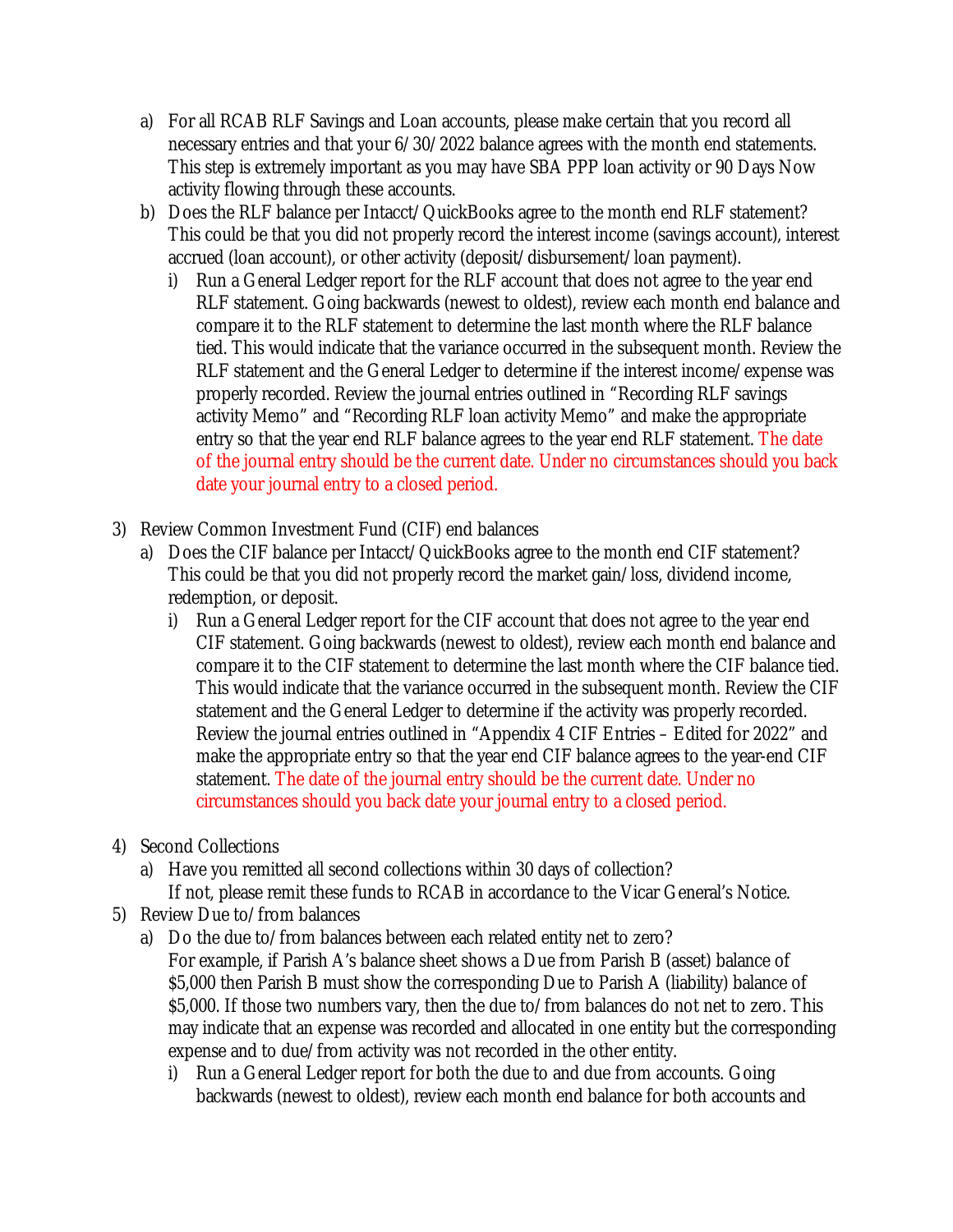determine the last month where the due to and due from balances tied. This would indicate that the variance occurred in the subsequent month. For that subsequent month, review the account with the larger balance and determine if there was an invoice that was not recorded in the other account. Once identified record the missing due to/from transaction. Refer to "Due to Due From Memo" for guidance on the journal entries.

- 6) Other Current Liabilities
	- a) You should be able to verify any Other Current Liability on your balance sheet. If you are unsure what the balances consist of, please make a journal entry to remove any unknown balance. Large amounts should be verified first with Parish Accounting.
- 7) Review Accounts Receivable
	- a) Run a current A/R Subledger Report
		- i) Are there balances that net to zero? You'll need to apply the payments to the invoices. Refer to "How to apply deposits to open AR invoices"
		- ii) Are there negative amounts?

This indicates that there was a deposit that was entered to Accounts Receivable, but a corresponding invoice was not entered. Make the following entry

Date: current date (do not under any circumstance back date your journal entries to a closed period)

Debit – Accounts Receivable

Credit – Revenue account associated with the original deposit (this will vary for each negative balance*)*

After this entry is made, refer to step (i) above to apply the deposit to the invoice you just entered.

### 8) Review Accounts Payable

- a) Run a current A/P Subledger Report
	- i) Are there balances that net to zero?

You'll need to apply the check payments to the bills. Refer to "How to apply credits to open AP bills"

ii) Are there negative amounts?

This indicates that there was a check payment that was entered to Accounts Payable, but a corresponding AP bill was not entered. Make the following entry

Date: current date (do not under any circumstance back date your journal entries to a closed period)

Debit – Expense account associated with the original check payment (this will vary for each negative balance)

Credit – Accounts Payable

After this entry is made, refer to step (i) above to apply the credit/payment to the AP bill you just entered.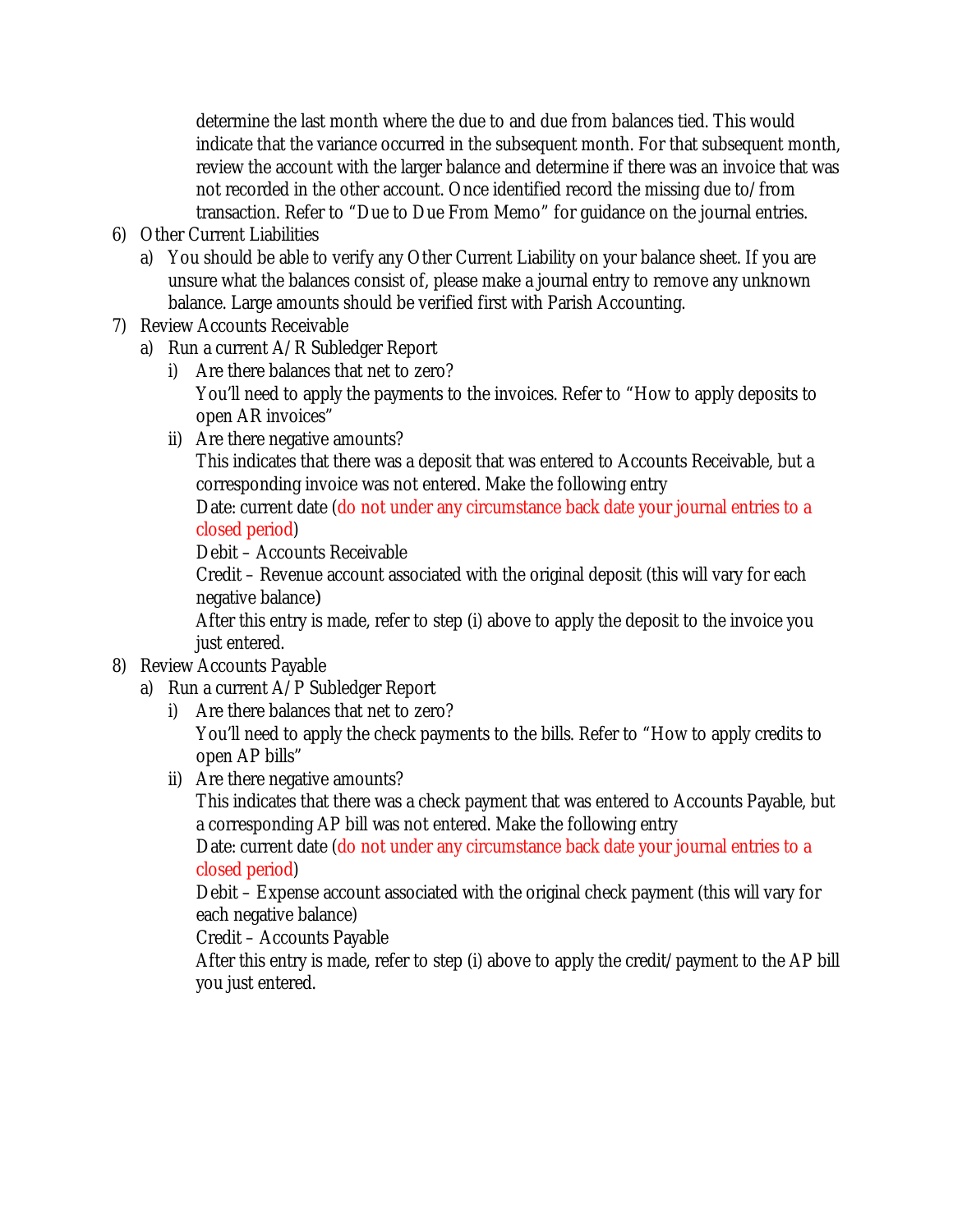#### **RCAB Year End Questionnaire**

**For the year July 1, 2021 - June 30, 2022**

**Please complete the following form. All fields are required.**



**Note: All information provided must be as of June 30, 2022 for the year July 1, 2021 - June 30, 2022**

#### **Cash & Cash Equivalents\***.

Please provide June Bank statements and reconciliations in QuickBooks or Intacct. July bank statements and reconcilations should be provided separately once they are reconciled. **No Petty Cash**

### **RCAB Savings & Loans, CIF**

| PASTOR SIGNATURE                                                                                                                                                                                                                                                                                                                                             |                              | DATE             |  |  |  |  |
|--------------------------------------------------------------------------------------------------------------------------------------------------------------------------------------------------------------------------------------------------------------------------------------------------------------------------------------------------------------|------------------------------|------------------|--|--|--|--|
| PREPARER SIGNATURE                                                                                                                                                                                                                                                                                                                                           |                              | DATE             |  |  |  |  |
|                                                                                                                                                                                                                                                                                                                                                              |                              |                  |  |  |  |  |
| Jennifer Ho - Manager, Parish Finance<br>Yitao Ward - Senior Manager, Finance                                                                                                                                                                                                                                                                                | 617-746-5707<br>617-746-5710 |                  |  |  |  |  |
| Please call the Parish Accounting Team if you have any questions or need assistance<br>Paul Dodd - Accounting Manager, Parishes                                                                                                                                                                                                                              | 617-746-5718                 |                  |  |  |  |  |
| 2 Earned but unused vacation hours                                                                                                                                                                                                                                                                                                                           |                              |                  |  |  |  |  |
| 1 Earned but unused vacation dollars                                                                                                                                                                                                                                                                                                                         |                              |                  |  |  |  |  |
| <b>Employee Earned but Unused Vacation at Year-End</b><br>This information should be recorded in PrimePay in time to be effective for the 6/30/2022 year end.                                                                                                                                                                                                |                              |                  |  |  |  |  |
| *Capital & Operating Leases* NEW IN FY2022<br>Yes<br>No<br>If yes, please complete and attach Schedule D                                                                                                                                                                                                                                                     |                              |                  |  |  |  |  |
| Use Schedule C only for new or unrecorded gifts that are restricted by a donor for a specific purpose.<br>Please do not include any donations that are held in RCAB Savings or Common Investment Fund                                                                                                                                                        |                              |                  |  |  |  |  |
| <b>New or Unrecorded Endowments and Restricted Gifts</b>                                                                                                                                                                                                                                                                                                     |                              | Yes<br>No        |  |  |  |  |
| <b>Capital Asset Disposals</b><br>If yes, please complete and attach Schedule B                                                                                                                                                                                                                                                                              |                              | Yes<br>No        |  |  |  |  |
| For all transactions recorded in the 7000's (QuickBooks) or 529xxx (Intacct) accounts, please ensure<br>detailed descriptions accompany the transactions in the Memo section. Please ensure there is a number,<br>letter, or Project Name at the beginning of each Memo description that identifies the project.                                             |                              |                  |  |  |  |  |
| <b>Capital Asset Additions</b>                                                                                                                                                                                                                                                                                                                               |                              | Yes<br><b>No</b> |  |  |  |  |
| RCAB Revolving Loan Savings & Loan (RLF) accounts and Common Investment Fund (CIF) accounts<br>should be reconciled on a monthly basis, but no physical reconciliation is required to be done. Please refer<br>to the Questionnaire Instruction Letter.<br>Please do not include RLF and CIF statements and reconciliations in this package or on Schedule A |                              |                  |  |  |  |  |

**\* All June bank statements should be as of June 30, 2022. Please make prior arrangements with your bank/financial institution to ensure that statement date is the end of the month.**

**For CDs and other investments for which a statement is not received on a monthly basis, please request a letter from the financial institution with June 30, 2022 balances.**

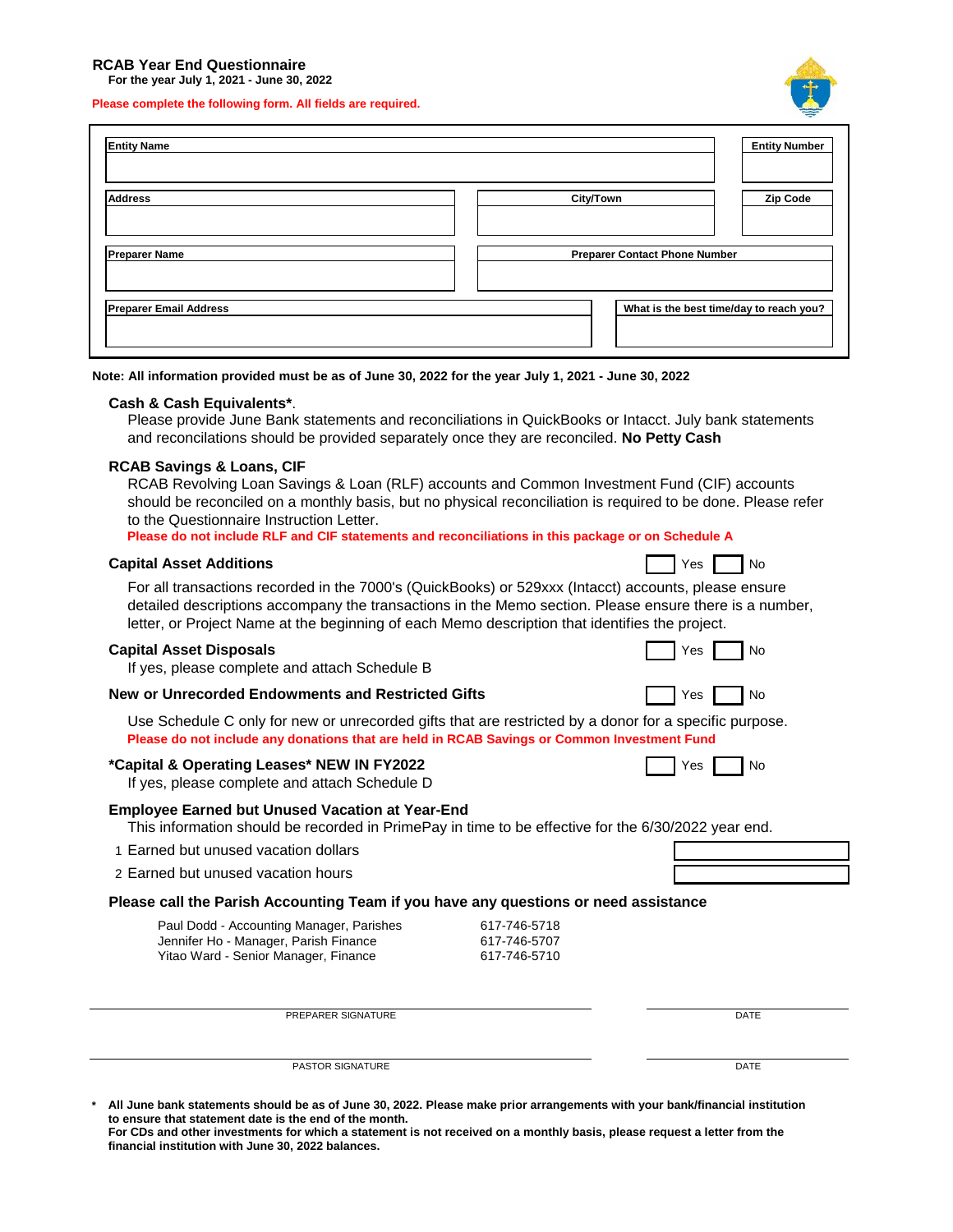#### **Schedule A - Cash For the year July 1, 2020 - June 30, 2021**

1

| and Bank Statement Balance at June 30, 2022. Do NOT include RLF or CIF accounts<br><b>Bank Name</b> | <b>Full Account Number</b> | <b>Account</b><br><b>Type</b><br>CHK-SAV-<br><b>MM-INV</b> | <b>Account Title</b> | (P)ar<br>$(S)$ ch<br>(C)em<br>(O)ther | Restricted<br>Account<br>Y or N | QuickBooks<br>or Intacct<br><b>GL Account</b> | <b>QuickBooks or Intacct</b><br><b>Balance as of June</b><br>30, 2022 | <b>Bank Statement</b><br>Balance as of June 30,<br>2022 |
|-----------------------------------------------------------------------------------------------------|----------------------------|------------------------------------------------------------|----------------------|---------------------------------------|---------------------------------|-----------------------------------------------|-----------------------------------------------------------------------|---------------------------------------------------------|
|                                                                                                     |                            |                                                            |                      |                                       |                                 |                                               |                                                                       |                                                         |
| $\mathbf{1}$                                                                                        |                            |                                                            |                      |                                       |                                 |                                               |                                                                       |                                                         |
|                                                                                                     |                            |                                                            |                      |                                       |                                 |                                               |                                                                       |                                                         |
| $\overline{2}$                                                                                      |                            |                                                            |                      |                                       |                                 |                                               |                                                                       |                                                         |
|                                                                                                     |                            |                                                            |                      |                                       |                                 |                                               |                                                                       |                                                         |
|                                                                                                     |                            |                                                            |                      |                                       |                                 |                                               |                                                                       |                                                         |
|                                                                                                     |                            |                                                            |                      |                                       |                                 |                                               |                                                                       |                                                         |
|                                                                                                     |                            |                                                            |                      |                                       |                                 |                                               |                                                                       |                                                         |
|                                                                                                     |                            |                                                            |                      |                                       |                                 |                                               |                                                                       |                                                         |
|                                                                                                     |                            |                                                            |                      |                                       |                                 |                                               |                                                                       |                                                         |
|                                                                                                     |                            |                                                            |                      |                                       |                                 |                                               |                                                                       |                                                         |
|                                                                                                     |                            |                                                            |                      |                                       |                                 |                                               |                                                                       |                                                         |
|                                                                                                     |                            |                                                            |                      |                                       |                                 |                                               |                                                                       |                                                         |
|                                                                                                     |                            |                                                            |                      |                                       |                                 |                                               |                                                                       |                                                         |
|                                                                                                     |                            |                                                            |                      |                                       |                                 |                                               |                                                                       |                                                         |
|                                                                                                     |                            |                                                            |                      |                                       |                                 |                                               |                                                                       |                                                         |
| 10                                                                                                  |                            |                                                            |                      |                                       |                                 |                                               |                                                                       |                                                         |
|                                                                                                     |                            |                                                            |                      |                                       |                                 |                                               |                                                                       |                                                         |
|                                                                                                     |                            |                                                            |                      |                                       |                                 |                                               |                                                                       |                                                         |
|                                                                                                     |                            |                                                            |                      |                                       |                                 |                                               |                                                                       |                                                         |
|                                                                                                     |                            |                                                            |                      |                                       |                                 |                                               |                                                                       |                                                         |
|                                                                                                     |                            |                                                            |                      |                                       |                                 |                                               |                                                                       |                                                         |
|                                                                                                     |                            |                                                            |                      |                                       |                                 |                                               |                                                                       |                                                         |
|                                                                                                     |                            |                                                            |                      |                                       |                                 |                                               |                                                                       |                                                         |
|                                                                                                     |                            |                                                            |                      |                                       |                                 |                                               |                                                                       |                                                         |
|                                                                                                     |                            |                                                            |                      |                                       |                                 |                                               |                                                                       |                                                         |
|                                                                                                     |                            |                                                            | <b>TOTAL CASH</b>    |                                       |                                 |                                               | $\blacksquare$                                                        |                                                         |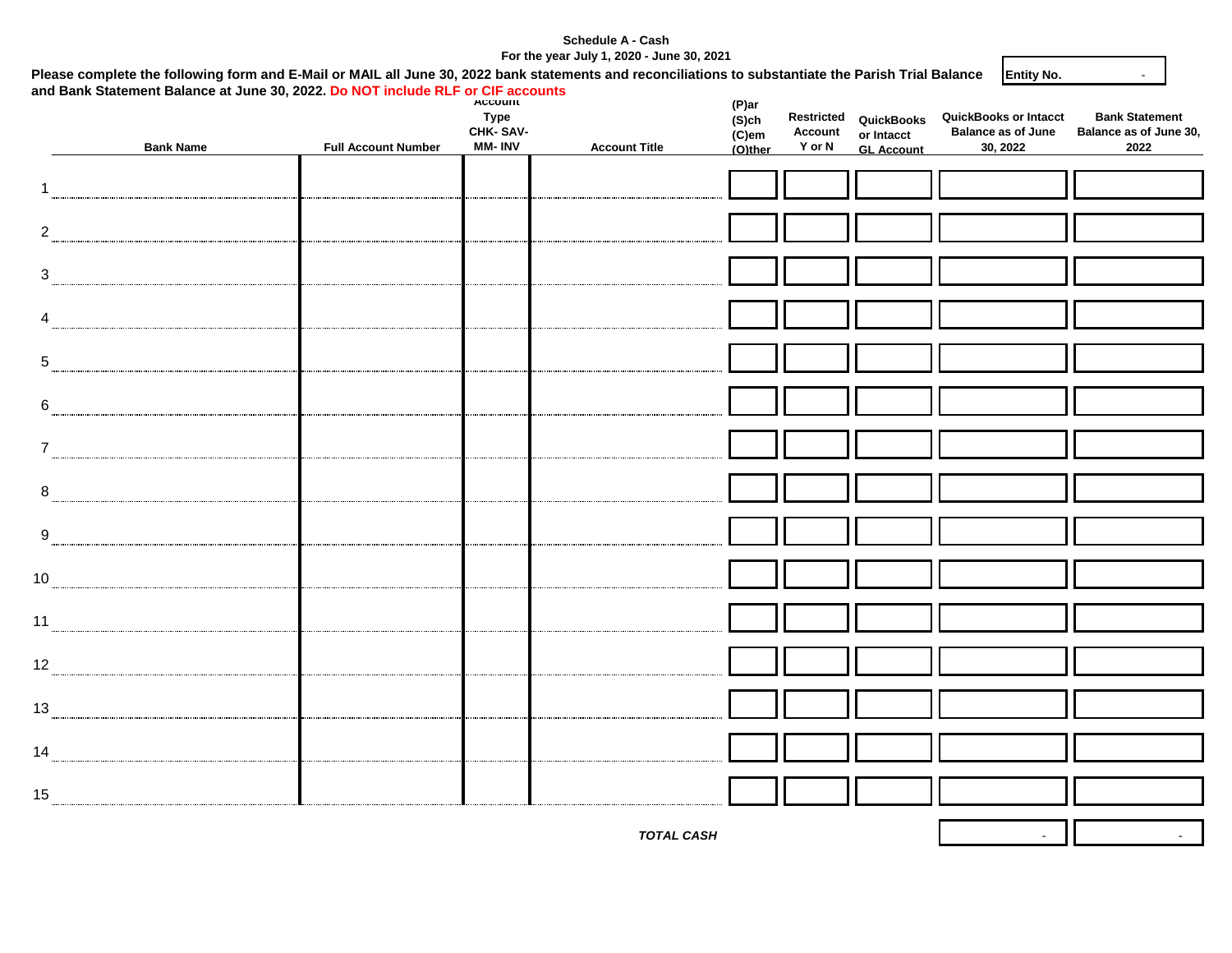#### **Schedule B - Fixed Asset Disposals**

For the year July 1, 2020 - June 30, 2021

**Please complete the following form and include all fiscal year 2022 fixed asset disposals. This includes building, furniture, equipment, fixtures, leasehold improvements, etc.**

**Entity Number**

**-**

#### **Fixed Asset Disposals / Sales for Non-Real Estate**

| Date of Disposal | <b>Description of Asset</b> | <b>Chart of Account Number</b> | <b>Sale Price</b>      | <b>Original Cost</b> |
|------------------|-----------------------------|--------------------------------|------------------------|----------------------|
|                  |                             |                                |                        |                      |
|                  |                             |                                |                        |                      |
| $\overline{2}$   |                             |                                |                        |                      |
| 3                |                             |                                |                        |                      |
| $\overline{4}$   |                             |                                |                        |                      |
| 5                |                             |                                |                        |                      |
|                  |                             |                                |                        |                      |
|                  |                             |                                | <b>TOTAL DISPOSALS</b> |                      |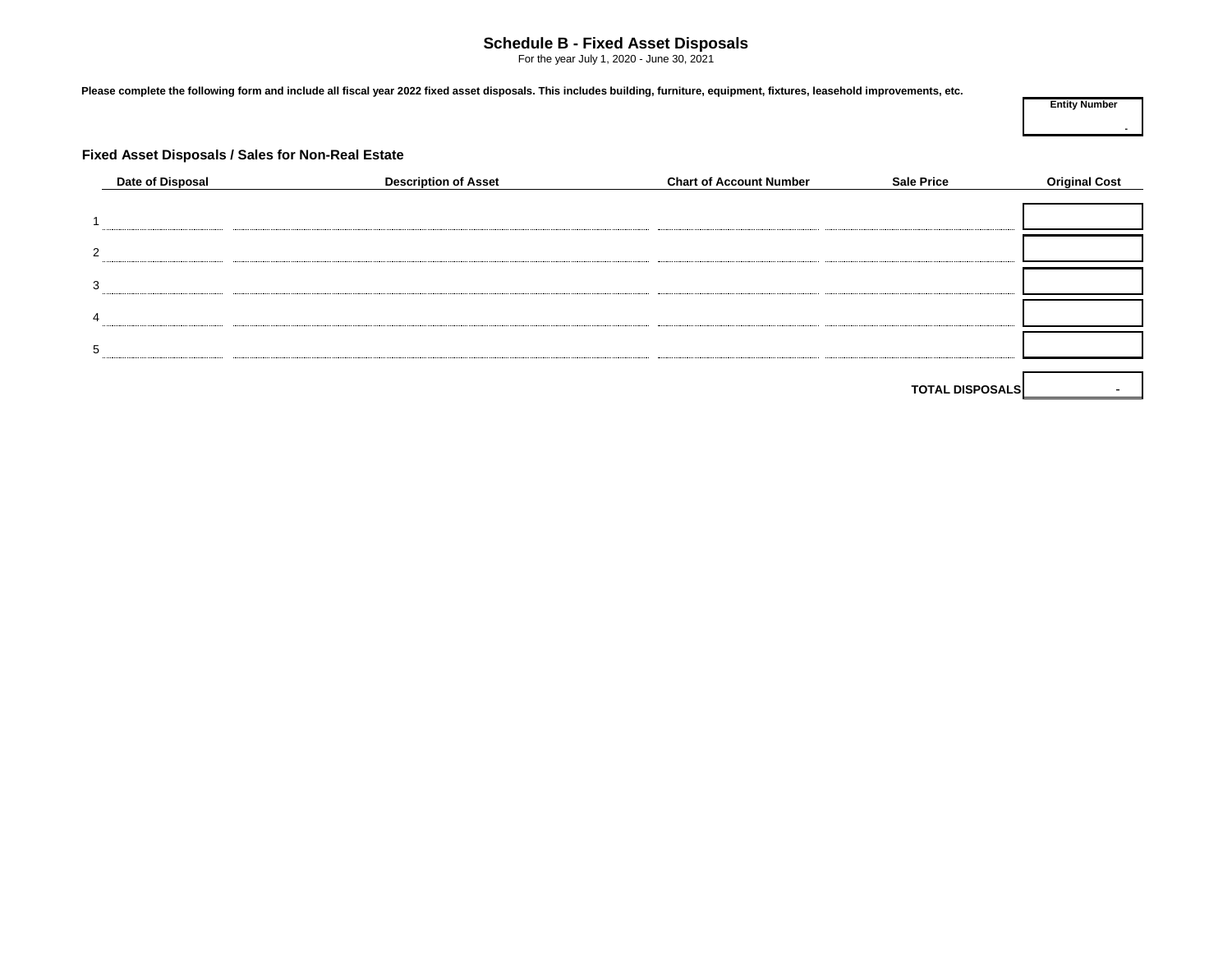### **\*\* Schedule C - Restricted Gifts For the year July 1, 2020 - June 30, 2021**

| Please answer the following questions: | <b>Entity Number</b> |  |
|----------------------------------------|----------------------|--|

|  |  | We have received restricted gifts prior to 7/01/21 |  |
|--|--|----------------------------------------------------|--|
|  |  | We have received restricted gifts during FY22      |  |

Please list below if previously not reported.

**YES NO**

**Please complete the following form and include all contributions received in 2022, which are restricted by the donor for a specific purpose.** Please only include below those gifts for 2022 that are NOT already held in CIF or in the RCAB Savings Depository.<br>List Donor Restricted Gifts held locally - recorded or unrecorded in QuickBooks/Intacct as well as how much

| Name of Fund               | List Donor Restricted Gifts neid locally - recorded or unrecorded in QuickBooks/Intacct as well as now much (if any) was expended during FTZZ for the restricted purpose.<br><b>Nature of Restriction</b> | <b>Bank</b> | <b>Bank Account ID</b>                                    | <b>Total Gift</b> |
|----------------------------|-----------------------------------------------------------------------------------------------------------------------------------------------------------------------------------------------------------|-------------|-----------------------------------------------------------|-------------------|
|                            |                                                                                                                                                                                                           |             |                                                           |                   |
|                            |                                                                                                                                                                                                           |             |                                                           |                   |
|                            |                                                                                                                                                                                                           |             |                                                           |                   |
|                            |                                                                                                                                                                                                           |             |                                                           |                   |
|                            |                                                                                                                                                                                                           |             |                                                           |                   |
|                            | $\overline{\phantom{a}}$                                                                                                                                                                                  |             |                                                           |                   |
|                            |                                                                                                                                                                                                           |             |                                                           |                   |
|                            |                                                                                                                                                                                                           |             |                                                           |                   |
| $9 \overline{\phantom{a}}$ |                                                                                                                                                                                                           |             |                                                           |                   |
| $\overline{10}$            |                                                                                                                                                                                                           |             |                                                           |                   |
|                            |                                                                                                                                                                                                           |             | Total Donor Imposed Restricted Gifts Received During FY22 |                   |
|                            |                                                                                                                                                                                                           |             | <b>Total Funds Expended During FY22</b>                   |                   |
|                            |                                                                                                                                                                                                           |             |                                                           |                   |

**Remaining FY22 Funds** 

**-**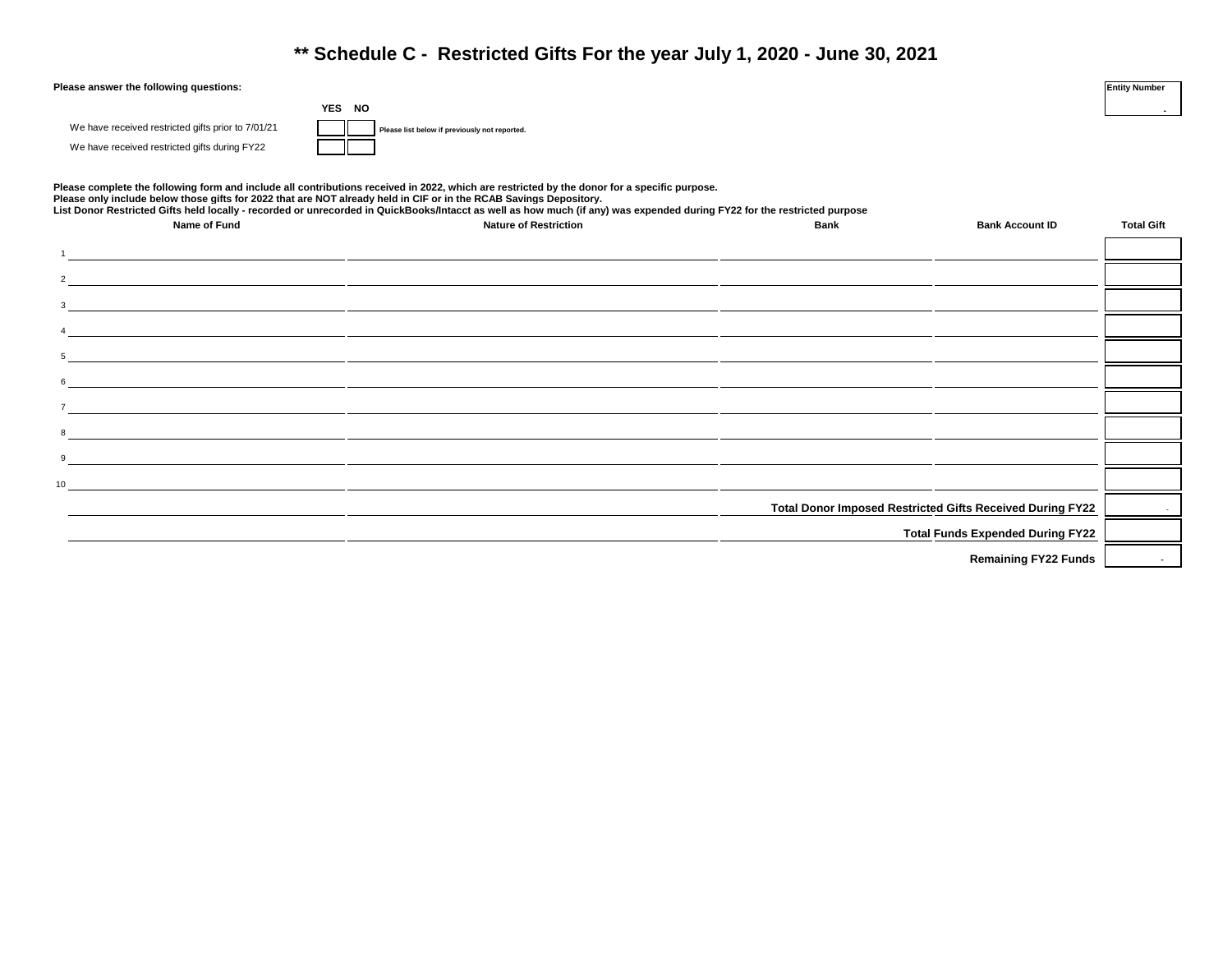#### **Schedule D - Leases**

For the year July 1, 2020 - June 30, 2021

| Please include copies of all leases listed below              | Please complete the following form and include all Capital & Operating leases as of 6/30/2022<br>This includes all leased Buildings & Equipment (copiers, printers, phone systmes, computers, vehicles etc.) | Note: Lessor is who you lease<br>the property/equipment from | <b>Entity Number</b>        |  |  |
|---------------------------------------------------------------|--------------------------------------------------------------------------------------------------------------------------------------------------------------------------------------------------------------|--------------------------------------------------------------|-----------------------------|--|--|
| <b>Lease Schedule</b>                                         |                                                                                                                                                                                                              |                                                              |                             |  |  |
| <b>Lease Term</b><br><b>End Date</b><br><b>Beginning date</b> | <b>Description of Lease</b>                                                                                                                                                                                  | Lessor                                                       | <b>Monthly Lease Amount</b> |  |  |
|                                                               |                                                                                                                                                                                                              |                                                              |                             |  |  |
| 2                                                             |                                                                                                                                                                                                              |                                                              |                             |  |  |
| 3                                                             |                                                                                                                                                                                                              |                                                              |                             |  |  |
|                                                               |                                                                                                                                                                                                              |                                                              |                             |  |  |
| 5                                                             |                                                                                                                                                                                                              |                                                              |                             |  |  |
| 6                                                             |                                                                                                                                                                                                              |                                                              |                             |  |  |
|                                                               |                                                                                                                                                                                                              |                                                              |                             |  |  |
| 8                                                             |                                                                                                                                                                                                              |                                                              |                             |  |  |
| 9                                                             |                                                                                                                                                                                                              |                                                              |                             |  |  |
| 10                                                            |                                                                                                                                                                                                              |                                                              |                             |  |  |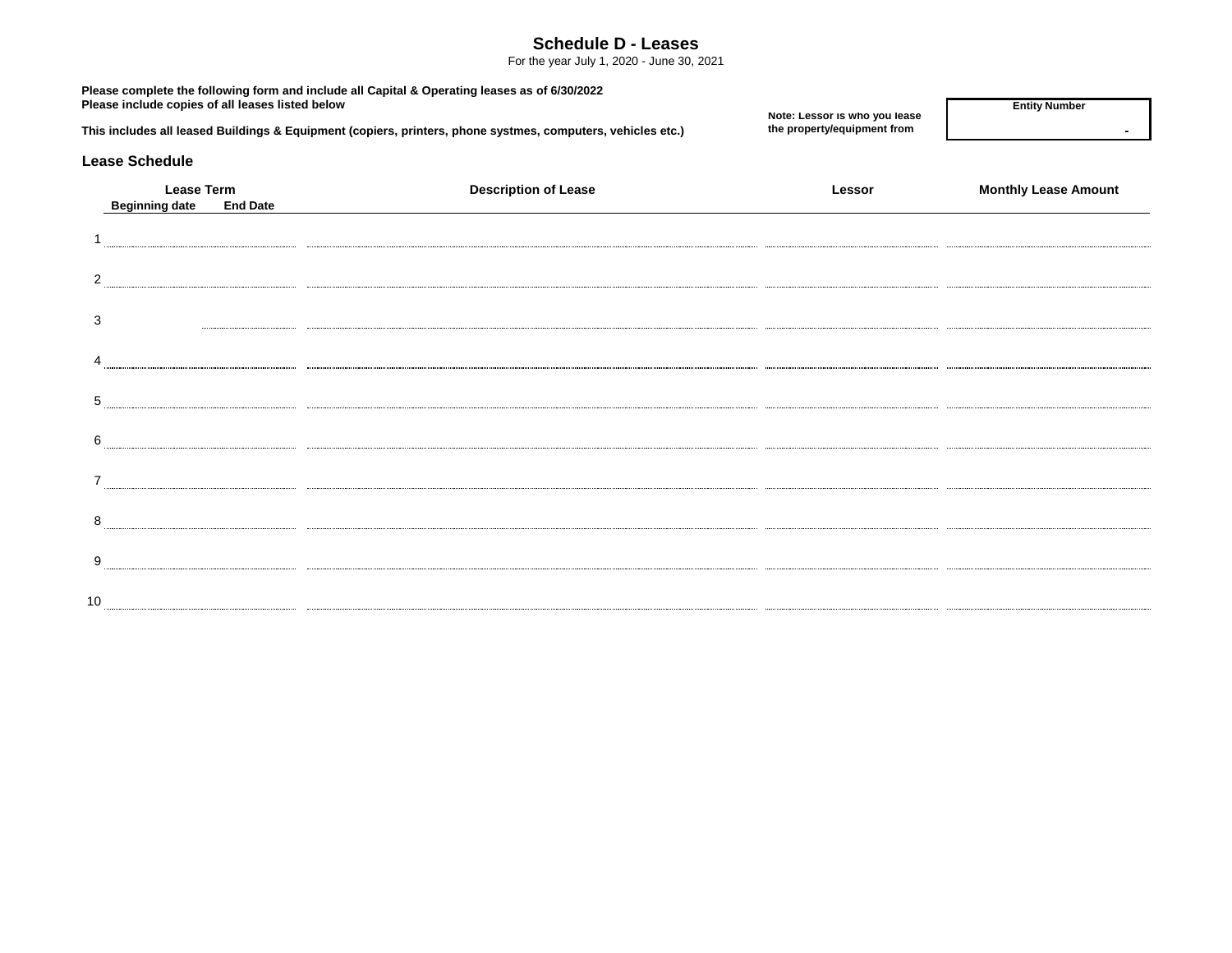|                                        |                                                                |                 |                                                                   | Indicates a new account in Intacct and not in QB                                              |
|----------------------------------------|----------------------------------------------------------------|-----------------|-------------------------------------------------------------------|-----------------------------------------------------------------------------------------------|
|                                        |                                                                |                 |                                                                   |                                                                                               |
|                                        |                                                                |                 |                                                                   |                                                                                               |
| QuickBooks                             |                                                                |                 |                                                                   |                                                                                               |
| Account                                | QuickBooks Description                                         | Intacct Account | <b>Intacct Description</b>                                        | Intacct Description                                                                           |
| Cash                                   |                                                                |                 |                                                                   |                                                                                               |
|                                        | 1000 Cash - Checking #1                                        |                 | Bank accounts will be unique to each parish for each bank account |                                                                                               |
|                                        | 1010 Cash - Checking #2                                        |                 |                                                                   | Anything accepted by a bank for deposit is considered as Cash. Cash Equivalents are assets    |
|                                        | 1020 Cash - Payroll                                            |                 |                                                                   | that are readily convertible into cash, such as money market accounts. Cash Equivalents       |
|                                        | 1030 Petty Cash Fund                                           |                 | 114024 Petty Cash Fund (Parishes)                                 | are distinguished from other investments by their short term existence and liquidity. They    |
|                                        | 1040 Cash - Savings                                            |                 | Bank accounts will be unique to each parish for each bank account | mature and are available or have a cycle that will make them available in 90 days or less.    |
|                                        | 1045 Money Market Savings                                      |                 |                                                                   | Coins and currency, undeposited checks, money orders and deposits in banks are                |
|                                        | 1060 Cash - Checking Bingo                                     |                 |                                                                   | examples of this category.                                                                    |
|                                        | 1080 Scholarship Savings                                       |                 |                                                                   |                                                                                               |
|                                        | 1090 Cash - Other                                              |                 |                                                                   |                                                                                               |
|                                        |                                                                |                 |                                                                   |                                                                                               |
| Cash equivalents -                     |                                                                |                 |                                                                   |                                                                                               |
|                                        | 1050 Depository at RCAB                                        |                 | 115600 Depository at RCAB                                         | Funds deposited with RCAB's Revolving Loan Fund.                                              |
|                                        | 1055 Depository CDs at RCAB                                    |                 | 115601 Depository CDs at RCAB                                     |                                                                                               |
|                                        |                                                                |                 |                                                                   |                                                                                               |
| Investments and assets held in trust - |                                                                |                 |                                                                   |                                                                                               |
|                                        |                                                                |                 |                                                                   |                                                                                               |
|                                        |                                                                |                 |                                                                   |                                                                                               |
|                                        |                                                                |                 |                                                                   |                                                                                               |
|                                        | 1110 Common Inv Fund RCAB                                      |                 | 122000 Common Investment Fund                                     | Short Term Investments include any investments that will expire within 1 year (except         |
|                                        |                                                                |                 |                                                                   | those al-ready recorded as cash equivalents. Investments are recorded at current market       |
|                                        |                                                                |                 |                                                                   | value. Changes in market value are recorded against the asset account and the revenue         |
|                                        |                                                                |                 |                                                                   | account 710000. Note: market value adjustments are indicated by the Transaction Type -        |
|                                        | 1115 CCF CIF RCAB                                              |                 | 122007 CCF CIF RCAB                                               | 'Market Value Changes" on the Common Investment Fund Statements.                              |
|                                        |                                                                |                 |                                                                   |                                                                                               |
|                                        |                                                                |                 |                                                                   |                                                                                               |
|                                        |                                                                |                 |                                                                   |                                                                                               |
|                                        | 1120 Investments                                               |                 | 122005 Other Investments                                          |                                                                                               |
|                                        |                                                                |                 |                                                                   |                                                                                               |
| Account Receivable, net -              |                                                                |                 |                                                                   |                                                                                               |
|                                        |                                                                |                 |                                                                   |                                                                                               |
|                                        |                                                                |                 |                                                                   | Included in this category are Accounts Receivable (open customer balances resulting from      |
|                                        | 1200 Accounts Receivable                                       |                 | 116000 A/R Customers                                              | in-voicing). An allowance for estimated uncollectible amounts should also be provided.        |
|                                        |                                                                |                 |                                                                   |                                                                                               |
|                                        |                                                                |                 |                                                                   | Use this account for any A/R adjustments. These items will not flow through to the            |
|                                        |                                                                |                 | 116500 A/R Other                                                  | subledger.                                                                                    |
|                                        |                                                                |                 |                                                                   |                                                                                               |
|                                        |                                                                |                 |                                                                   | This is a calculated amount based on historical data with some judgment involved.             |
|                                        |                                                                |                 |                                                                   | Note: This would be one lump sum (not subaccounts by year) and the amount in this             |
|                                        |                                                                |                 |                                                                   | account will be revised each year.                                                            |
|                                        | 1201 Allowance for Doubtful Accounts Receivable                |                 | 116750 Allowance for Doubtful Accounts Receivable                 |                                                                                               |
|                                        |                                                                |                 |                                                                   | Tuition that is uncollected for the current, prior or following fiscal years. Use subaccounts |
|                                        | 1205 Accounts Receivable - Tuition                             |                 | 116250 Accounts Receivable - Tuition                              | to de-tail the receivable by years, if warranted.                                             |
|                                        |                                                                |                 |                                                                   | FACTS Tuition that is uncollected for the current, prior or following fiscal years. Account   |
| 1205-01                                | FACTS Tuition Receivable                                       |                 | 116251 FACTS Tuition Receivable                                   | established for FACTS Advanced Accounting.                                                    |
| 1205-02                                | Smart Tuition Receivable                                       |                 | 116252 Smart Tuition Receivable                                   | SMART Tuition that is uncollected for the current, prior or following fiscal years.           |
|                                        | 1206 Allowance for Tuition AR Bad Debt                         |                 | 116751 Allowance for Tuition AR Bad Debt                          | <b>FACTS Allowance for Doubtful Accounts</b>                                                  |
|                                        | 1210 Pledges Receivable                                        |                 | 117500 Pledges Receivable                                         | Uncollected amounts related to a current or prior year pledged contribution.                  |
|                                        | 1220 Employee Advances or Loans                                |                 | 116501 Employee Advances or Loans                                 | Uncollected amounts related to advance or loan issued to an employee                          |
|                                        | 1250 Dividend Receivable                                       |                 | 115001 Dividends Receivable                                       | Uncollected amounts related to dividends declared.                                            |
|                                        |                                                                |                 |                                                                   |                                                                                               |
| Prepaid expenses                       |                                                                |                 |                                                                   |                                                                                               |
|                                        |                                                                |                 |                                                                   |                                                                                               |
|                                        |                                                                |                 |                                                                   | Prepaid Expenses are assets created by prepayment for goods or services or to offset the      |
|                                        |                                                                |                 |                                                                   | early assumption of a liability. They expire and are charged to expenses based on the         |
|                                        |                                                                |                 |                                                                   | passage of time, usage, or other factors. All Prepaid Expenses could be recorded in a single  |
|                                        |                                                                |                 |                                                                   | account or separate cost centers could be used for each different type. Typically, prepaid    |
|                                        |                                                                |                 |                                                                   | expenses will relate to deposits made on equipment, fixed asset additions or insurance.       |
|                                        | 1300 Prepaid Expenses                                          |                 | 115200 Prepaid Expenses                                           |                                                                                               |
|                                        |                                                                |                 |                                                                   |                                                                                               |
| Due to or From Affiliate               |                                                                |                 |                                                                   |                                                                                               |
|                                        | 1400 Due to/Due from Other Funds                               |                 | Unique due to/from accounts will be created for each entity       |                                                                                               |
|                                        | 1405 Due From (Please use account type of Accounts Receivable) |                 |                                                                   | This category is only for inter-entity entries. These amounts will be eliminated when the     |
|                                        | 2005 Due To (Please use account type of Account Payable)       |                 |                                                                   | financials for the Parish and its Entities are combined.                                      |
|                                        |                                                                |                 |                                                                   |                                                                                               |
| <b>Undeposited Funds</b>               |                                                                |                 |                                                                   |                                                                                               |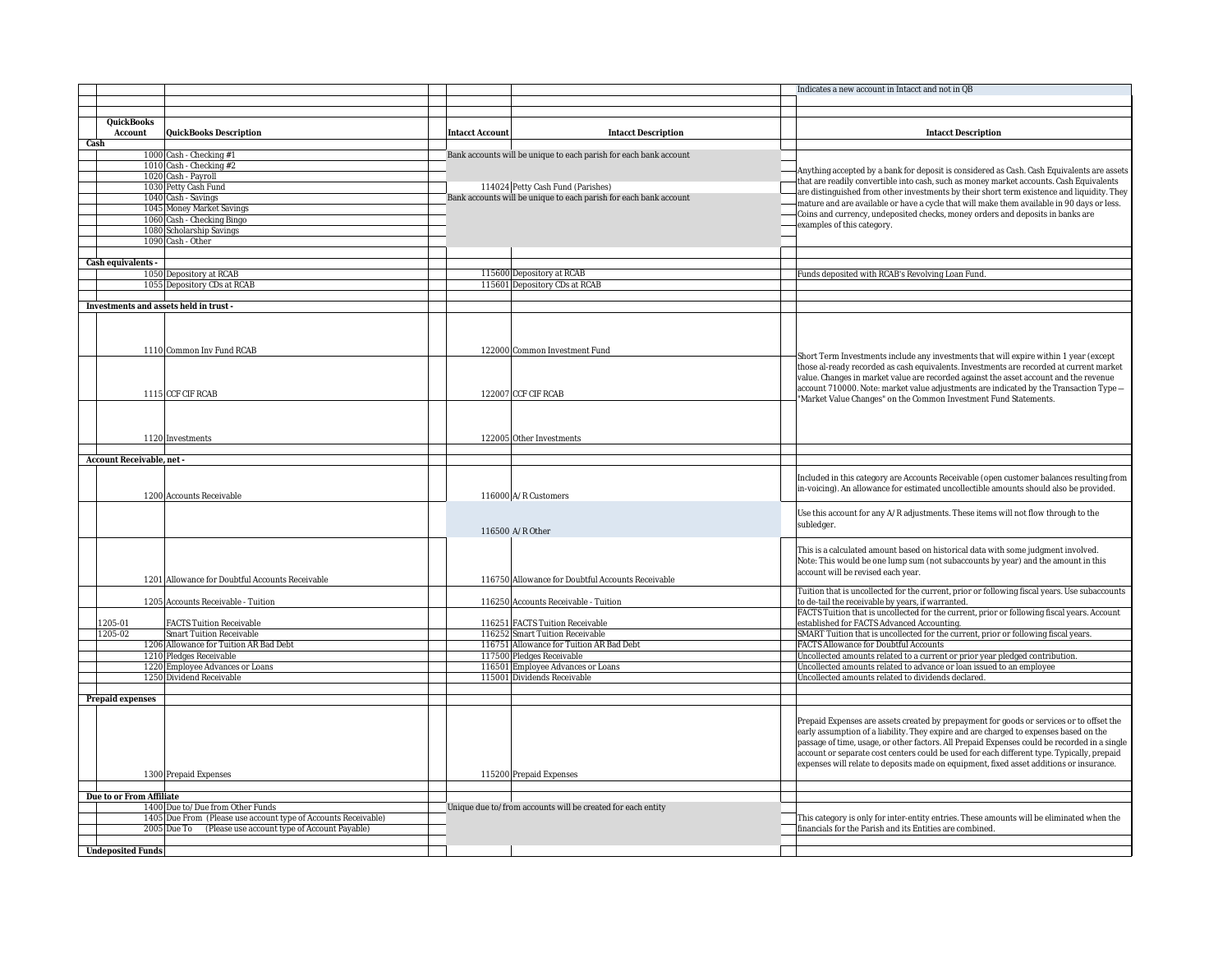| QuickBooks<br>Account<br>QuickBooks Description                             | Intacct Account | <b>Intacct Description</b>                                                                                                | Intacct Description                                                                                                                                                                     |
|-----------------------------------------------------------------------------|-----------------|---------------------------------------------------------------------------------------------------------------------------|-----------------------------------------------------------------------------------------------------------------------------------------------------------------------------------------|
|                                                                             |                 |                                                                                                                           |                                                                                                                                                                                         |
|                                                                             |                 |                                                                                                                           | This should only be a temporary clearing account. The undeposited funds account acts as a                                                                                               |
|                                                                             |                 |                                                                                                                           | holding account for checks that will be aggregated and deposited later. This is essentially                                                                                             |
| 1499 Undeposited Funds                                                      |                 | 115204 Undeposited Funds                                                                                                  | holding money not yet cashed.                                                                                                                                                           |
|                                                                             |                 | 115205 Unremitted Funds - FACTS                                                                                           | This should only be a temporary clearing account. The unremitted funds account acts as a<br>holding account for funds that FACTS has not yet remitted to the School.                    |
|                                                                             |                 |                                                                                                                           |                                                                                                                                                                                         |
| Account Payable and accrued expenses -                                      |                 |                                                                                                                           |                                                                                                                                                                                         |
|                                                                             |                 |                                                                                                                           | This is where bills should be recorded. If you make a journal entry to this account, it will                                                                                            |
| 2000 Accounts Payable                                                       |                 | 210000 Accounts Payable                                                                                                   | not show up in the subledger                                                                                                                                                            |
|                                                                             |                 |                                                                                                                           | Adjustments to A/P should be recorded in this account. Entries to this account will not                                                                                                 |
|                                                                             |                 | 210800 A/P Other                                                                                                          | show up in the AP subledger                                                                                                                                                             |
|                                                                             |                 |                                                                                                                           |                                                                                                                                                                                         |
|                                                                             |                 |                                                                                                                           |                                                                                                                                                                                         |
|                                                                             |                 | 210400 AP - Credit Cards                                                                                                  | Current Liabilities are the portion of obligations (amounts owed) due to be paid within the<br>12 months following the close of the year. During a fiscal year, current liabilities are |
| 2010 Accrued Expenses                                                       |                 | 211600 Accrued Expenses                                                                                                   | understood as all liabilities that are to be settled within a fiscal year or operating cycle.                                                                                           |
| 2015 Customer Prepaid Internment & Related Liabilities                      |                 | 215002 Customer Prepaid Internment                                                                                        |                                                                                                                                                                                         |
| 2019 Current Liabilities<br>Misc Clearing                                   |                 | 224005 Current Liabilities                                                                                                |                                                                                                                                                                                         |
| 2006 Misc Clearing Account                                                  |                 | 211606 Misc Clearing Account                                                                                              |                                                                                                                                                                                         |
|                                                                             |                 |                                                                                                                           | Clearing account for payments taken by the School related to FACTS/SMART. This should                                                                                                   |
| 2007 Paid at Institution - FACTS                                            |                 | 211607 Paid at Institution - FACTS/SMART                                                                                  | only be a temporary clearing account.<br>Clearing account for payments taken by the School related to FACTS/SMART. This should                                                          |
| 2007 Paid at Institution - SMART                                            |                 | 211607 Paid at Institution - FACTS/SMART                                                                                  | only be a temporary clearing account.                                                                                                                                                   |
|                                                                             |                 |                                                                                                                           | Clearing account used by the School to issue a refund check to a family. This should only be                                                                                            |
|                                                                             |                 | 211610 FACTS Payment Refund                                                                                               | a temporary clearing account.                                                                                                                                                           |
| Account payable - agency -                                                  |                 |                                                                                                                           |                                                                                                                                                                                         |
| 2020 Holy Father: Peter Pence                                               |                 | 212060 Holy Father - Peter's Pence                                                                                        |                                                                                                                                                                                         |
| 2025 Evangelization Sunday                                                  |                 | 212054 Evangelization Sunday                                                                                              |                                                                                                                                                                                         |
| 2030 Good Friday - Holy Land<br>2035 Support of the Church Around the World |                 | 212018 Holy Land Shrines (Good Friday)<br>212016 Support of the Church around the World                                   |                                                                                                                                                                                         |
| 2040 Pentecost - Seminary                                                   |                 | 212020 Seminarians (Pentecost)                                                                                            |                                                                                                                                                                                         |
| 2045 Catholic Charities (Ash Wednesday)                                     |                 | 212017 Catholic Charities (Ash Wednesday)                                                                                 |                                                                                                                                                                                         |
| 2055 Promoting the Gospel                                                   |                 | 212021 Promoting the Gospel                                                                                               |                                                                                                                                                                                         |
| 2060 World Missions<br>2065 Holy Father & Missionary Efforts                |                 | 212024 World Mission Sunday<br>212023 Holy Father & Missionary Efforts                                                    |                                                                                                                                                                                         |
| 2070 Catholic University                                                    |                 | 212061 Catholic University of America                                                                                     |                                                                                                                                                                                         |
| 2080 Bishops' Overseas Aid/ CRS                                             |                 | 212064 Catholic Relief Services (Bishops' overseas aid)                                                                   |                                                                                                                                                                                         |
| 2090 Latin America                                                          |                 | 212015 Church in Latin America                                                                                            | Accounts Payable Agency are created by contributions received for the benefit of a third-                                                                                               |
| 2100 Retired Religious Sisters                                              |                 | 212025 Retired Religious Sisters                                                                                          | party beneficiary. The Parish is collecting funds for the benefit of another organization (s).                                                                                          |
| 2110 Campaign for Human Development<br>2120 Communication                   |                 | 212052 Human Development<br>212051 Communications                                                                         |                                                                                                                                                                                         |
| 2130 Central & Eastern Europe/ Africa                                       |                 | 212062 Church in Africa, Central & Eastern Europe                                                                         |                                                                                                                                                                                         |
| 2145 Military Archdiocese/Black & Native American/Home Missions             |                 | 212063 Military Archdiocese, Home missions, Black & Native American                                                       |                                                                                                                                                                                         |
| 2150 Special Collection                                                     |                 | 212055 January Special Collections                                                                                        |                                                                                                                                                                                         |
| 2160 Christmas: Clergy Fund<br>2170 Easter: Clergy Fund                     |                 | 212026 Christmas Collection (Clergy Health & Retirement Trust)<br>212019 Easter Sunday (Clergy Health & Retirement Trust) |                                                                                                                                                                                         |
| 2175 Clergy Benefit Trust (September)                                       |                 | 212022 Clergy Health & Retirement Trust (Sept)                                                                            |                                                                                                                                                                                         |
| 2180 Catholic Appeal                                                        |                 | 212027 Annual Catholic Appeal                                                                                             |                                                                                                                                                                                         |
| 2185 Missionary Cooperative Appeal                                          |                 | 212029 Missionary Cooperative Appeal                                                                                      |                                                                                                                                                                                         |
| 2190                                                                        |                 | 212031 Misc Agency<br>212028 Rice Bowl                                                                                    |                                                                                                                                                                                         |
|                                                                             |                 |                                                                                                                           |                                                                                                                                                                                         |
|                                                                             |                 |                                                                                                                           |                                                                                                                                                                                         |
| Accrued Payroll & Related<br>2200 Federal Withholding Tax Payable           |                 | 211206 Federal Tax Withheld                                                                                               |                                                                                                                                                                                         |
| 2210 FICA Withholding Tax Payable                                           |                 | 211208 FICA/Medicare Withheld                                                                                             |                                                                                                                                                                                         |
| 2212 Medicare Tax Withholding Tax Payable                                   |                 | 211208 FICA/Medicare Withheld                                                                                             |                                                                                                                                                                                         |
| 2220 State Withholding - MA                                                 |                 | 211207 State Tax Withheld                                                                                                 |                                                                                                                                                                                         |
| 2230 Tuition Withholding                                                    |                 | 211222 Tuition Withholding                                                                                                |                                                                                                                                                                                         |
| 2240 Annuity Withholding Payable<br>2250 Child Support Withholding Pay.     |                 | 211209 Annuity Withheld<br>211224 Support Payments Withheld                                                               |                                                                                                                                                                                         |
| 2260 Other Withholding                                                      |                 | 211223 Other Withholdings                                                                                                 |                                                                                                                                                                                         |
|                                                                             |                 | 211210 Health Insurance Withheld                                                                                          |                                                                                                                                                                                         |
| 2261 FSA Medical Care                                                       |                 | 211211 Flexible Spending                                                                                                  |                                                                                                                                                                                         |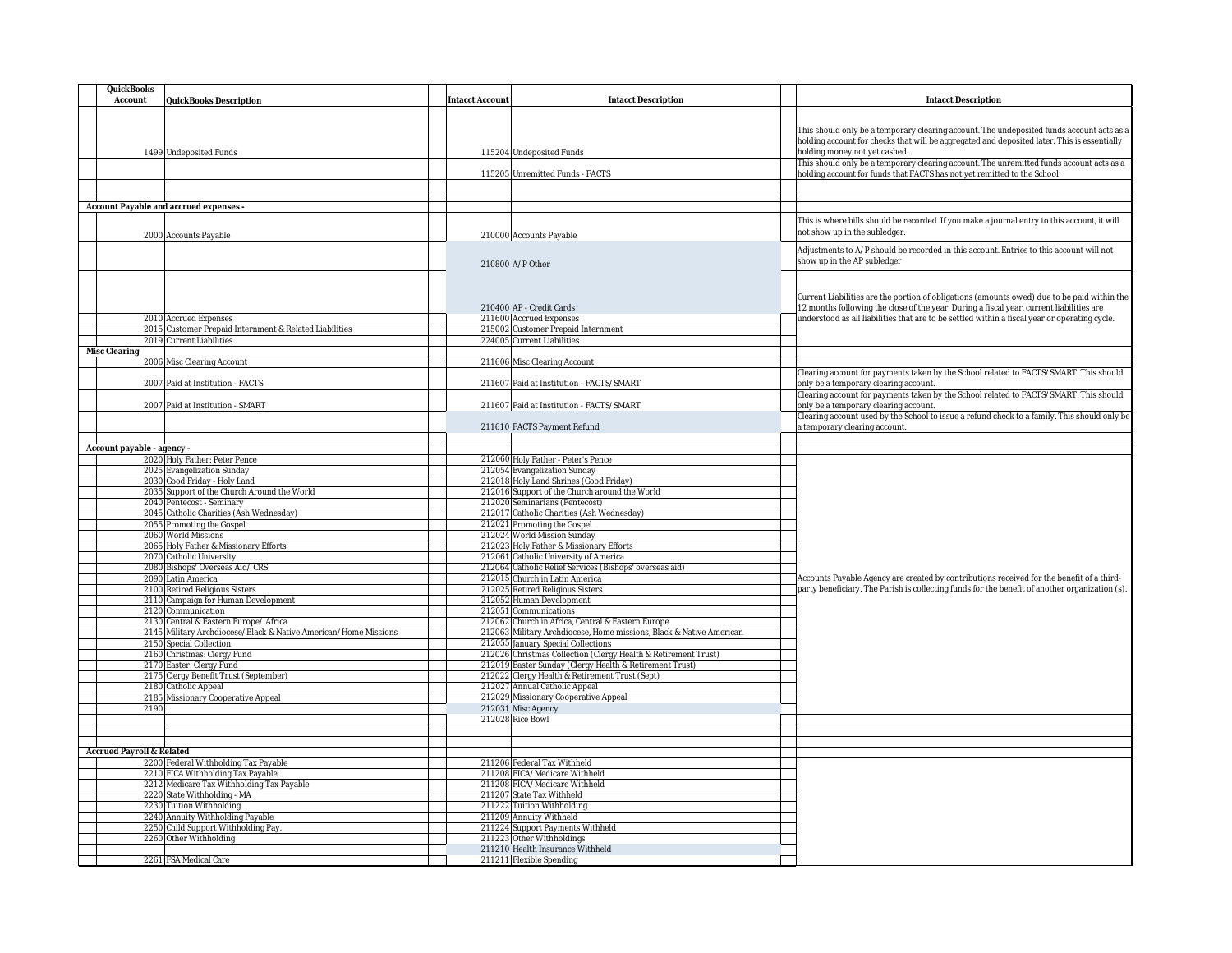| QuickBooks                            |                                                    |                                                      |                                                                                                                                                                                     |
|---------------------------------------|----------------------------------------------------|------------------------------------------------------|-------------------------------------------------------------------------------------------------------------------------------------------------------------------------------------|
| Account                               | QuickBooks Description                             | <b>Intacct Description</b><br><b>Intacct Account</b> | Intacct Description                                                                                                                                                                 |
|                                       | 2262 FSA Dep. Care                                 | 211211 Flexible Spending                             |                                                                                                                                                                                     |
|                                       |                                                    | 211213 Catholic Appeal Withheld                      | Payroll Liabilities are amounts deducted from an individuals check that will be paid to                                                                                             |
|                                       | 2263 STD After Tax                                 | 211220 STD After Tax                                 | State or Federal or other Government Agencies, designated banks, and any matching<br>portions of those deductions (ER-FICA). These liabilities also include employee earned but     |
|                                       | 2264 Supp Life Insurance                           | 211221 Supp Life Insurance                           | unpaid wages.                                                                                                                                                                       |
|                                       | 2265 401(k) Withholding                            | 211203 401(k) Withholding                            |                                                                                                                                                                                     |
|                                       | 2266 Aflac Pre Tax                                 | 211215 Aflac Pre Tax                                 |                                                                                                                                                                                     |
|                                       | 2267 Aflac After Tax                               | 211214 Aflac After Tax                               |                                                                                                                                                                                     |
|                                       | 2268 LTD After Tax                                 | 211219 LTD After Tax                                 |                                                                                                                                                                                     |
|                                       | 2269 Long Term Care                                | 211218 Long Term Care                                |                                                                                                                                                                                     |
|                                       | 2270 Clergy Withholding Payable (46 parishes)      | 211216 Clergy Withholding Payable                    |                                                                                                                                                                                     |
|                                       | 2275 401k Loan Payment                             | 211205 401k Loan Payment                             |                                                                                                                                                                                     |
|                                       | 2276 EE Loan Repayment                             | 211217 EE Loan Repayment                             |                                                                                                                                                                                     |
|                                       | 2278 HSA Employer Contributions                    | 211231 HSA Employer Contributions                    |                                                                                                                                                                                     |
|                                       | 2280 Accrued Payroll                               | 211200 Accrued Payroll Expense                       |                                                                                                                                                                                     |
|                                       | 2290 Accrued Vacation                              | 211202 Accrued Vacation                              |                                                                                                                                                                                     |
|                                       |                                                    |                                                      |                                                                                                                                                                                     |
| Note payable - affiliate - Current    | 2300 Debt to Revolving Loan-Current                |                                                      |                                                                                                                                                                                     |
|                                       |                                                    | 223002 Debt to Revolving Loan-Curre                  |                                                                                                                                                                                     |
|                                       |                                                    |                                                      | Short Term Notes (Demand Notes) The calculation of the following current liabilities is                                                                                             |
| Mortgage note payable - Current       | 2400 Notes Payable - Current                       | 225000 Notes Payable - Current                       | generally done as an adjustment from long term to current liabilities once a year.                                                                                                  |
|                                       |                                                    | 223000 Notes Payable                                 |                                                                                                                                                                                     |
|                                       |                                                    |                                                      |                                                                                                                                                                                     |
| Deferred revenue and support -        |                                                    |                                                      |                                                                                                                                                                                     |
|                                       | 2500 Deferred Revenue                              | 215000 Deferred Revenue                              |                                                                                                                                                                                     |
|                                       |                                                    | 215350 Deferred Tuition                              |                                                                                                                                                                                     |
|                                       |                                                    | 215004 Deferred revenue - fees                       |                                                                                                                                                                                     |
|                                       | 2501 Deferred Tuition and Fee Revenue Current Year | 215351 Deferred Tuition - Current year               |                                                                                                                                                                                     |
| 2501-01                               | Deferred Tuition Revenue Next Year                 | 215352 Deferred Tuition - Next year                  | Deferred Revenue is revenue recorded for a following fiscal period. This is also where                                                                                              |
|                                       |                                                    | 215353 Deferred Tuition - Employee tuition           | unearned tuition (and discount) revenue is recorded until it is recognized (amortized)                                                                                              |
|                                       |                                                    | 215354 Deferred Tuition - Financial aid CSF          | each month during the academic year.                                                                                                                                                |
|                                       |                                                    | 215355 Deferred Tuition - Financial external         |                                                                                                                                                                                     |
|                                       |                                                    | 215356 Deferred Tuition - Vouchers                   |                                                                                                                                                                                     |
|                                       |                                                    | 215357 Deferred Tuition - Financial Aid internal     |                                                                                                                                                                                     |
|                                       |                                                    | 215358 Deferred Tuition - Discounts                  |                                                                                                                                                                                     |
|                                       |                                                    |                                                      |                                                                                                                                                                                     |
| Note payable - affiliate - Noncurrent |                                                    |                                                      |                                                                                                                                                                                     |
|                                       | 2800 Debt to Revolvg Loan-Noncurrent               | 223003 Debt to Revolvg Loan-Noncurrent               |                                                                                                                                                                                     |
| Other liabilities -                   |                                                    |                                                      | Long-Term Liabilities are the portions of debts (or security deposit) with due dates greater                                                                                        |
|                                       | 2899 Other Indebtedness                            | 224001 Other Indebtedness                            | than 12 months following the close of the fiscal year from the date of the balance sheet.                                                                                           |
| Mortgage note payable - Long Term     |                                                    |                                                      | These accounts are not normally adjusted except at year end.                                                                                                                        |
|                                       | 2900 Notes Payable - Non Current                   | 225001 Notes Payable - Non Current                   |                                                                                                                                                                                     |
|                                       |                                                    |                                                      |                                                                                                                                                                                     |
|                                       |                                                    |                                                      |                                                                                                                                                                                     |
| Fund Balance and Equity -             |                                                    |                                                      |                                                                                                                                                                                     |
|                                       |                                                    |                                                      |                                                                                                                                                                                     |
|                                       |                                                    |                                                      | Fund Balance and Equity accounts report the accumulated profits or losses for the parish.                                                                                           |
|                                       |                                                    |                                                      |                                                                                                                                                                                     |
|                                       |                                                    |                                                      | No entries are to be made to these accounts without prior consultation with the                                                                                                     |
|                                       | 3000 Beginning Balance                             | 310002 Net Assets                                    | Finance Department.                                                                                                                                                                 |
|                                       | 3900 Fund Balance                                  | 310002 Net Assets                                    |                                                                                                                                                                                     |
|                                       | 3999 Fund Balance FY13 Entries                     | 310002 Net Assets                                    |                                                                                                                                                                                     |
|                                       |                                                    |                                                      |                                                                                                                                                                                     |
| Collections -                         |                                                    |                                                      |                                                                                                                                                                                     |
|                                       |                                                    |                                                      | Amounts collected from parishioners at weekly masses for support of the Parish. In most<br>Parishes this is the first collection. These collections may be at mass, mailed or       |
|                                       |                                                    |                                                      | electronically funded provided they are designated for offertory. Included in this category                                                                                         |
|                                       | 4101 Offertory                                     | 410000 Offertory                                     | are Holy Day collections.                                                                                                                                                           |
|                                       |                                                    |                                                      |                                                                                                                                                                                     |
|                                       |                                                    |                                                      |                                                                                                                                                                                     |
|                                       |                                                    |                                                      | Amounts collected from parishioners in addition to weekly offertory, for various                                                                                                    |
|                                       |                                                    |                                                      | designated purposes. These collections may be at mass, mailed or electronically funded.<br>The purpose for the collection could be for, but is not limited to, collections for debt |
|                                       |                                                    |                                                      | (mortgage), fuel or snow removal. The frequency of these collections may be monthly,                                                                                                |
|                                       | 4102 Offertory Monthly                             | 410001 Offertory Monthly                             | semi-monthly, quarterly, or semi-annual.                                                                                                                                            |
|                                       |                                                    |                                                      | Amounts collected from parishioners through the online giving 90 days now. These funds                                                                                              |
|                                       |                                                    | 410006 90 Days Now Online giving                     | are collected and recorded in a RLF savings account.                                                                                                                                |
|                                       |                                                    |                                                      |                                                                                                                                                                                     |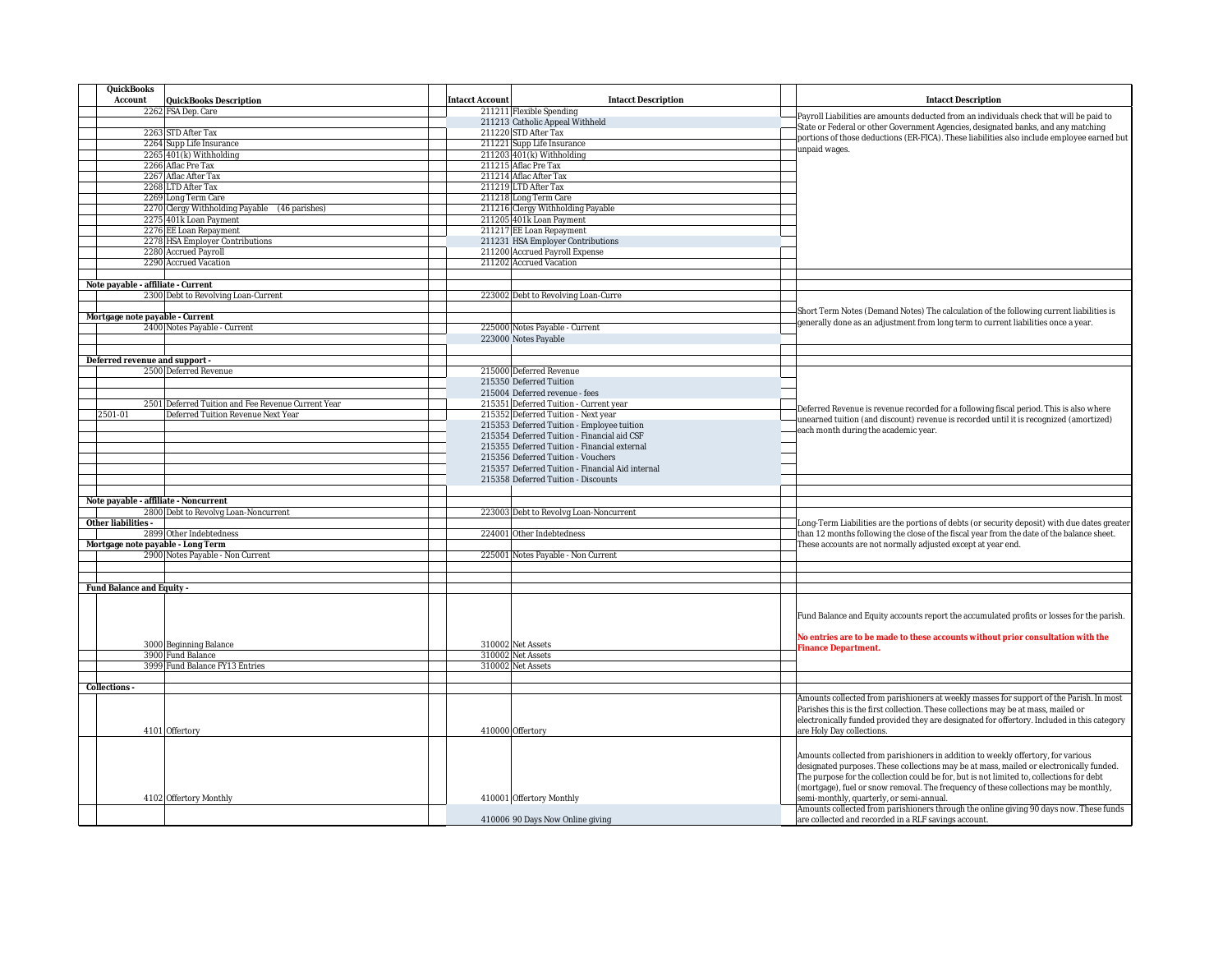| QuickBooks                          |                                                |                                                           |                                                                                                                                                                                                                                                                                                                                                                                                                                                                                                       |
|-------------------------------------|------------------------------------------------|-----------------------------------------------------------|-------------------------------------------------------------------------------------------------------------------------------------------------------------------------------------------------------------------------------------------------------------------------------------------------------------------------------------------------------------------------------------------------------------------------------------------------------------------------------------------------------|
| Account                             | QuickBooks Description                         | <b>Intacct Account</b><br><b>Intacct Description</b>      | <b>Intacct Description</b>                                                                                                                                                                                                                                                                                                                                                                                                                                                                            |
|                                     | 4103 Grand Annual                              | 410002 Grand Annual                                       | Amounts collected as the result of a one-time annual solicitation to be used for a specific<br>designated purpose. Funds collected should be clearly identified as grand annual. This<br>collection may be at mass, mailed or electronically funded provided they are designated<br>for grand annual. Examples of a grand annual collection may include, but are not limited to<br>collections for debt (mortgage), operations, fuel, snow removal and capital projects.                              |
|                                     |                                                |                                                           |                                                                                                                                                                                                                                                                                                                                                                                                                                                                                                       |
|                                     | 4106 Tithing                                   | 410005 Tithing                                            | An offering of a percentage of income received from a community to be used for a<br>particular purpose such as a community event or support of the Central Apostolate.                                                                                                                                                                                                                                                                                                                                |
| Contribution, bequests and grants - |                                                |                                                           |                                                                                                                                                                                                                                                                                                                                                                                                                                                                                                       |
|                                     |                                                |                                                           | Amounts received from the Catholic Appeal that represent the parish's percentage share of                                                                                                                                                                                                                                                                                                                                                                                                             |
|                                     | 4107 Catholic Appeal Rebate                    | 411005 Catholic Appeal Rebate                             | pledge payments over their annual assessment.<br>Unsolicited gifts or donations from individuals and organizations. This includes all estates,                                                                                                                                                                                                                                                                                                                                                        |
|                                     | 4108 Gifts and Bequests                        | 412750 Gifts And Bequests                                 | legacies and memorials.                                                                                                                                                                                                                                                                                                                                                                                                                                                                               |
| 4108-01                             | Catholic Schools Foundation                    | 412501 Catholic Schools Foundation                        | Amounts received from Catholic School Foundation to support School                                                                                                                                                                                                                                                                                                                                                                                                                                    |
| 4108-02                             | Scholarship Donations                          | 412502 Scholarship/Financial Aid Donations                | Amounts received for scholarships and financial aid                                                                                                                                                                                                                                                                                                                                                                                                                                                   |
|                                     | 4198 Donations - Other                         | 412500 Donations - Other                                  | Amounts received from parishioner based collections solicited for a specific purpose in<br>response to an unusual or extraordinary circumstance. Collections recorded here are non-<br>recurring one-time purposes that occur within one year. *Please Identify the type of<br>donation when using this account. Debt (mortgage) collections, fuel collections and snow<br>removal should not be categorized in Donations-Other unless they relate to an unusual,<br>extraordinary or one-time event. |
|                                     |                                                | 411003 Matching Gifts - Individual                        | Amounts collected from matching gifts from an individual.                                                                                                                                                                                                                                                                                                                                                                                                                                             |
|                                     |                                                | 412253 Grants - Federal<br>412254 Grants - State          | Amounts collected from federal grants.<br>Amounts collected from state grants.                                                                                                                                                                                                                                                                                                                                                                                                                        |
|                                     |                                                | 412255 Grants - Private                                   | Amounts collected from private grants/foundations.                                                                                                                                                                                                                                                                                                                                                                                                                                                    |
|                                     |                                                |                                                           |                                                                                                                                                                                                                                                                                                                                                                                                                                                                                                       |
|                                     |                                                |                                                           |                                                                                                                                                                                                                                                                                                                                                                                                                                                                                                       |
| Parish Fundraiser Events -          |                                                |                                                           |                                                                                                                                                                                                                                                                                                                                                                                                                                                                                                       |
|                                     | 4317 Capital Campaign Donations                | 713754 Capital Campaign Contributions                     | A capital campaign is a parish-wide solicitation of pledges to be paid over a period that<br>extends beyond one year. The assistance of a fundraising firm is required and must be<br>approved by the Archdiocese of Boston.                                                                                                                                                                                                                                                                          |
|                                     | 4405 School/ Non Athletic Events               | 414001 School/ Non Athletic Events                        | Amounts received for school events. Example includes school plays.                                                                                                                                                                                                                                                                                                                                                                                                                                    |
|                                     | 4406 Athletic Events                           | 424500 Athletic Events                                    | Amounts received for athletic events. Examples include football games, hockey games, etc.                                                                                                                                                                                                                                                                                                                                                                                                             |
|                                     | 4410 Misc. Fundraising Activities              | 414004 Misc. Fundraising Activities                       | Amounts received from functions held for the benefit of the parish. Examples include<br>variety shows, dances and auctions as specific fundraising events, calendar and magazine<br>drives, etc *Create a project dimension to track different fundraising events. All<br>corresponding fundraising costs should be recorded. See fundraising expenses 535000.                                                                                                                                        |
|                                     |                                                | 414002 Athletic Events Fundraising                        | Fundraising expenses should not be netted against these revenue accounts.                                                                                                                                                                                                                                                                                                                                                                                                                             |
|                                     | 4450 Bingo Income                              | 414005 Bingo Income                                       | Amounts received from Bingo. Represents the income entries from the Bingo checking<br>account. All Bingo expenses including prizes, taxes and other expenses should be booked<br>to account 535001 with an appropriate class code that is used solely for Bingo expenses.                                                                                                                                                                                                                             |
|                                     |                                                |                                                           |                                                                                                                                                                                                                                                                                                                                                                                                                                                                                                       |
| Tuition and Fees -                  | 4165 Religious Education                       | 415152 Religious Education Fees                           | Amounts earned for the Religious Education program of the parish.                                                                                                                                                                                                                                                                                                                                                                                                                                     |
|                                     |                                                |                                                           | Amounts earned or invoiced for current fiscal year tuition and related fees regardless of                                                                                                                                                                                                                                                                                                                                                                                                             |
|                                     | 4120 Gross Tuition (Elementary/High School)    | 415000 Tuition                                            | whether or not the amounts were paid or remain outstanding.                                                                                                                                                                                                                                                                                                                                                                                                                                           |
|                                     | 4127 Tuition Discounts                         | 415002 Tuition Discounts                                  | Amounts for any discounts that are given to decrease tuition.                                                                                                                                                                                                                                                                                                                                                                                                                                         |
|                                     | 4400 Extended Day Income                       | 415005 Extended Day Income                                | Amounts earned for before and after school programs                                                                                                                                                                                                                                                                                                                                                                                                                                                   |
| 4127-01                             | <b>Employee Tuition Discounts</b>              | 415003 Employee Tuition Discounts                         | Tuition discount issued to families who are also employees of the School.                                                                                                                                                                                                                                                                                                                                                                                                                             |
| 4127-02                             | Financial Aid - CSF                            | 415007 Financial AidCSF                                   | CSF financial aid applied to tuition.                                                                                                                                                                                                                                                                                                                                                                                                                                                                 |
| 4127-03                             | Financial Aid - External                       | 415008 Financial AidExternal                              | Financial aid received outside of the School (i.e. St. Vincent de Paul Scholarship)                                                                                                                                                                                                                                                                                                                                                                                                                   |
| 4127-04<br>4127-05                  | Financial Aid - Internal<br>Merit Scholarships | 415009 Financial AidInternal<br>415010 Merit Scholarships | Financial aid granted by the School (i.e. sibling discounts, Pastor's Scholarhip, etc.)<br>Financial aid issued on the basis of merit.                                                                                                                                                                                                                                                                                                                                                                |
| 4127-06                             | <b>Tuition Refunds</b>                         | 415004 Tuition Refunds                                    | Refund issued related to tuition.                                                                                                                                                                                                                                                                                                                                                                                                                                                                     |
|                                     |                                                |                                                           | Amounts earned for fees not properly classified in any other category. For enrichment                                                                                                                                                                                                                                                                                                                                                                                                                 |
|                                     | 4129 Fees                                      | 415104 Fees-Other                                         | programming, create a project for each program                                                                                                                                                                                                                                                                                                                                                                                                                                                        |
| 4129-01                             | Fees-Registration                              | 415102 Fees-Registration                                  | Amounts earned for fees related to registration/enrollment.                                                                                                                                                                                                                                                                                                                                                                                                                                           |
| 4129-02                             | Fees-Athletic Participation                    | 415106 Fees - Athletic Participation                      | Amounts earned for fees related to athletics and sporting events.                                                                                                                                                                                                                                                                                                                                                                                                                                     |
| 4129-03                             | Fees-Book                                      | 415105 Fees-Bookstore                                     | Amounts earned for maintenance of bookstores.                                                                                                                                                                                                                                                                                                                                                                                                                                                         |
| 4129-04                             | Fees-Technology                                | 415103 Fees-Technology                                    | Amounts earned for maintenance of technology.                                                                                                                                                                                                                                                                                                                                                                                                                                                         |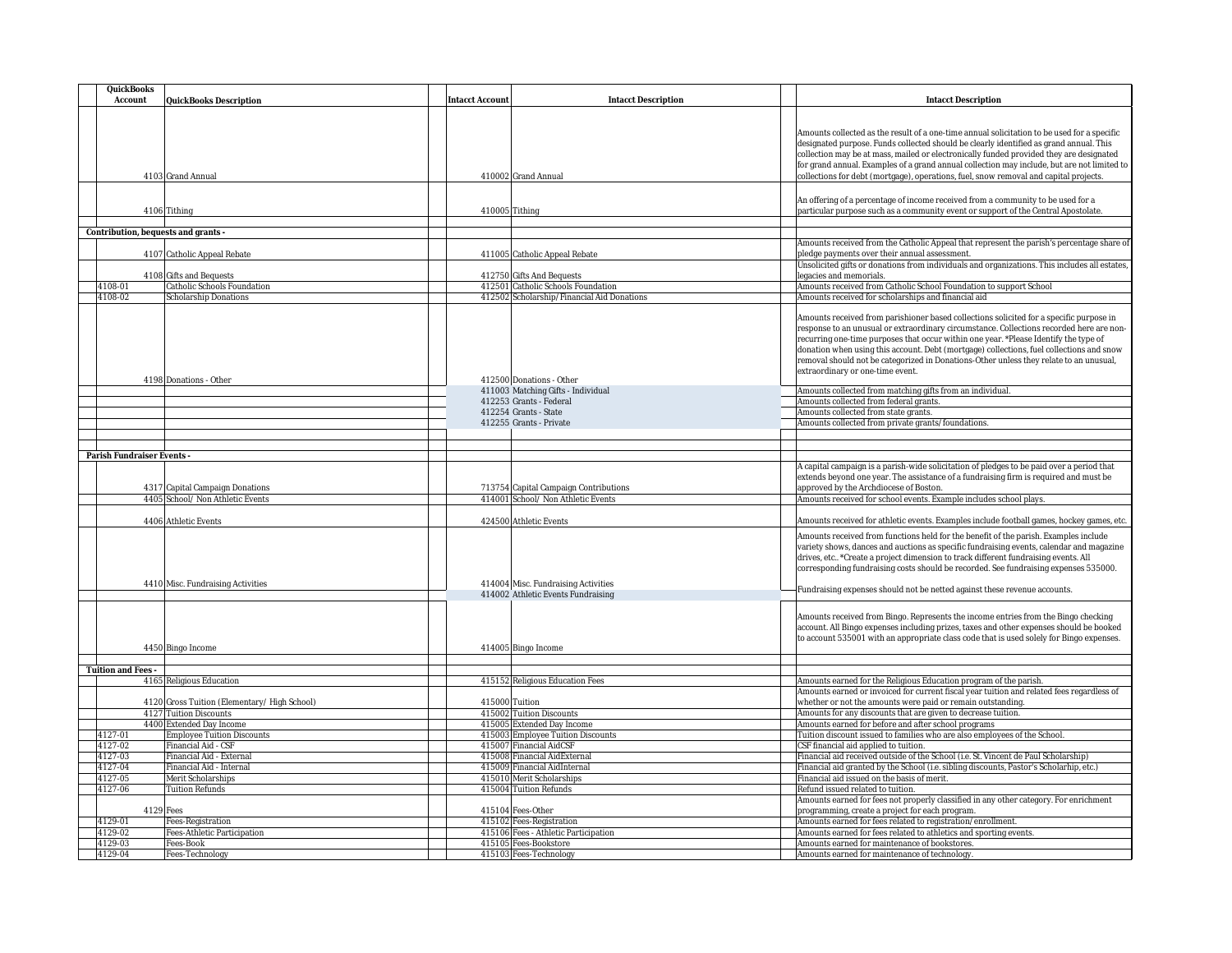| QuickBooks<br>Account<br>QuickBooks Description | <b>Intacct Account</b><br><b>Intacct Description</b>  | Intacct Description                                                                           |
|-------------------------------------------------|-------------------------------------------------------|-----------------------------------------------------------------------------------------------|
|                                                 | 415162 Fees - Camp                                    | Amounts earned for School camp programming.                                                   |
|                                                 | 415107 Fees - Late Payment                            | Amount received for fee related late payment on tuition.                                      |
|                                                 | 415160 Field Trip Income                              | Amounts received for field trips.                                                             |
|                                                 | 415161 Mission Trip income                            | Amounts received for mission trips.                                                           |
|                                                 | 415163 Program Activity Income                        | Amount charged for non athletic programs                                                      |
|                                                 |                                                       |                                                                                               |
| Investment income                               |                                                       |                                                                                               |
|                                                 |                                                       | Amounts include interest credited or received from banks, investment companies and the        |
| 4310 Interest/Dividend Income                   | 416002 Interest Income                                | RCAB Revolving Loan Fund.                                                                     |
|                                                 |                                                       |                                                                                               |
|                                                 |                                                       | Dividends declared by the Common Investment Fund are also posted here-please review           |
|                                                 | 416000 Dividend Income                                | sample in Intacct Training document CB2 - Cash & Banking - CIF Reconciliation                 |
|                                                 |                                                       |                                                                                               |
|                                                 |                                                       | Unrealized gain (increase) or loss (decrease) in the market value of shares held in the       |
| 4320 Market Gain(Loss) Investments              | 710000 G/L on Investments - Unrealized (Market Value) | Common Investment Fund.                                                                       |
| 4750 Gain(Loss) Sale - Investments              | 710006 G/L on Investments - Realized                  | Realized gain or loss on the sale of shares held in the Common Investment Fund.               |
| Rental Income -                                 |                                                       |                                                                                               |
|                                                 |                                                       |                                                                                               |
|                                                 |                                                       | Amounts earned from individuals, sponsored groups or agencies for the periodic use or         |
|                                                 |                                                       | occupancy of the parish premises. Examples include rental of rooms for events such as         |
|                                                 |                                                       | social gatherings, community or group meetings and also includes clergy room and board.       |
|                                                 |                                                       | This applies to rental arrangements in which no formal and legally binding lease is entered   |
|                                                 |                                                       | into by the parish through the RCAB real estate department.                                   |
| 4315 Rental Donations                           | 417000 Rental Income                                  |                                                                                               |
|                                                 |                                                       |                                                                                               |
|                                                 |                                                       | Amounts earned as rent or fees for any lease/license agreement to use or occupy a portion     |
|                                                 |                                                       | of the parish premises. Examples include leasing of parking lots, buildings, or licensing     |
|                                                 |                                                       | space for cell towers. This account is to be used for income arising from an arrangement in   |
|                                                 |                                                       |                                                                                               |
|                                                 |                                                       | which a for-mal and legally binding lease contract is entered into by the parish through the  |
| 4316 Lease Income                               | 417001 Lease Income                                   | RCAB real estate department.                                                                  |
|                                                 |                                                       |                                                                                               |
| Sacramental Offerings -                         |                                                       |                                                                                               |
| 4105 Sacramental Offerings                      | 423000 Sacramental Offerings                          | Amounts received as offerings for other sacraments.                                           |
|                                                 | 423002 Baptisms                                       | Amounts received as offerings for baptisms.                                                   |
|                                                 | 423003 Funerals                                       | Amounts received as offerings for funerals.                                                   |
|                                                 | 423001 Weddings                                       | Amounts received as offerings for weddings.                                                   |
|                                                 | 423004 Mass cards                                     | Amounts received from mass cards                                                              |
|                                                 | 423005 Mass intentions                                | Amounts received for mass intentions (announced)                                              |
|                                                 |                                                       |                                                                                               |
| Shrines, Candles, and Flowers -                 |                                                       |                                                                                               |
| 4104 Shrines, Candles, & Flowers                | 423250 Shrines, Candles, Flowers                      | Amounts received from shrines and special donations for candles and flowers.                  |
|                                                 |                                                       |                                                                                               |
|                                                 |                                                       |                                                                                               |
| Cemetery Operations -                           |                                                       |                                                                                               |
|                                                 |                                                       | Amount charged for burial lot. Note: 10% of lot sales should be deposited to perpetual        |
| 4111 Sale of Lots                               | 418015 Sale of Lots                                   | care. The balance goes to account 418013                                                      |
|                                                 |                                                       | Amount charged for niche. Note: 10% of niche sales should be deposited to perpetual care.     |
|                                                 | 418021 Sale of Niche                                  | The balance goes to account 418013                                                            |
|                                                 | 418001 Cemetery Refunds                               | Refund issued related to cemetery sales.                                                      |
| 4112 Receipt for Perpetual Care                 | 418013 Perpetual Care Receipts                        | Portion of sales of lots, 10% for grave or lot and 30% for mausoleums.                        |
|                                                 |                                                       | Annual amount charged to burial lots for maintenance of grounds. Does not include those       |
| 4113 Annual Care                                | 418000 Annual Care                                    | that have Perpetual Care                                                                      |
|                                                 |                                                       | Amounts charged for the excavation of a burial site. Create projects for the various types of |
| 4114 Openings                                   | 418010 Openings                                       | openings (i.e. lot, cremation, crypt, etc.)                                                   |
|                                                 |                                                       |                                                                                               |
|                                                 | 418011 Overtime Charges                               | Amounts charged on top of regular opening fee (example: Saturday or Winter Surcharge).        |
|                                                 |                                                       | Amounts charged for the charges associated with special equipment used when lowering a        |
|                                                 |                                                       |                                                                                               |
| 4115 Lowering Devices                           | 418006 Lowering Devices                               | casket into a grave or lot.                                                                   |
|                                                 |                                                       | Amounts charged from owners of graves or lots for special requests for additional loam or     |
| 4116 Loam/Seeding                               | 418005 Loam/Seeding                                   | seeding being added.                                                                          |
| 4118 Foundations                                | 418003 Foundations                                    | Amounts charged for setting the foundation for the marker.                                    |
|                                                 |                                                       |                                                                                               |
|                                                 |                                                       | Amount charged for a crypt in a Mausoleum. Mass. State Law requires 30% of sale to be set     |
|                                                 |                                                       |                                                                                               |
| 4121 Mausoleum Sales                            | 418008 Mausoleum Sales                                | aside for Perpetual Care. This money should be sent into the Perpetual Care Fund.             |
| 4122 Records                                    | 418014 Records                                        | Amount charged for copies of burial records.                                                  |
|                                                 | 418017 Tents                                          | Amounts charged for the use of tents.                                                         |
| 4123 Tents                                      |                                                       |                                                                                               |
|                                                 |                                                       | Amount charged for the burial box that sits at the bottom of the grave in which the coffin is |
| 4125 Concrete Burial Unit                       | 418002 Concrete Burial Units                          | housed                                                                                        |
|                                                 |                                                       | Amounts charged for the grave liner which encloses the caskets but does not seal like a       |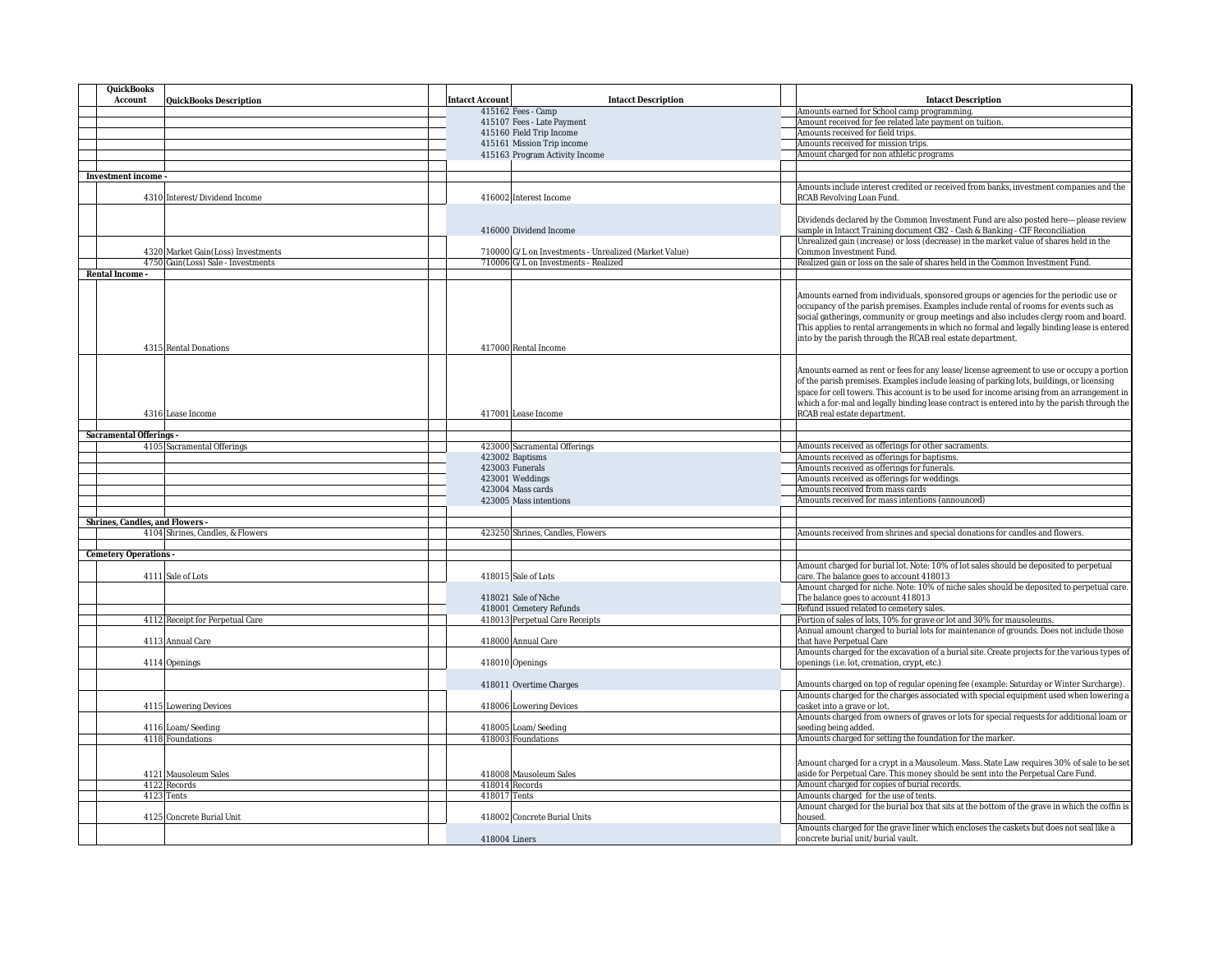| QuickBooks                                          |                                                       |                                                                                                                                                                                 |
|-----------------------------------------------------|-------------------------------------------------------|---------------------------------------------------------------------------------------------------------------------------------------------------------------------------------|
| Account<br>QuickBooks Description                   | Intacct Account<br><b>Intacct Description</b>         | Intacct Description                                                                                                                                                             |
|                                                     |                                                       |                                                                                                                                                                                 |
|                                                     | 418019 Markers                                        | Amounts charged for grave marker, small memorial that sits flat on the ground.                                                                                                  |
|                                                     |                                                       |                                                                                                                                                                                 |
| Other Revenues -<br>4110 Books and Pamphlets        |                                                       | Amounts received from the sale of pamphlets, directories, etc.                                                                                                                  |
| 4196 Parish Sharing                                 | 424504 Pamphlets<br>424505 Parish Sharing             | Amounts received from other parishes to assist in paying operating costs.                                                                                                       |
|                                                     |                                                       |                                                                                                                                                                                 |
|                                                     |                                                       | Amounts received from non-parishioner based sources that do not appropriately belong in                                                                                         |
|                                                     |                                                       | any other defined revenue account. An example would be insurance proceeds. * Please                                                                                             |
|                                                     |                                                       | identify type of income in memo field when using this account.                                                                                                                  |
| 4398 Misc. Other Income                             | 424503 Other Revenue                                  |                                                                                                                                                                                 |
| 4401 Cafeteria Sales                                | 424511 Sales - Cafeteria                              | Amounts received for food services provided in the school cafeteria                                                                                                             |
|                                                     | 424519 Sales - Milk income                            | Amounts received for school milk.                                                                                                                                               |
| 4402 School Store Sales                             | 424510 Sales - BookStore                              | Amounts received for bookstore sales.                                                                                                                                           |
| 4510 Pilot Sales                                    | 424506 Pilot Sales - Classified                       | Amounts received from the sale of The Pilot, the Archdiocesan weekly newspaper.<br>Amounts received from the sale of real property, by definition land and buildings. Include   |
| 4318 Property Sale Proceeds                         | 710003 G/L on Sale of Property - Real                 | the sale of equipment and other church property.                                                                                                                                |
|                                                     |                                                       |                                                                                                                                                                                 |
| 4530 Transfer from Parish/School                    | 715405 Transfer to / from Parish                      | Amounts transferred to parish for operations without expectation of reimbursement                                                                                               |
|                                                     |                                                       | Amounts transferred to parish school for operations without expectation of                                                                                                      |
|                                                     | 715407 Transfer to / from School                      | reimbursement                                                                                                                                                                   |
|                                                     |                                                       |                                                                                                                                                                                 |
|                                                     | 715406 Transfer to / from Cemetery                    | Amounts transferred to cemetery for operations without expectation of reimbursement                                                                                             |
|                                                     |                                                       | Amounts received from RCAB or directly from another parish to support the parish school                                                                                         |
| 4592 School Tax Income                              | 424512 School Tax Income                              | operations.                                                                                                                                                                     |
|                                                     |                                                       | Amounts received from RCAB as a subsidy or allocation to reduce the cost of parish                                                                                              |
| 4547 RCAB Support                                   | 424507 RCAB Support                                   | operations.                                                                                                                                                                     |
| 4550 Youth/Adult Ministry Income                    | 424516 Y/A Ministry/Program Income                    | Amounts received related to youth and adult ministry.                                                                                                                           |
|                                                     | 415154 Retreat Program Fees                           | Amounts received for retreat programs.                                                                                                                                          |
|                                                     | 424520 Advertising income                             | Amounts received related to advertising. Example, Pilot bulletin advertising sales.                                                                                             |
|                                                     | 711550 Reinsurance Recoveries                         | Amounts received related to an insurance claim                                                                                                                                  |
| Compensation                                        |                                                       |                                                                                                                                                                                 |
|                                                     |                                                       | Amounts paid to salaried employees that are not subject to overtime rules of the Fair                                                                                           |
|                                                     |                                                       | Labor Standards Act. Examples could include Director of Religious Education, Business                                                                                           |
| 5001 Exempt Salaries                                | 510000 Salary - Exempt                                | Manager, Mu-sic Director and Organist.                                                                                                                                          |
|                                                     |                                                       | Amounts paid to hourly employees who are eligible for overtime pay. Examples could                                                                                              |
| 5002 Non Exempt Salaries<br>5003 Salaries - Foremen | 510001 Salary - Non Exempt<br>510008 Salaries-Foremen | include Secretary, Bookkeeper, and Custodian.                                                                                                                                   |
|                                                     |                                                       | Amount paid to the foreman of the cemetery workers.                                                                                                                             |
|                                                     |                                                       |                                                                                                                                                                                 |
|                                                     |                                                       | Any compensation paid to individuals not considered employees (please refer to the                                                                                              |
|                                                     |                                                       | Massachusetts Three-Prong Test to determine if an individual is considered an                                                                                                   |
|                                                     |                                                       | independent contractor by state law). This does not include professional firms. These                                                                                           |
|                                                     |                                                       | individuals are subject to 1099 reporting requirements, and do not have Federal, FICA or<br>State taxes withheld. An example would be a self-employed contractor. Most of these |
|                                                     |                                                       | entries are better suited under the appropriate expense account related to the work done;                                                                                       |
|                                                     |                                                       | such as repairs and maintenance accounts.                                                                                                                                       |
|                                                     |                                                       |                                                                                                                                                                                 |
| 5004 Non Employee Compensation                      | 510013 Non Employee Compensation                      |                                                                                                                                                                                 |
|                                                     |                                                       |                                                                                                                                                                                 |
|                                                     |                                                       | Any compensation paid on a regular basis to individuals not considered employees. These                                                                                         |
|                                                     |                                                       | employees are subject to 1099 Form reporting requirements, and do not have Federal,                                                                                             |
|                                                     |                                                       | Social Se-curity, Medicare or State taxes withheld. Examples include accountant and other                                                                                       |
| 5005 Salaries - Labor                               | 510009 Salaries-Labor                                 | self-employed contractors.                                                                                                                                                      |
| 5006 Salaries - Mechanics                           | 510011 Salaries-Mechanics                             | Amount paid to a full time mechanic.                                                                                                                                            |
| 5007 Accrued Vacation Expense                       | 510005 Accrued Vacation                               | Amount paid for vacation time earned.                                                                                                                                           |
|                                                     | 510003 Temporary Non Exempt                           | Amount paid to a part time, temporary worker.                                                                                                                                   |
|                                                     |                                                       | Amounts paid on behalf of lay employees for professional development programs.                                                                                                  |
|                                                     | 517078 Professional Development                       | Examples include seminars, retreats, etc.<br>Amounts paid to reimburse lay employees for any qualified mileage charges based on                                                 |
|                                                     | 525025 Travel                                         | business miles and IRS mileage rates and regulations.                                                                                                                           |
| <b>Employee Benefits</b>                            |                                                       |                                                                                                                                                                                 |
|                                                     |                                                       |                                                                                                                                                                                 |
|                                                     |                                                       | Amount of Social Security and Medicare taxes contributed by the parish. Please check                                                                                            |
|                                                     |                                                       | Circular E, issued annually by the Internal Revenue Service for the most current tax rate.                                                                                      |
| 5101 Employer's Fica (Social Security & Medicare)   | 510500 Employers Fica                                 | Amounts paid for employee health insurance programs. Examples include RCAB Health                                                                                               |
| 5102 Lay Health Insurance                           | 510501 Lay Health Insurance                           | Benefit Trust, Tufts Associated Health Plan, and Harvard Community Health.                                                                                                      |
|                                                     |                                                       | Amounts paid on behalf of employees for Worker's Compensation Insurance. Example                                                                                                |
| 5103 Worker Compensation                            | 510502 Workers' Compensation                          | includes RCAB Worker's Compensation Self Insured Trust invoices.                                                                                                                |
|                                                     |                                                       |                                                                                                                                                                                 |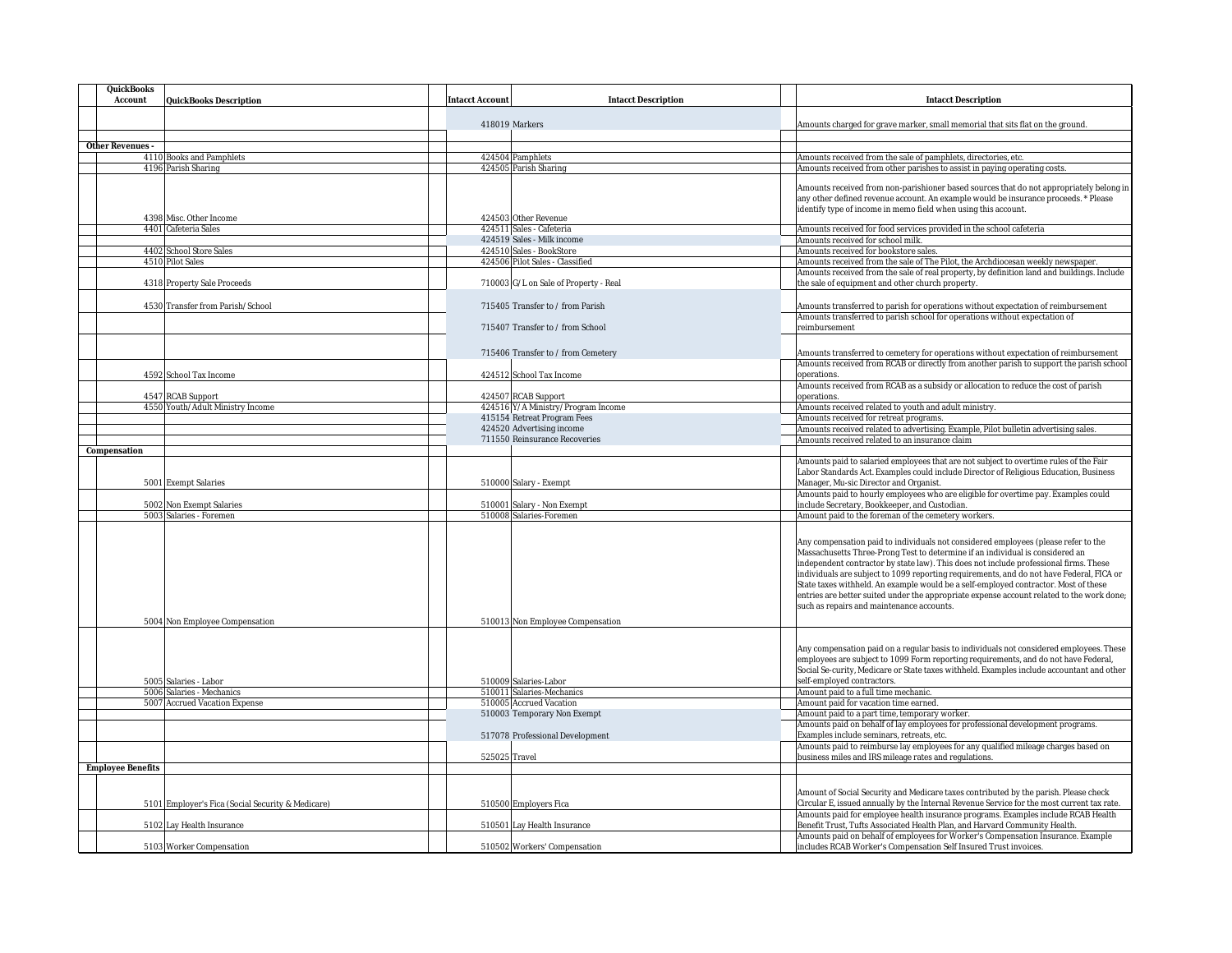| QuickBooks<br>Account       | QuickBooks Description                                               | <b>Intacct Account</b> | Intacct Description                                            | <b>Intacct Description</b>                                                                                                        |
|-----------------------------|----------------------------------------------------------------------|------------------------|----------------------------------------------------------------|-----------------------------------------------------------------------------------------------------------------------------------|
|                             |                                                                      |                        |                                                                | Amounts paid for the lay employee group life insurance program. Example includes RCAB                                             |
|                             | 5104 Group Life Insurance                                            |                        | 510503 Group Life Insurance                                    | Group Life Insurance invoices.                                                                                                    |
|                             | 5105 Long Term Disability                                            |                        | 510507 Long-Term Disability Insurance                          | Amounts paid for the lay employee long-term disability program. Example includes RCAB<br>Long Term Disability Insurance invoices. |
|                             | 5106 Group Pension                                                   |                        | 510504 Group Pension                                           | Amounts paid for the lay employee group pension program. Example includes RCAB<br>Pension Trust invoices.                         |
|                             |                                                                      |                        |                                                                |                                                                                                                                   |
|                             |                                                                      |                        |                                                                | Amounts paid into the Transition Assistance Program fund, a self-funded, self-                                                    |
|                             |                                                                      |                        |                                                                | administered benefit program, established to assist eligible staff members in the event of                                        |
|                             | 5107 Transition Assistance<br>5109 HSA Employer Contribution Expense |                        | 510509 Transition Assistance<br>510517 HSA Employer            | involuntary job loss.<br>Amount paid for employer HSA contribution.                                                               |
|                             | 5110 401(k) Employer Contribution                                    |                        | 510505 401K ER Match                                           | Amount paid for employer 401K match.                                                                                              |
|                             |                                                                      |                        | 510506 401k ER Admin fee                                       | Amount paid for 401K admin fee                                                                                                    |
|                             |                                                                      |                        | 510508 Short Term Disability                                   | Amount paid for the lay employee short term disability program                                                                    |
|                             |                                                                      |                        |                                                                |                                                                                                                                   |
| Clergy Stipend & Related    |                                                                      |                        |                                                                |                                                                                                                                   |
|                             |                                                                      |                        |                                                                |                                                                                                                                   |
|                             | 5201 Stipend Clergy                                                  |                        | 511000 Remuneration Clergy Assigned                            | Amounts paid to the Pastor/Administrator and Parochial Vicars assigned to the parish.                                             |
|                             |                                                                      |                        |                                                                | Amounts paid to clergy not regularly assigned to the parish. Examples include visiting                                            |
|                             | 5202 Stipend Clergy Unassigned                                       |                        | 511001 Remuneration Clergy UnAssigned                          | and/or substitute Priests, and clergy who assist parishes with confessions, missions, etc.                                        |
|                             |                                                                      |                        |                                                                | Amounts paid on behalf of clergy for health insurance. Example includes RCAB Clergy                                               |
|                             | 5203 Clergy Health Insurance                                         |                        | 511500 Clergy Fund (Clergy Health)                             | Medical/Hospitalization Trust invoices.                                                                                           |
|                             |                                                                      |                        | 511516 Medical - Clergy                                        | Amount paid for clergy's Medical B                                                                                                |
|                             |                                                                      |                        |                                                                | Amounts paid on behalf of clergy for professional development programs. Examples                                                  |
|                             | 5204 Clergy Professional Development                                 |                        | 511519 Professional Development - Cle                          | include seminars, retreats, etc. Please refer to Parish administration manual for details.                                        |
|                             | 5205 Clergy Room & Board                                             |                        | 511506 Room & Board-Clergy AP                                  | Amounts paid to clergy for living expenses.                                                                                       |
|                             |                                                                      |                        |                                                                |                                                                                                                                   |
|                             |                                                                      |                        |                                                                | The parish or institution pays the first \$700 annually of the priest's automobile insurance,                                     |
|                             |                                                                      |                        |                                                                | with the balance paid for by the priest. For higher insurance areas the rates vary. Please                                        |
|                             | 5206 Clergy Auto Ins. Reimburse                                      |                        | 511512 Reimbursement Auto Exp - Clergy                         | refer to the remuneration policy annually as the dollar amount may change.                                                        |
|                             | 5210 Clergy 401(k) Match                                             |                        | 511502 Retirement-Clergy 401k Match<br>515403 Retreat programs | Amounts paid for clergy 401K match.<br>Amounts paid for retreats.                                                                 |
|                             |                                                                      |                        | 511515 Mileage - Clergy                                        | Amounts paid for clergy mileage reimbursement.                                                                                    |
|                             |                                                                      |                        |                                                                | Amounts paid for offering given to priest for celebration and application of both an                                              |
|                             |                                                                      |                        |                                                                | announced Mass and unannounced Mass. Refer to the Clergy remuneration policy for                                                  |
|                             |                                                                      |                        | 511005 Clergy Mass Stipends                                    | guidelines on the daily Mass stipend.                                                                                             |
|                             |                                                                      |                        |                                                                |                                                                                                                                   |
| Religious Stipend & Related | 5301 Religious Stipend                                               |                        | 512000 Stipends Religious                                      | Amounts paid to Religious for salaries.                                                                                           |
|                             |                                                                      |                        | 512502 Room & Board - Religious                                | Amounts paid to Religious for living expenses.                                                                                    |
|                             | 5302 Religious Health Insurance                                      |                        | 512500 Health Insurance-Religious                              | Amounts paid on behalf of religious for health insurance.                                                                         |
|                             | 5303 Religious Retirement                                            |                        | 512501 Retirement-Religious                                    | Amounts paid on behalf of religious for retirement.                                                                               |
|                             |                                                                      |                        |                                                                | Amounts paid to religious for transportation expenses. Example includes reimbursements                                            |
|                             | 5304 Religious Transportation                                        |                        | 512503 Transportation - Religious                              | to religious for use of their vehicles, etc.                                                                                      |
|                             |                                                                      |                        |                                                                |                                                                                                                                   |
|                             |                                                                      |                        |                                                                |                                                                                                                                   |
|                             |                                                                      |                        |                                                                |                                                                                                                                   |
|                             |                                                                      |                        |                                                                |                                                                                                                                   |
| Professional Services       |                                                                      |                        |                                                                |                                                                                                                                   |
|                             |                                                                      |                        |                                                                |                                                                                                                                   |
|                             |                                                                      |                        |                                                                |                                                                                                                                   |
|                             |                                                                      |                        |                                                                | Amounts paid to consultants who perform services for the parish. Examples include                                                 |
|                             |                                                                      |                        |                                                                | lawyers, architects, and audit firms or accountants. Do not include professional fees that                                        |
|                             | 6002 Professional Fees                                               |                        | 513013 Professional Fees                                       | should be capitalized, those belong in accounts 529000, 529001, 529003, and 529004.                                               |
|                             |                                                                      |                        |                                                                |                                                                                                                                   |
| Office & Related            |                                                                      |                        |                                                                |                                                                                                                                   |
|                             |                                                                      |                        |                                                                |                                                                                                                                   |
|                             | 6001 Data Processing Fees                                            |                        | 517027 Data Processing Fees                                    | Amounts paid for data processing services. Example includes Parish Soft and Right<br>Networks hosting fees.                       |
|                             |                                                                      |                        | 517057 Payroll Processing Fees                                 | Amounts paid for IOI processing fees.                                                                                             |
|                             |                                                                      |                        | 517083 ConnectNow/ParishSoft Fees                              | Amounts paid for ConnectNow/ParishSoft processing fees.                                                                           |
|                             |                                                                      |                        | 517060 FACTS Enrollment Fee                                    | Amounts paid for FACTS Enrollment Fees                                                                                            |
|                             |                                                                      |                        | 517061 FACTS Application Fee                                   | Amounts paid for FACTS Application Fees                                                                                           |
|                             |                                                                      |                        | 517062 FACTS SIS Enrollment Fee                                | Amounts paid for FACTS SIS (formerly known as Renweb) Enrollment Fees                                                             |
|                             |                                                                      |                        | 517063 FACTS SIS Application Fee                               | Amounts paid for FACTS SIS (formerly known as Renweb) Application Fees                                                            |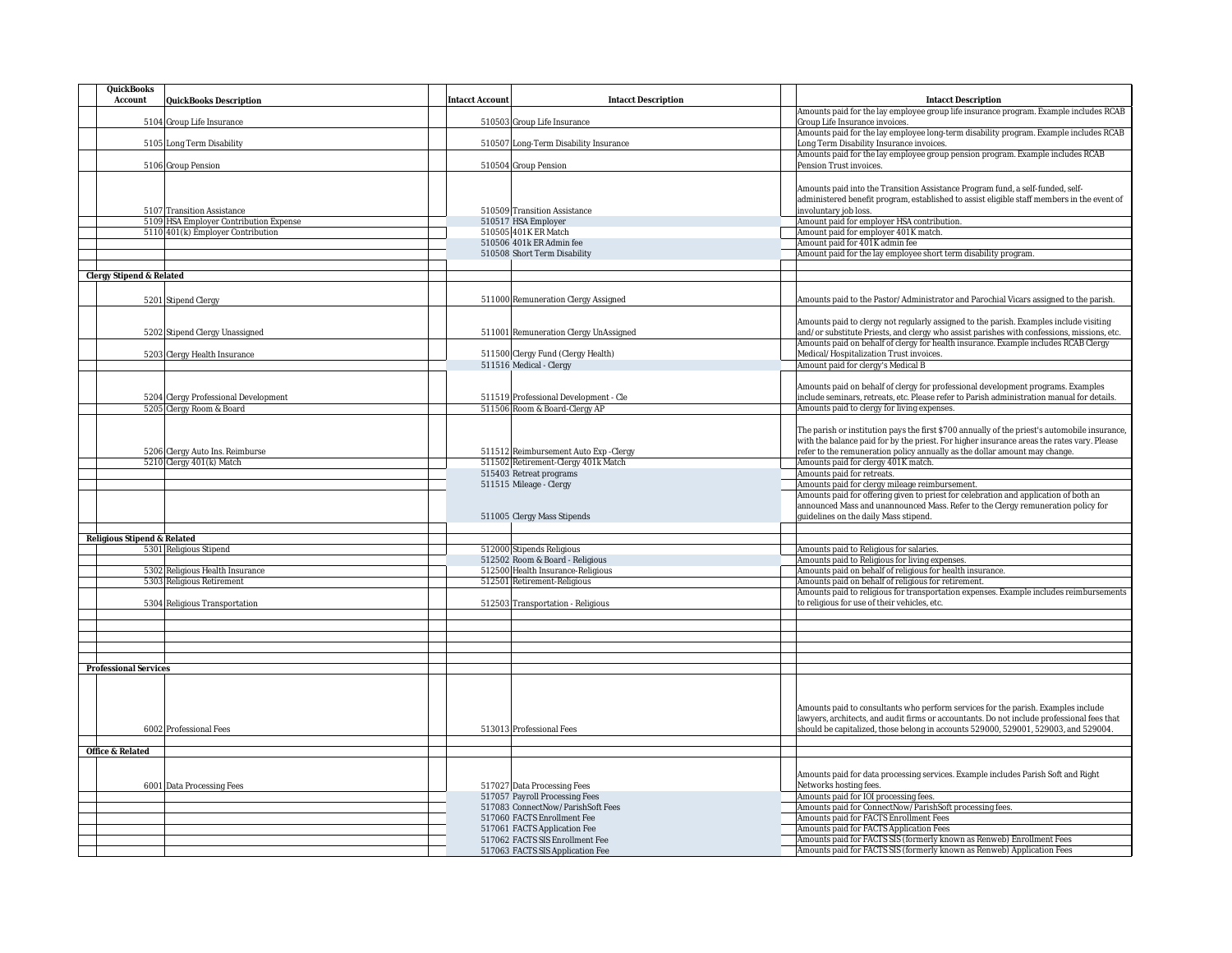| QuickBooks                      |                                                           |                        |                                               |                                                                                                                                                                                            |
|---------------------------------|-----------------------------------------------------------|------------------------|-----------------------------------------------|--------------------------------------------------------------------------------------------------------------------------------------------------------------------------------------------|
| Account                         | QuickBooks Description                                    | <b>Intacct Account</b> | <b>Intacct Description</b>                    | Intacct Description                                                                                                                                                                        |
|                                 |                                                           |                        |                                               | Amounts charged by banks for various banking services. Examples include returned check                                                                                                     |
|                                 | 6003 Bank Service Charges                                 |                        | 517001 Bank Service Charge                    | charge, and check processing charges.                                                                                                                                                      |
|                                 |                                                           |                        |                                               | Amounts paid for office supplies. Examples include pens/pencils, tape, calculator ribbons,<br>paper and other office supplies that are either used up, do not qualify as fixed assets, and |
|                                 | 6201 Office Supplies                                      |                        | 517050 Office Supplies                        | are not better suited to other office expense accounts.                                                                                                                                    |
|                                 |                                                           |                        |                                               |                                                                                                                                                                                            |
|                                 |                                                           |                        |                                               | Amounts paid for telephone services. Examples include the local telephone company, fax                                                                                                     |
|                                 | 6202 Telephone                                            |                        | 520350 Telephone                              | services, alarm services, answering service companies, and paging/beeper companies.                                                                                                        |
|                                 |                                                           |                        | 520351 Telephone - Cable                      | Amounts paid for cable.                                                                                                                                                                    |
|                                 |                                                           |                        | 520352 Telephone - Cell phone                 | Amounts paid for cell pone                                                                                                                                                                 |
|                                 |                                                           |                        | 520353 Telephone - Internet                   | Amounts paid for internet.                                                                                                                                                                 |
|                                 |                                                           |                        |                                               |                                                                                                                                                                                            |
|                                 |                                                           |                        |                                               | Amounts paid for repairs and service contracts for office equipment. Examples include                                                                                                      |
|                                 | 6203 Office Equipment Repair & Contracts                  |                        | 520005 Maint. Equipment Contracts             | copiers, printers, postage machines and telephone systems.                                                                                                                                 |
|                                 |                                                           |                        |                                               | Amounts paid for books and pamphlets. Examples include materials purchased for book                                                                                                        |
|                                 | 6204 Books & Pamphlets                                    |                        | 517011 Books, Pamphlets, etc.                 | stands in the church, and Religious Education materials.                                                                                                                                   |
|                                 |                                                           |                        |                                               | Amounts paid for audiovisual expenses. Examples include rentals of electronic media,                                                                                                       |
|                                 |                                                           |                        |                                               | movies or videos from RCAB's Office of Spiritual Development.                                                                                                                              |
|                                 | 6205 Audio Visual                                         |                        | 517000 Audio Visual                           |                                                                                                                                                                                            |
|                                 |                                                           |                        |                                               | Amounts paid for printing services. Examples include forms and brochures. Note: printing                                                                                                   |
|                                 |                                                           |                        |                                               | for fundraising purposes should be posted against the appropriate fundraising income                                                                                                       |
|                                 | 6206 Printing                                             |                        | 517059 Printing & Graphics                    | account.                                                                                                                                                                                   |
|                                 |                                                           |                        |                                               | Amounts paid for stamps, mailing permits, bulk mail, postage meter re-fills, UPS, FEDEX,                                                                                                   |
|                                 | 6207 Postage                                              |                        | 517058 Postage & Freight                      | delivery services and other non-rental mailing costs.                                                                                                                                      |
|                                 |                                                           |                        |                                               |                                                                                                                                                                                            |
|                                 |                                                           |                        |                                               | Amounts paid for dues and subscriptions to periodicals. Examples include daily/weekly                                                                                                      |
|                                 | 6208 Dues & Subscriptions                                 |                        | 517029 Dues & Subscriptions                   | news-papers, monthly magazines, electronic subscriptions and fees to associations                                                                                                          |
|                                 |                                                           |                        |                                               | Amounts paid for the rental of office equipment. Examples would include postage                                                                                                            |
|                                 | 6209 Office Equipment Rental<br>6210 Missalettes          |                        | 517030 Equipment Rental<br>534005 Missalettes | machines, copiers or fax machines.<br>Amounts paid for the purchase of seasonal Missalettes.                                                                                               |
|                                 |                                                           |                        |                                               | Amounts paid for printing and mailing weekly and special envelope packets to                                                                                                               |
|                                 | 6211 Weekly Envelopes                                     |                        | 534013 Weekly Envelope                        | parishioners on parish mailing list.                                                                                                                                                       |
| Teaching & Classroom Expense    |                                                           |                        |                                               |                                                                                                                                                                                            |
|                                 |                                                           |                        |                                               | Amounts paid for supplies used by teachers. Examples include testing materials and                                                                                                         |
|                                 | 6212 Teaching Supplies                                    |                        | 515301 Teaching Supplies                      | supplies for school projects.                                                                                                                                                              |
|                                 | 6213 Textbooks                                            |                        | 515302 Textbooks                              | Amounts paid to the book suppliers. Examples include readers and workbooks.                                                                                                                |
|                                 |                                                           |                        |                                               |                                                                                                                                                                                            |
|                                 | 6214 Development Expenses                                 |                        | 535003 Development Expenses                   | Amounts paid for expenses incurred by the school development program for fundraising.                                                                                                      |
|                                 |                                                           |                        |                                               | Amounts paid for advertising. Examples include advertising in local newspapers, parish                                                                                                     |
|                                 | 6215 Advertising                                          |                        | 532000 Advertising Exp                        | bulletins, association or industry newsletters.                                                                                                                                            |
|                                 |                                                           |                        |                                               |                                                                                                                                                                                            |
|                                 | 6216 Program Exp. (Library, ext-day, club etc.) As sub AC |                        | 515000 Program Activities Expense             | Amount paid for non athletic programs (Library, Extended-Day, Club, summer/camp).                                                                                                          |
|                                 |                                                           |                        |                                               | Amounts paid for computers, printers, copiers, etc. that don't qualify as fixed asset                                                                                                      |
|                                 | 6220 Hardware                                             |                        | 517035 IT Hardware                            | additions. Refer to Year-end Questionnaire for capitalization thresholds.                                                                                                                  |
|                                 | 6221 Software                                             |                        | 517034 IT Software                            | Amounts paid for computer programs/software and software licensing fees. Refer to Year-<br>end Questionnaire for capitalization thresholds.                                                |
|                                 | 6222 IT Support                                           |                        | 517036 IT Support                             | Amounts paid for any technical support for computers or printers.                                                                                                                          |
|                                 |                                                           |                        |                                               | Amounts paid to reimburse lay employees for any qualified mileage charges based on                                                                                                         |
|                                 | 6223 Mileage Reimbursement                                | 525025 Travel          |                                               | business miles and IRS mileage rates and regulations.                                                                                                                                      |
|                                 |                                                           |                        | 515101 Field Trip Expenses                    | Amounts incurred for field trips                                                                                                                                                           |
| Household, Custodian, & Laundry |                                                           |                        |                                               |                                                                                                                                                                                            |
|                                 | 6250 Household                                            |                        | 526005 Hshld/Dining - Supplies                | Amounts paid for household supplies including soap and paper products.                                                                                                                     |
|                                 | 6255 Laundry                                              |                        | 526002 Hshld/Dining - Laundry                 | Amounts paid for the cost of laundry services and supplies.                                                                                                                                |
|                                 |                                                           |                        | 526003 Hshld/Dining - Uniforms                | Amounst paid for uniforms.                                                                                                                                                                 |
|                                 |                                                           |                        | 526000 Hshld/Dining - Food                    | Amounts paid for food purchased for use in the rectory.                                                                                                                                    |
|                                 |                                                           |                        | 526006 Household/Clerical Clothing            | Amounts paid for clerical clothing.                                                                                                                                                        |
| Cafeteria & Food                |                                                           |                        |                                               |                                                                                                                                                                                            |
|                                 | 6260 Supplies<br>6261 Food                                |                        | 526500 Cafeteria Supplies/Maint               | Amounts paid for cafeteria supplies.                                                                                                                                                       |
|                                 |                                                           |                        | 526501 Cafeteria Food<br>526502 Milk expense  | Amounts paid for cafeteria food.<br>Amounts paid for milk.                                                                                                                                 |
|                                 |                                                           |                        | 525036 Meals & Entertainment - Food           | Amounts paid for food for functions/meetings                                                                                                                                               |
| Utilities & Maintenance         |                                                           |                        |                                               |                                                                                                                                                                                            |
|                                 | 6301 Utilities Electric                                   |                        | 520376 Utilities - Electricity                | Amounts paid for electricity and gas (for cooking).                                                                                                                                        |
|                                 | 6302 Heat                                                 |                        | 520377 Utilities - Heat                       | Amounts paid for oil and gas heating.                                                                                                                                                      |
|                                 | 6303 Water & Sewer                                        |                        | 520378 Utilities - Water & Sewer              | Amounts paid for water and sewer services.                                                                                                                                                 |
|                                 | 6304 Property Rental                                      |                        | 520675 Property Rental                        | Amounts paid for rental of buildings, rooms or halls for parish programs.                                                                                                                  |
|                                 |                                                           |                        |                                               | Amounts paid for insurance costs on parish property. Examples include fire, boiler, theft,                                                                                                 |
|                                 | 6305 Property Insurance & Liability                       |                        | 519005 Property Insurance & Liabili           | liability, and other liability or property insurances.                                                                                                                                     |
|                                 |                                                           |                        | 519000 Ins - Property & Boiler                | Amounts paid for "Parish Boiler and Machinery" insurance                                                                                                                                   |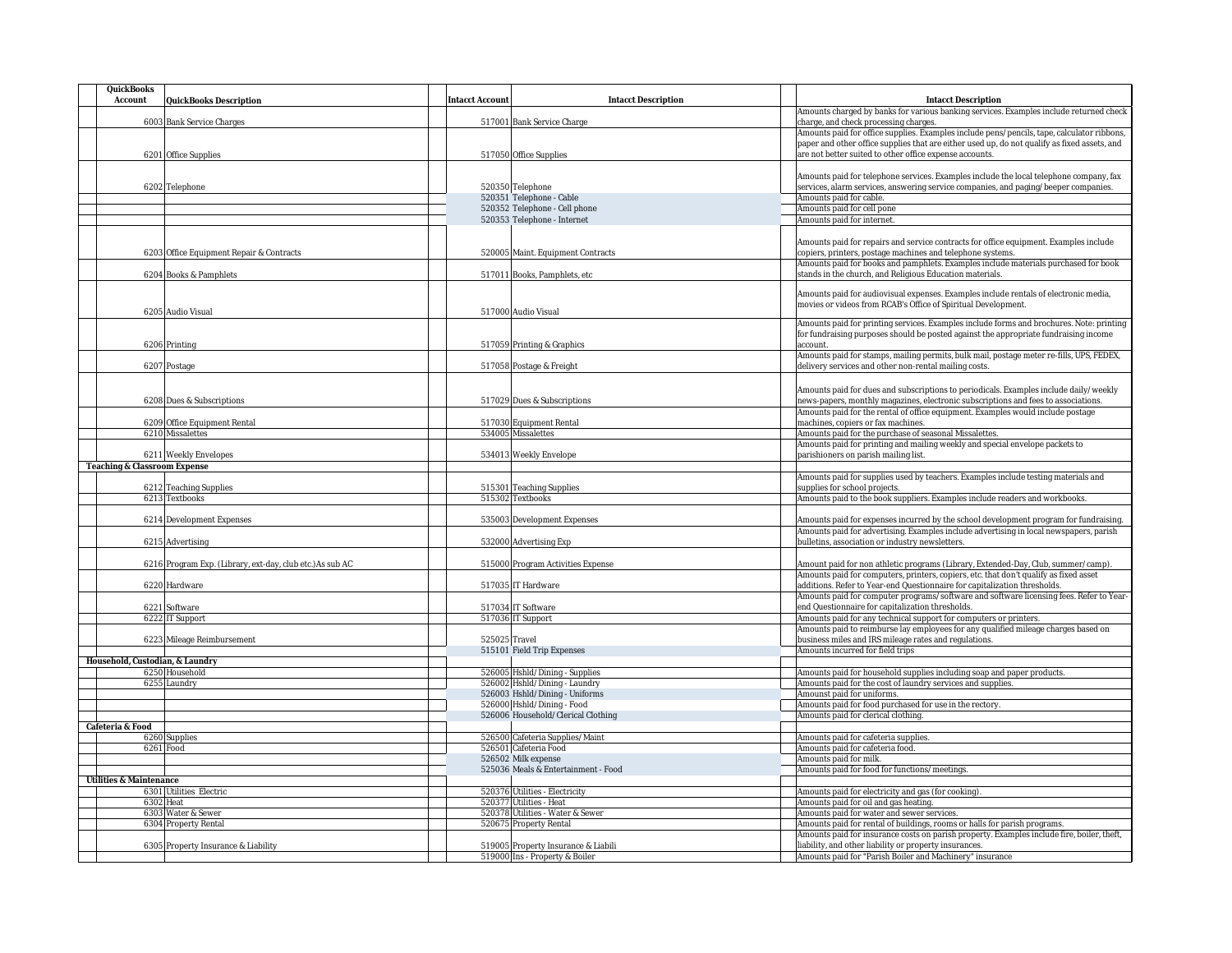| QuickBooks                |                                                                          |                        |                                                                                   |                                                                                                                                                                                                                                                                                                                                                                                                                                                                                                                                                                                                                                                                                                                                                                                                                                                                                                                                                                                          |
|---------------------------|--------------------------------------------------------------------------|------------------------|-----------------------------------------------------------------------------------|------------------------------------------------------------------------------------------------------------------------------------------------------------------------------------------------------------------------------------------------------------------------------------------------------------------------------------------------------------------------------------------------------------------------------------------------------------------------------------------------------------------------------------------------------------------------------------------------------------------------------------------------------------------------------------------------------------------------------------------------------------------------------------------------------------------------------------------------------------------------------------------------------------------------------------------------------------------------------------------|
| Account                   | QuickBooks Description                                                   | <b>Intacct Account</b> | <b>Intacct Description</b>                                                        | <b>Intacct Description</b>                                                                                                                                                                                                                                                                                                                                                                                                                                                                                                                                                                                                                                                                                                                                                                                                                                                                                                                                                               |
|                           |                                                                          |                        | 519001 Ins - Fire                                                                 | Amounts paid for "Parish Fire" insurance                                                                                                                                                                                                                                                                                                                                                                                                                                                                                                                                                                                                                                                                                                                                                                                                                                                                                                                                                 |
|                           |                                                                          |                        | 519003 Ins - Liability                                                            | Amounts paid for "Parish Liability Coverage" insurance                                                                                                                                                                                                                                                                                                                                                                                                                                                                                                                                                                                                                                                                                                                                                                                                                                                                                                                                   |
|                           |                                                                          |                        |                                                                                   | Amounts paid for service contracts on equipment. Examples include annual organ service                                                                                                                                                                                                                                                                                                                                                                                                                                                                                                                                                                                                                                                                                                                                                                                                                                                                                                   |
|                           |                                                                          |                        |                                                                                   | contracts, alarm company contracts, hot water heater, boiler or elevator maintenance                                                                                                                                                                                                                                                                                                                                                                                                                                                                                                                                                                                                                                                                                                                                                                                                                                                                                                     |
|                           | 6306 Maint. Equipment Contracts                                          |                        | 520005 Maint. Equipment Contracts                                                 | contracts.                                                                                                                                                                                                                                                                                                                                                                                                                                                                                                                                                                                                                                                                                                                                                                                                                                                                                                                                                                               |
|                           |                                                                          |                        |                                                                                   |                                                                                                                                                                                                                                                                                                                                                                                                                                                                                                                                                                                                                                                                                                                                                                                                                                                                                                                                                                                          |
|                           |                                                                          |                        |                                                                                   |                                                                                                                                                                                                                                                                                                                                                                                                                                                                                                                                                                                                                                                                                                                                                                                                                                                                                                                                                                                          |
|                           |                                                                          |                        |                                                                                   | Amounts paid for any supplies purchased and used for facilities maintenance. Examples                                                                                                                                                                                                                                                                                                                                                                                                                                                                                                                                                                                                                                                                                                                                                                                                                                                                                                    |
|                           | 6307 Maintenance Supplies                                                |                        | 520003 Facility Maintenance Supplies                                              | include chemicals for cleaning church floors and ice-melt in the winter.                                                                                                                                                                                                                                                                                                                                                                                                                                                                                                                                                                                                                                                                                                                                                                                                                                                                                                                 |
|                           | 6308 Maintenance Grounds                                                 |                        | 520007 Maintenance Of Grounds                                                     | Amounts paid for landscaping costs and dumpster charges.                                                                                                                                                                                                                                                                                                                                                                                                                                                                                                                                                                                                                                                                                                                                                                                                                                                                                                                                 |
|                           |                                                                          |                        | 520010 Trash removal                                                              | Amounts paid for trash removal/dumpster charges.                                                                                                                                                                                                                                                                                                                                                                                                                                                                                                                                                                                                                                                                                                                                                                                                                                                                                                                                         |
|                           |                                                                          |                        | 520001 Facility - Grounds & Snow Remo                                             | Amounts paid for snow plowing.                                                                                                                                                                                                                                                                                                                                                                                                                                                                                                                                                                                                                                                                                                                                                                                                                                                                                                                                                           |
|                           |                                                                          |                        |                                                                                   |                                                                                                                                                                                                                                                                                                                                                                                                                                                                                                                                                                                                                                                                                                                                                                                                                                                                                                                                                                                          |
| Property Tax              | 6309 Maintenance Buildings<br>6310 School Service<br>6311 Property Taxes |                        | 520006 Maintenance Of Buildings<br>520677 School Service<br>520679 Property Taxes | Amounts paid for building maintenance. Examples include plumbing repairs, roof repairs<br>and boiler or elevator repairs. Note: these are repairs that don't qualify as Fixed Asset<br>Additions. Refer to Year-end Questionnaire for capitalization thresholds. Other examples<br>of improvements that by themselves are not capital improvements are painting,<br>refinishing floors, patching steps or walkways. As part of a total renovation they are<br>capitalized, alone they are expensed as maintenance. Roof repairs that do not extend the<br>life of the roof for one year or more beyond the original estimated life of the building are<br>repairs. Please contact the Finance Department with items over \$3,000 that you feel<br>should be expensed.<br>Amounts paid for services rendered on behalf of students. Example includes companies<br>that test for reading abilities.<br>Amounts paid for property taxes on buildings no longer used for Non-Profit purposes |
|                           |                                                                          |                        |                                                                                   |                                                                                                                                                                                                                                                                                                                                                                                                                                                                                                                                                                                                                                                                                                                                                                                                                                                                                                                                                                                          |
| <b>Operating Expenses</b> |                                                                          |                        |                                                                                   |                                                                                                                                                                                                                                                                                                                                                                                                                                                                                                                                                                                                                                                                                                                                                                                                                                                                                                                                                                                          |
|                           |                                                                          |                        |                                                                                   |                                                                                                                                                                                                                                                                                                                                                                                                                                                                                                                                                                                                                                                                                                                                                                                                                                                                                                                                                                                          |
|                           | 6312 Plants, Shrubs, Seeds, etc.                                         |                        |                                                                                   | Amounts paid for any supplies purchased and used to maintain the cemetery grounds.                                                                                                                                                                                                                                                                                                                                                                                                                                                                                                                                                                                                                                                                                                                                                                                                                                                                                                       |
|                           |                                                                          | 520011                 | Grounds Maintenance Supplies                                                      | Examples include hedge trimmers, rakes, trash barrels, plant, bushes, shrubs, seeds, loam,                                                                                                                                                                                                                                                                                                                                                                                                                                                                                                                                                                                                                                                                                                                                                                                                                                                                                               |
|                           | 6313 Loam, Fertilizer                                                    |                        |                                                                                   | and fertilizer.                                                                                                                                                                                                                                                                                                                                                                                                                                                                                                                                                                                                                                                                                                                                                                                                                                                                                                                                                                          |
|                           | 6317 Grounds Maintenance Supplies                                        |                        |                                                                                   |                                                                                                                                                                                                                                                                                                                                                                                                                                                                                                                                                                                                                                                                                                                                                                                                                                                                                                                                                                                          |
|                           | 6350 Operating Expenses                                                  |                        | 527008 Other Cemetery Expenses                                                    | Costs not covered by the following 527000-527008 (cemetery expense) accounts.                                                                                                                                                                                                                                                                                                                                                                                                                                                                                                                                                                                                                                                                                                                                                                                                                                                                                                            |
|                           | 6351 Concrete Burial Units                                               |                        | 527005 Concrete Burial Units                                                      | Cost of the concrete burial unit sold to the customer.                                                                                                                                                                                                                                                                                                                                                                                                                                                                                                                                                                                                                                                                                                                                                                                                                                                                                                                                   |
|                           |                                                                          |                        |                                                                                   | Cost associated with the materials to install a foundation. This only pertains to those                                                                                                                                                                                                                                                                                                                                                                                                                                                                                                                                                                                                                                                                                                                                                                                                                                                                                                  |
|                           |                                                                          |                        |                                                                                   |                                                                                                                                                                                                                                                                                                                                                                                                                                                                                                                                                                                                                                                                                                                                                                                                                                                                                                                                                                                          |
|                           | 6352 Foundation Materials                                                |                        | 527002 Foundation Materials                                                       | cemeteries that in-stall foundations themselves.                                                                                                                                                                                                                                                                                                                                                                                                                                                                                                                                                                                                                                                                                                                                                                                                                                                                                                                                         |
|                           |                                                                          |                        |                                                                                   | Cost associated with the maintenance of the cemetery equipment. Examples could include                                                                                                                                                                                                                                                                                                                                                                                                                                                                                                                                                                                                                                                                                                                                                                                                                                                                                                   |
|                           | 6354 Maint. of Operating Equipment                                       |                        | 520012 Maint. of Operating Equipmen                                               | repairs to backhoe or to a compressor.                                                                                                                                                                                                                                                                                                                                                                                                                                                                                                                                                                                                                                                                                                                                                                                                                                                                                                                                                   |
|                           |                                                                          |                        |                                                                                   | Cost associated with the rental of equipment used within the cemetery operation tasks.                                                                                                                                                                                                                                                                                                                                                                                                                                                                                                                                                                                                                                                                                                                                                                                                                                                                                                   |
|                           | 6355 Equipment Rental                                                    |                        | 517030 Equipment Rental                                                           | Examples would include a Backhoe Operator to open graves.                                                                                                                                                                                                                                                                                                                                                                                                                                                                                                                                                                                                                                                                                                                                                                                                                                                                                                                                |
|                           |                                                                          |                        |                                                                                   | Amounts paid to outside contractors for costs associated with special openings of a grave                                                                                                                                                                                                                                                                                                                                                                                                                                                                                                                                                                                                                                                                                                                                                                                                                                                                                                |
|                           |                                                                          |                        |                                                                                   |                                                                                                                                                                                                                                                                                                                                                                                                                                                                                                                                                                                                                                                                                                                                                                                                                                                                                                                                                                                          |
|                           | 6356 Contract, Operating                                                 |                        | 527003 Contract Services - Burials                                                | or lot.                                                                                                                                                                                                                                                                                                                                                                                                                                                                                                                                                                                                                                                                                                                                                                                                                                                                                                                                                                                  |
|                           |                                                                          |                        |                                                                                   |                                                                                                                                                                                                                                                                                                                                                                                                                                                                                                                                                                                                                                                                                                                                                                                                                                                                                                                                                                                          |
| Vehicle & Related         |                                                                          |                        |                                                                                   |                                                                                                                                                                                                                                                                                                                                                                                                                                                                                                                                                                                                                                                                                                                                                                                                                                                                                                                                                                                          |
|                           | 6401 Vehicle Fuel, Maintenance, & Repair                                 |                        | 524000 Vehicle Fuel, Maintenance, & Rep                                           | Amounts paid for gas, oil, and repairs to parish vehicle (s).                                                                                                                                                                                                                                                                                                                                                                                                                                                                                                                                                                                                                                                                                                                                                                                                                                                                                                                            |
|                           | 6402 Vehicle Insurance & Registration                                    |                        | 519002 Ins - Vehicle                                                              | Amounts paid for vehicle insurance.                                                                                                                                                                                                                                                                                                                                                                                                                                                                                                                                                                                                                                                                                                                                                                                                                                                                                                                                                      |
|                           |                                                                          |                        | 524003 Registration                                                               | Amounts paid for vehicle registration and title fees.                                                                                                                                                                                                                                                                                                                                                                                                                                                                                                                                                                                                                                                                                                                                                                                                                                                                                                                                    |
|                           |                                                                          |                        | 524005 Auto Lease Payments                                                        | Amounts paid for vehicle lease payments.                                                                                                                                                                                                                                                                                                                                                                                                                                                                                                                                                                                                                                                                                                                                                                                                                                                                                                                                                 |
|                           |                                                                          |                        | 524006 Vehicle Expense                                                            | Amounts paid for other vehicle expenses.                                                                                                                                                                                                                                                                                                                                                                                                                                                                                                                                                                                                                                                                                                                                                                                                                                                                                                                                                 |
|                           |                                                                          |                        |                                                                                   |                                                                                                                                                                                                                                                                                                                                                                                                                                                                                                                                                                                                                                                                                                                                                                                                                                                                                                                                                                                          |
| Pastoral / Liturgical     |                                                                          |                        |                                                                                   |                                                                                                                                                                                                                                                                                                                                                                                                                                                                                                                                                                                                                                                                                                                                                                                                                                                                                                                                                                                          |
|                           |                                                                          |                        |                                                                                   |                                                                                                                                                                                                                                                                                                                                                                                                                                                                                                                                                                                                                                                                                                                                                                                                                                                                                                                                                                                          |
|                           |                                                                          |                        |                                                                                   | Amounts paid for Pastoral or Liturgical expenses or supplies such as pictures or statues in                                                                                                                                                                                                                                                                                                                                                                                                                                                                                                                                                                                                                                                                                                                                                                                                                                                                                              |
|                           | 6500 Pastoral/Liturgical                                                 |                        | 534009 Pastoral/Liturgical                                                        | the worship space and not included in the following 534XXX accounts.                                                                                                                                                                                                                                                                                                                                                                                                                                                                                                                                                                                                                                                                                                                                                                                                                                                                                                                     |
|                           |                                                                          |                        |                                                                                   | Amounts paid for liturgical supplies used for worship. Examples include candles, altar                                                                                                                                                                                                                                                                                                                                                                                                                                                                                                                                                                                                                                                                                                                                                                                                                                                                                                   |
|                           | 6501 Altar Supplies                                                      |                        | 534000 Altar Supplies                                                             | wine, hosts, and vestments and the cleaning of alter cloths or vestments.                                                                                                                                                                                                                                                                                                                                                                                                                                                                                                                                                                                                                                                                                                                                                                                                                                                                                                                |
|                           | 6502 Societies                                                           |                        | 534012 Societies                                                                  | Amounts paid for expenses to societies, guilds, and clubs.                                                                                                                                                                                                                                                                                                                                                                                                                                                                                                                                                                                                                                                                                                                                                                                                                                                                                                                               |
|                           |                                                                          |                        |                                                                                   |                                                                                                                                                                                                                                                                                                                                                                                                                                                                                                                                                                                                                                                                                                                                                                                                                                                                                                                                                                                          |
|                           | 6503 Charitable Works                                                    |                        | 534001 Charitable Works                                                           | Amounts paid for social work and contributions to charities.                                                                                                                                                                                                                                                                                                                                                                                                                                                                                                                                                                                                                                                                                                                                                                                                                                                                                                                             |
|                           | 6504 Music                                                               | 534006 Music           |                                                                                   | Amounts paid for sheet music used in liturgy.                                                                                                                                                                                                                                                                                                                                                                                                                                                                                                                                                                                                                                                                                                                                                                                                                                                                                                                                            |
|                           |                                                                          |                        |                                                                                   | Amounts paid for youth programs and athletic events. Examples include parish Religious                                                                                                                                                                                                                                                                                                                                                                                                                                                                                                                                                                                                                                                                                                                                                                                                                                                                                                   |
|                           | 6505 Youth / Athletics                                                   |                        | 534015 Youth/Athletics                                                            | Education program, CYO program and youth outreach group program.                                                                                                                                                                                                                                                                                                                                                                                                                                                                                                                                                                                                                                                                                                                                                                                                                                                                                                                         |
|                           |                                                                          |                        |                                                                                   | Amounts paid for special functions that are not fundraising events. Examples include                                                                                                                                                                                                                                                                                                                                                                                                                                                                                                                                                                                                                                                                                                                                                                                                                                                                                                     |
|                           |                                                                          |                        |                                                                                   | parish annual appreciation dinners/gatherings, outings and other non-fundraising                                                                                                                                                                                                                                                                                                                                                                                                                                                                                                                                                                                                                                                                                                                                                                                                                                                                                                         |
|                           | 6506 Entertainment Hospitality                                           |                        | 534002 Entertainment / Hospitality                                                | functions.                                                                                                                                                                                                                                                                                                                                                                                                                                                                                                                                                                                                                                                                                                                                                                                                                                                                                                                                                                               |
|                           |                                                                          |                        |                                                                                   | Amounts paid to another parish or parishes to share their costs of operations. Example                                                                                                                                                                                                                                                                                                                                                                                                                                                                                                                                                                                                                                                                                                                                                                                                                                                                                                   |
|                           |                                                                          |                        |                                                                                   |                                                                                                                                                                                                                                                                                                                                                                                                                                                                                                                                                                                                                                                                                                                                                                                                                                                                                                                                                                                          |
|                           |                                                                          |                        |                                                                                   | includes a parish sending money to cover the cost of educating one of their students who                                                                                                                                                                                                                                                                                                                                                                                                                                                                                                                                                                                                                                                                                                                                                                                                                                                                                                 |
|                           | 6507 Parish Sharing                                                      |                        | 534008 Parish Sharing                                                             | attends school in a second parish.                                                                                                                                                                                                                                                                                                                                                                                                                                                                                                                                                                                                                                                                                                                                                                                                                                                                                                                                                       |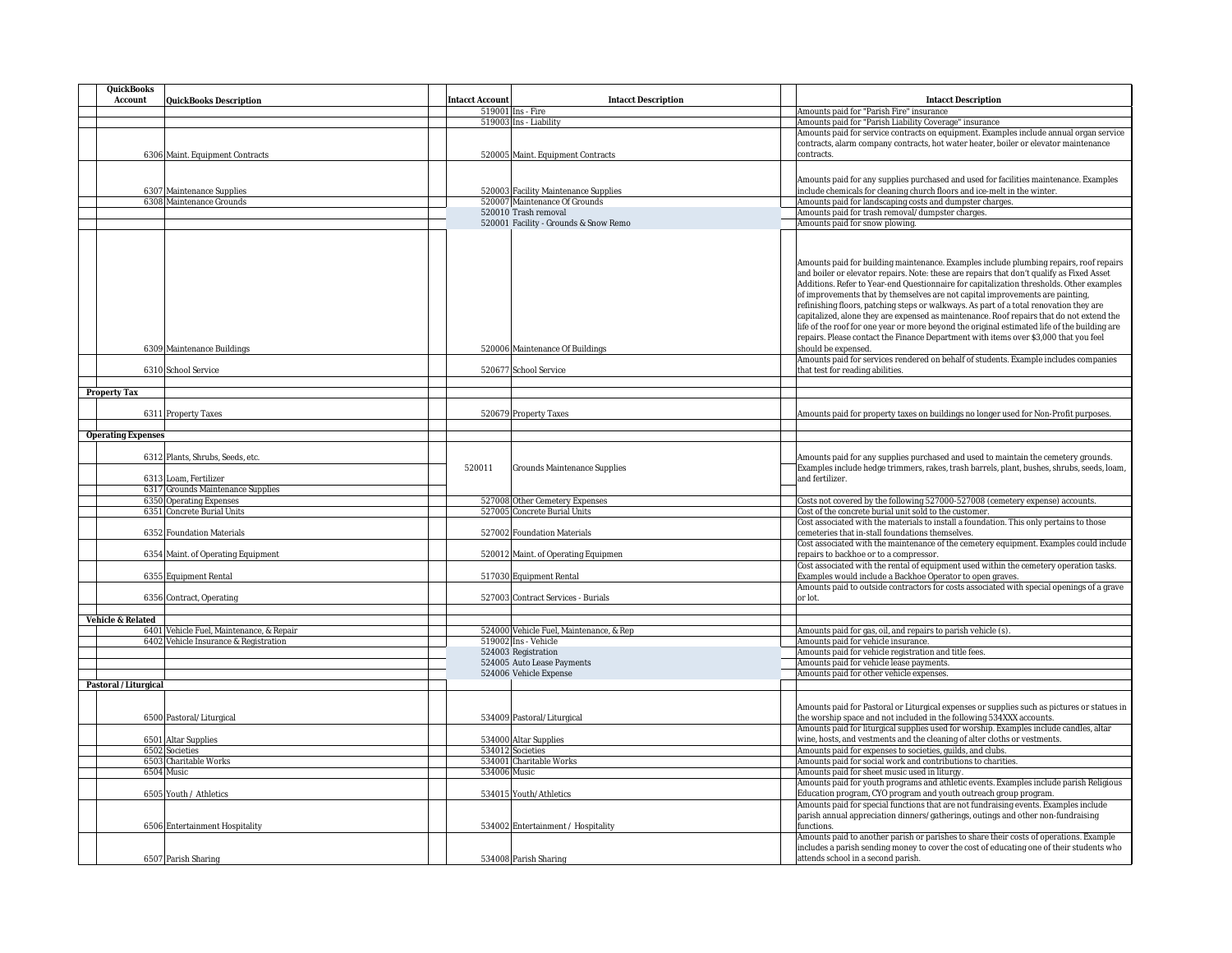| QuickBooks                                     |                                                      |                                                                                                                         |
|------------------------------------------------|------------------------------------------------------|-------------------------------------------------------------------------------------------------------------------------|
| Account<br>QuickBooks Description              | <b>Intacct Account</b><br><b>Intacct Description</b> | Intacct Description                                                                                                     |
| 6508 Hospital Chaplain                         | 534004 Hospital Chaplaincy                           | Amounts paid for the parish share of hospital chaplain expenses.                                                        |
|                                                |                                                      | Amounts paid for flowers used in liturgy services. Examples include flowers purchased for                               |
|                                                |                                                      | Christmas and Easter celebrations and flowers sent as gifts to parishioners for                                         |
| 6509 Flowers<br>6510 Religious Education       | 534003 Flowers<br>534010 Religious Education         | appreciation.<br>Amounts paid for religious education expenses.                                                         |
| 6520 Youth/Adult Ministry Exp.                 | 534014 Youth/Adult Ministry Exp.                     | Amounts paid for youth and adult ministry expenses.                                                                     |
|                                                | 515103 Camp Expense                                  | Amounts paid camp expenses.                                                                                             |
|                                                | 515102 Mission Trip Expenses                         | Amounts paid for mission trip expenses.                                                                                 |
| <b>Athletic Expenses</b>                       |                                                      |                                                                                                                         |
|                                                |                                                      |                                                                                                                         |
|                                                |                                                      |                                                                                                                         |
|                                                |                                                      |                                                                                                                         |
|                                                |                                                      |                                                                                                                         |
|                                                |                                                      |                                                                                                                         |
| 6530 ADM Athletic Expenses                     |                                                      |                                                                                                                         |
|                                                |                                                      | Amounts paid for equipment used in school sports program. Examples include baseball<br>bats, footballs and basketballs. |
| 6540 ADM Athletic - Equipment                  | 515201 Athletic - Equipment                          |                                                                                                                         |
|                                                |                                                      | Amounts paid for transportation costs relating to sporting events. Example includes buses                               |
| 6545 ADM Athletic - Transportation             | 515202 Athletic - Transportation                     | used to transport school athletes to opposing schools' gymnasiums and fields.                                           |
| 6550 ADM Athletic - Referees                   | 515203 Athletic - Referees                           | Amounts paid to referees for school sporting events.                                                                    |
| 6555 ADM Athletic - Facilities                 | 515204 Athletic - Facilities                         | Amounts paid for rental / use of space not owned by parish for school use.                                              |
| 6560 ADM Athletic - Program Fees               | 515205 Athletic - Program Fees                       | Amounts paid to leagues for various sporting programs.                                                                  |
|                                                |                                                      |                                                                                                                         |
| 6565 ADM Athletic - Insurance                  | 515207 Athletic - Insurance                          | Amounts paid for insurance coverage for students participating in school sports programs.                               |
|                                                |                                                      | Amounts paid for athletic memberships on behalf of school participants in sports                                        |
| 6570 ADM Athletic - Memberships                | 515206 Athletic - Memberships                        | programs.                                                                                                               |
| 6580 Misc. Athletic Expense                    | 515208 Athletic - Misc expenses                      | Amounts paid for any athletic expenses that didn't fall under other categories.                                         |
|                                                | 532013 Laundry & T-Shirts                            | Amounts paid for t-shirt or laundry expenses.                                                                           |
| Professional Development                       |                                                      |                                                                                                                         |
| 6601 Meetings & Workshops                      | 525000 Conferences/Meetings/Workshops                | Amounts paid for seminars, conferences, and workshops for lay staff members.                                            |
|                                                |                                                      | Amounts paid for transportation costs including airfare and taxis to and from conferences                               |
| 6602 Conference Transportation                 | 525003 Conferences - Travel                          | and meetings.                                                                                                           |
|                                                |                                                      | Amounts paid for any other related conference expenses, including lodging and meals for                                 |
| 6603 Conference Hospitality                    | 525008 Conferences - Hospitality                     | onferences.                                                                                                             |
| 6605 Professional Memberships                  | 517079 Professional Memberships                      | Amounts paid for membership/dues for Lay personnel.                                                                     |
|                                                |                                                      |                                                                                                                         |
|                                                |                                                      | Items that fall under the capitalization policy should be categorized in these accounts.                                |
|                                                |                                                      | Otherwise, they should be expensed elsewhere. Refer to Parish Administration Manual for                                 |
| <b>Fixed Asset Acquisitions</b>                |                                                      | capitalization thresholds.<br>Amounts paid for the purchase of land or items related to the parish grounds. Examples    |
|                                                |                                                      | include parking areas and major landscaping projects. This can include 2% real estate fees                              |
| 7001 Acq/Improv - Site/Land                    | 529000 Acquisition & Improvement-Site                | for capital acquisitions.                                                                                               |
|                                                |                                                      | Amounts paid for the purchase of furniture and equipment. Examples include desks and                                    |
| 7002 Acq/Improv - Furn & Equip                 | 529001 Acquisition of Furniture & Equipment          | photocopy machines.                                                                                                     |
|                                                |                                                      | Amounts paid for the purchase or construction of buildings. Examples include roof and                                   |
| 7003 Acq/Improv - Building                     | 529003 Acquisition & Improvement Building            | boiler replacement.                                                                                                     |
| 7004 Acquisition Of Vehicle                    | 529004 Acquisition Of Vehicles                       | Amounts paid for the purchase of automobiles, buses, etc.                                                               |
| Interest Expense                               |                                                      |                                                                                                                         |
|                                                |                                                      | Amounts paid to the RCAB Revolving Loan Fund, outside creditors, credit cards, etc. as                                  |
| 8460 Interest Payments / Revolving Loan / Etc. | 531000 Interest Expense                              | interest on borrowed funds.                                                                                             |
| Miscellaneous Expenses                         |                                                      |                                                                                                                         |
|                                                |                                                      |                                                                                                                         |
| 6760 Tuition Bad Debt                          | 533002 Tuition Bad Debt                              | Amount of tuition receivables that has been determined as uncollectable and is written off                              |
|                                                |                                                      |                                                                                                                         |
|                                                | 533001 Write off bad debt - A/R                      | Amount of other receivables that has been determined as uncollectable and is written off.                               |
|                                                |                                                      | Amount paid to central ministry under the Improved Financial Relationship Model (IFRM)                                  |
| 8465 Central Ministry Tithe                    | 532003 Central Ministry Tithe                        | program to fulfill tithe obligation.                                                                                    |
|                                                |                                                      | Amount paid under IFRM that represents the portion of parish support for Central                                        |
| 8475 CHR Appeal Assessment                     | 532002 Catholic Appeal assessment                    | Ministries.                                                                                                             |
|                                                |                                                      | Amounts paid for school tax to the Archdiocese of Boston or directly to another parish                                  |
| 8492 School Tax                                | 532018 School Tax<br>532021 Net Rental Income Tax    | with a school<br>Amount paid under IFRM that represents the rental income tax                                           |
|                                                | 532022 Net Property Sales Tax                        | Amount paid under IFRM that represents the 18% property sales tax                                                       |
|                                                |                                                      | Amounts paid by the parish, for costs associated with a convent where there is no school                                |
|                                                |                                                      | oper-ating account. These expenses should follow the rental income paid, if the parish                                  |
|                                                |                                                      | receives the income they should also book the expenses associated with the upkeep of the                                |
| 8470 Convent Expenses                          | 532007 Convent Expenses                              | property.                                                                                                               |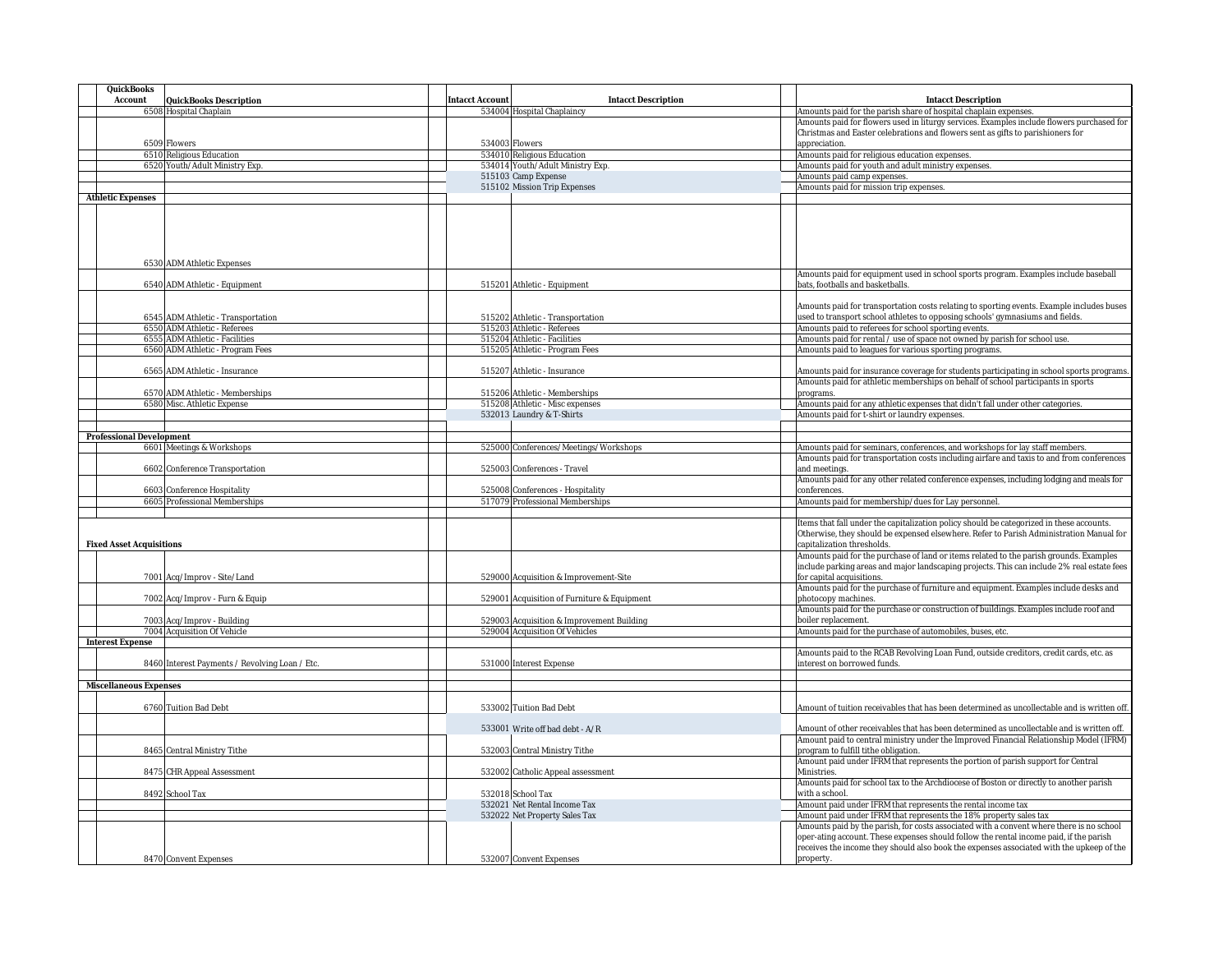| QuickBooks                           |                                               |                                                                                              |
|--------------------------------------|-----------------------------------------------|----------------------------------------------------------------------------------------------|
| Account<br>QuickBooks Description    | <b>Intacct Description</b><br>Intacct Account | Intacct Description                                                                          |
| 8480 Pilot Newspaper                 | 532015 Pilot                                  | Amounts paid for the purchase of The Pilot weekly newspaper.                                 |
|                                      |                                               | Amounts contributed by the parish to the Cathedraticum for the operating budget of the       |
| 8490 Cathedraticum                   | 532001 Cathedraticum                          | Archbishop of Boston.                                                                        |
|                                      |                                               | Amounts that are not easily classified in the other categories. For regular expenses (once a |
|                                      |                                               | quarter or more often) you can add a project with any identifying name (i.e.                 |
| 8495 Miscellaneous                   | 517040 Miscellaneous Expense                  | -"Miscellaneous-faculty party").                                                             |
|                                      |                                               |                                                                                              |
| Intrafund transfers/ Perm. Donations |                                               |                                                                                              |
|                                      |                                               |                                                                                              |
| 8450 Transfer to Parish/School       | 715405 Transfer to / from Parish              | Amounts transferred to parish for operations without expectation of reimbursement            |
|                                      |                                               | Amounts transferred to parish school for operations without expectation of                   |
|                                      | 715407 Transfer to / from School              | reimbursement                                                                                |
|                                      |                                               |                                                                                              |
| 8455 Transfer to Cemetery            | 715406 Transfer to / from Cemetery            | Amounts transferred to cemetery for operations without expectation of reimbursement          |
|                                      |                                               |                                                                                              |
| Fundraising Expense-                 |                                               |                                                                                              |
|                                      |                                               | Amounts paid for the expenses associated with raising funds. Examples include printing of    |
|                                      |                                               | brochures and payments to professional fundraising organizations, catering expenses for      |
|                                      |                                               | gala dinners, and items purchased for raffles. Please identify each category in the memo     |
|                                      |                                               | section or as a separate project. All corresponding fundraising income should be recorded    |
| 6701 Fundraising Expense             | 535000 Fundraising Expense                    | in account 414004.                                                                           |
| 6702 Bingo Expense                   | 535001 Bingo Expense                          | Amounts paid for expenses associated with bingo.                                             |
|                                      |                                               | Amounts incurred related to a Capital Campaign. A capital campaign is a parish-wide          |
|                                      |                                               | solicitation of pledges to be paid over a period that extends beyond one year. The           |
|                                      |                                               | assistance of a fundraising firm is required and must be approved by the Archdiocese of      |
|                                      | 713755 Capital Campaign Fees/Exp              | Boston.                                                                                      |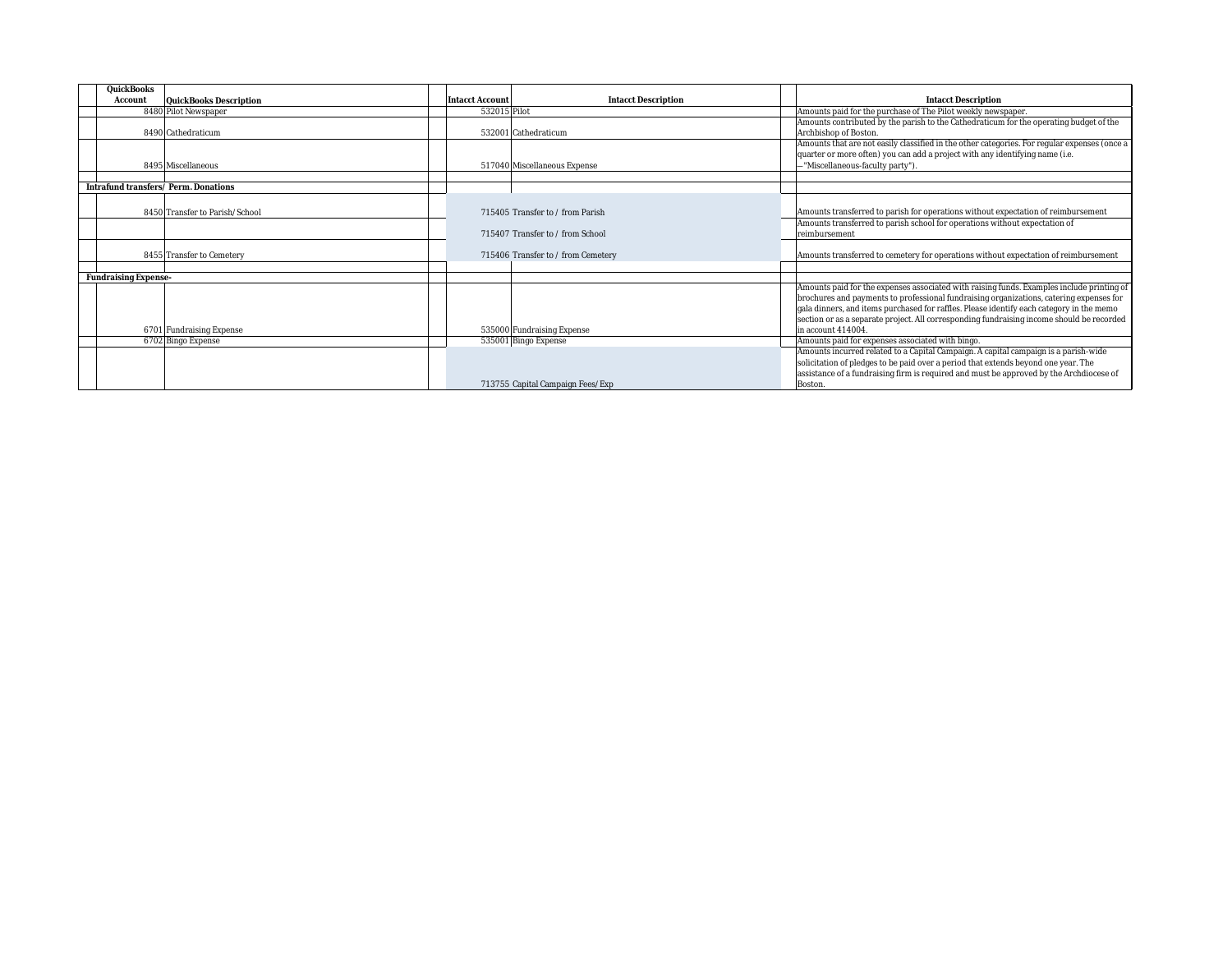# Capital Expenditures

All expenditures, subject to the following conditions should be recorded in the 7000 series in the chart of accounts. In general, any acquisition with a life expectancy greater than three years and a cost of \$3,000 or more should be recorded to the 7000 account series. All projects should be assigned a unique identifying code which should be included in the QuickBooks memo for each payment.

# Land and Land Improvements

Include all acquisitions of land and any pertinent purchase costs, regardless of the dollar amount in account number 7001. Include expenditures for parking areas, drainage, sewers, cabling, fences, and non-routine landscaping or shrubbery costs, if the costs are \$3,000 or more in account 7001– Acquisition/Improvement–Site/Land. If a project costs less than \$3,000, and/or if the project relates to routine maintenance (cutting the grass, snowplowing, etc.) the costs should be recorded to account 6308- Maintenance Grounds.

Note: if individual capital improvements less than \$3,000 are part of an overall project that costs more than \$3,000, they should be recorded in account number 7001-Acquisitions and Improvements/Sites.

# Buildings and Improvements

Include the purchase of all buildings and their acquisition costs, regardless of the dollar amount, in account number 7003. Include the acquisition of the structural shell and all other integral parts including heating equipment, plumbing, central air conditioning, elevators, etc. In addition to these costs, new construction or renovations should also include architectural and other professional fees, site preparation, legal fees and interest during construction, etc. in account 7003. Improvements that cost less than \$3,000 per event or project should be recorded in building maintenance. Additionally, if improvements do not increase the useful life of the building, provide a betterment, adapt the property to a new use or are routine building maintenance the costs should be coded to 6309– Maintenance Buildings.

Note: if individual projects/invoices or improvements less than \$3,000 are part of a larger project or action plan that costs more than \$3,000, they should be charged to the appropriate account(s): 7003Acquisitions and Improvements/Buildings.

All building alterations that enhance the estimated useful life of the building, should be recorded in 7003-Acquisition and Improvements/Buildings. Note: consider entire contracts and project expenditures when evaluating costs as capital expenditures.

Note that roof repairs should be closely reviewed to determine whether they truly add to the estimated useful life as originally estimated. Interior painting costs that are not part of a larger project, acquisition or addition should be coded to 6309 – Maintenance Buildings.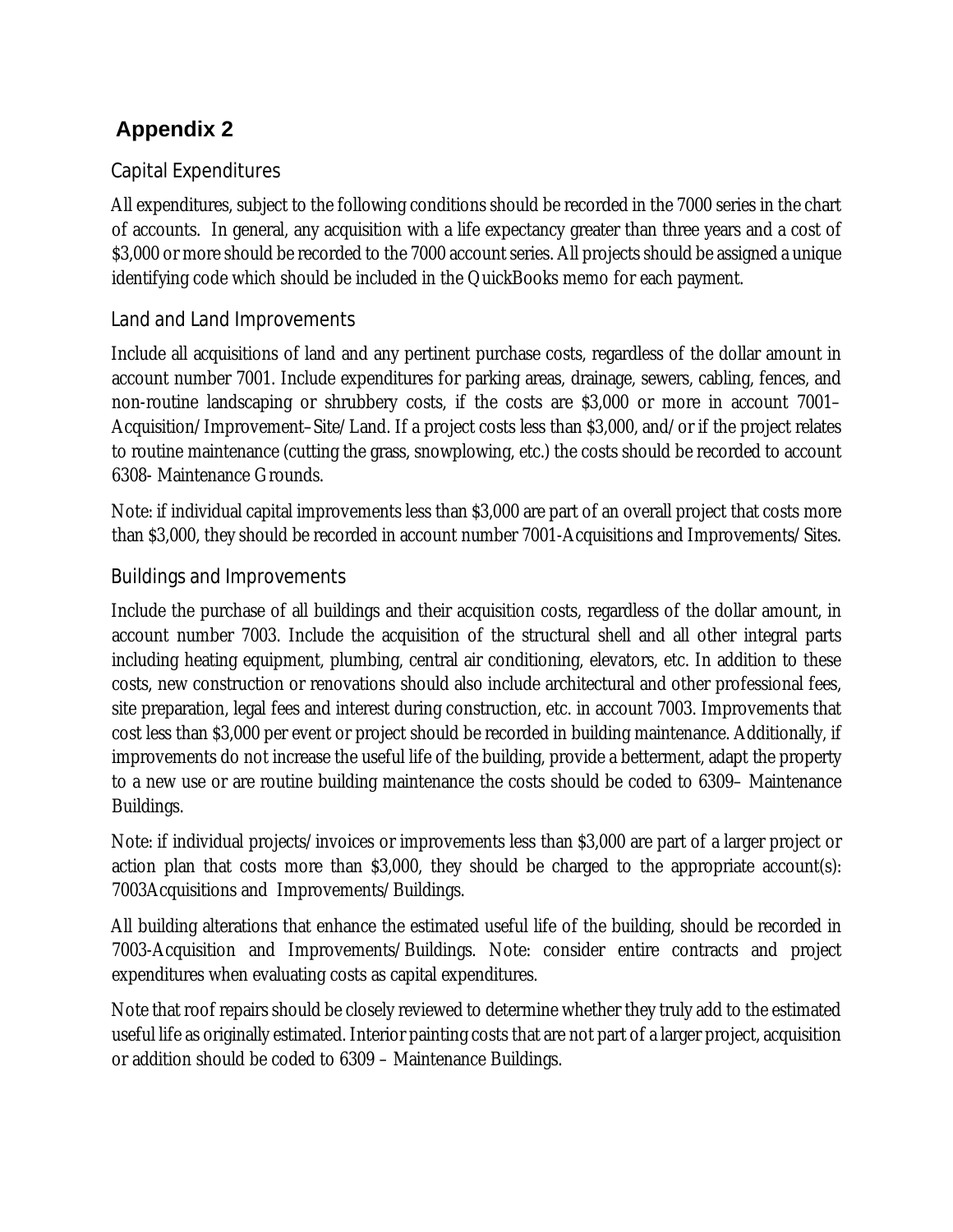# Furniture and Fixtures

Furniture and fixtures include: furniture, machinery and equipment such as computers, desks, smart boards, etc. These should be recorded in account 7002 - Furniture & Equipment if costs exceed \$3,000 per item. Group purchases of furniture and fixtures that exceed \$3,000, even if individual items do not meet the guidelines, should also be recorded in account number 7002.

For example, a school may purchase 10 or more computers at a time, a rectory may place air conditioners in each of six rooms, and a bedroom set may be purchased. A combination of disparate items may also qualify as a capital acquisition as in the purchase of a computer, monitor, printer, desk and the necessary software it the total is equal to \$3,000 or more and if these items are purchased as a group or in a relatively short time frame as part of the same project. When groups of items are purchased, the QuickBooks memo should clearly identify what purchases are part of that group or project.

# Automobiles, Trucks, Plows, Tractors, etc.

All vehicle purchases should be recorded in account number 7004 - Acquisitions of Vehicles if the cost is \$3,000 or more and the estimated useful life is three years or more. If an outside loan was obtained to purchase a vehicle, the total loan balance should be recorded as a credit to 2899 - Other Indebtedness with an offsetting debit against 7004. The deposit related to the loan should also be recorded against 7004.Repairs

Repairs should only be recorded to the 7000 account series if they are considered an improvement to an existing asset that would extend the useful life greater than three years and the cost is \$3,000 or more. Only repairs that materially increase the value of an item should be recorded to the 7000 account series. Repairs for normal wear and tear should not be recorded to the 7000 account series. Repairs to physical plant, boilers, central air units, etc. should only be recorded to the 7000 series if the repair extends the life of the asset a year or more **beyond the original expected** life or if the repair involves replacement of a major component. An example of a major component would be the engine in a car, not the battery or a starter.

# Capital Campaigns

All fundraising expenses for Capital Campaigns should be coded to 6701 – Fundraising Expense as incurred and never recorded to the 7000 account series. Capital Campaign revenue should never be entered in the 7000 accounts. Only direct project/building or acquisition costs relating to Capital Campaign should be recorded to the 7000 account series.

# **For further information please contact Parish and School Accounting:**

| Paul Dodd            | Yitao Ward                               | Jennifer Ho          |
|----------------------|------------------------------------------|----------------------|
| Accounting Manager - | Senior Manager - FINPAX Manager - Parish |                      |
| Parishes             | & Parishes                               | Finance              |
| $(617)$ 746-5718     | $(617)$ 746-5710                         | $(617)746 - 5707$    |
| Paul_Dodd@rcab.org   | Yitao_Ward@rcab.org                      | Jennifer_Ho@rcab.org |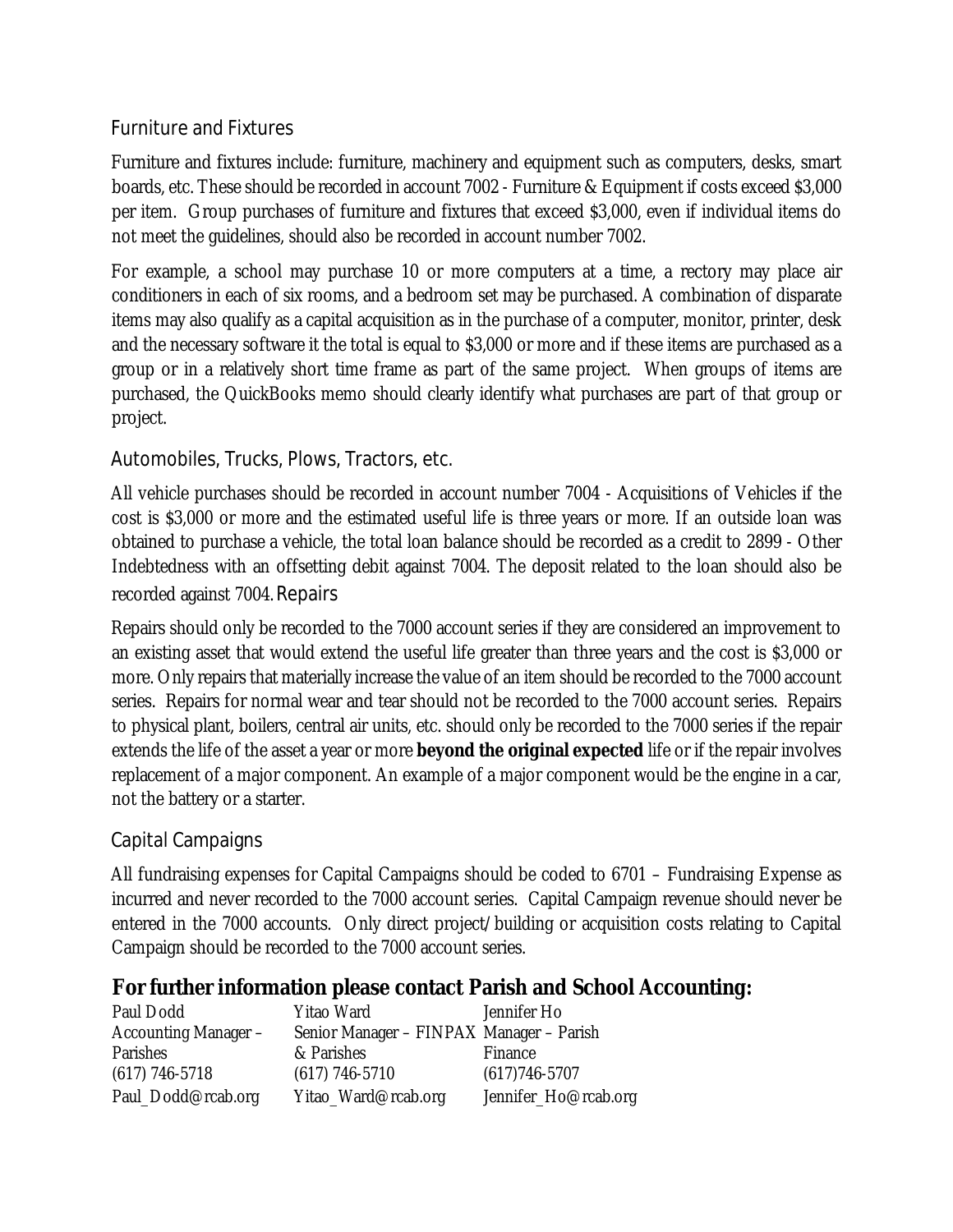Transactions by Account 5/24/2019 As of June 30, 2019 Accrual Basis

| Type                                                                                                         | Date<br>Num                                                                                                                                                                                                                                                                                                                                                                           | Name                                                                                                                                                                                                                                        | Memo                                                                                                                                                                                                                                                                                                                                                                                                                                                                                                                                                                                                                                                                                    | Class<br>Split                                                                                                                                                                                                                                                                                                                                                                                                                                                                                                                                                                                                                                                                 | Amount                                                                                                                                                                            |
|--------------------------------------------------------------------------------------------------------------|---------------------------------------------------------------------------------------------------------------------------------------------------------------------------------------------------------------------------------------------------------------------------------------------------------------------------------------------------------------------------------------|---------------------------------------------------------------------------------------------------------------------------------------------------------------------------------------------------------------------------------------------|-----------------------------------------------------------------------------------------------------------------------------------------------------------------------------------------------------------------------------------------------------------------------------------------------------------------------------------------------------------------------------------------------------------------------------------------------------------------------------------------------------------------------------------------------------------------------------------------------------------------------------------------------------------------------------------------|--------------------------------------------------------------------------------------------------------------------------------------------------------------------------------------------------------------------------------------------------------------------------------------------------------------------------------------------------------------------------------------------------------------------------------------------------------------------------------------------------------------------------------------------------------------------------------------------------------------------------------------------------------------------------------|-----------------------------------------------------------------------------------------------------------------------------------------------------------------------------------|
|                                                                                                              | 7003-00 · ACQ/IMPROV - BUILDING                                                                                                                                                                                                                                                                                                                                                       |                                                                                                                                                                                                                                             |                                                                                                                                                                                                                                                                                                                                                                                                                                                                                                                                                                                                                                                                                         |                                                                                                                                                                                                                                                                                                                                                                                                                                                                                                                                                                                                                                                                                |                                                                                                                                                                                   |
|                                                                                                              | 7003-15 · FAC Acq/Improv - Building                                                                                                                                                                                                                                                                                                                                                   |                                                                                                                                                                                                                                             |                                                                                                                                                                                                                                                                                                                                                                                                                                                                                                                                                                                                                                                                                         |                                                                                                                                                                                                                                                                                                                                                                                                                                                                                                                                                                                                                                                                                |                                                                                                                                                                                   |
| Bill<br>Bill<br>Bill<br>Bill<br>Bill<br>Bill<br>Bill<br>Bill<br>Bill<br>Bill<br>Bill<br>Bill<br>Bill<br>Bill | 7/21/2017 Deposit for Floors<br>7/21/2017 Estimate<br>7/21/2017 Dep for A/C<br>7/21/2017 Deposit renov<br>8/26/2017 2 Dumpsters<br>9/4/2017 Balance of work<br>9/4/2017 Balance of work<br>9/4/2017 Balance of work<br>9/4/2017 Balance of work<br>9/9/2017 Add'l wrk<br>4/9/2018<br>5/26/2018<br>5/27/2018 Roofers<br>5/28/2018 Boilers<br>Total 7003-15 · FAC Acq/Improv - Building | Carpet, Inc.<br>Light'em up, Inc.<br>Jar head<br>Jobs at Random<br><b>EZ Disposal</b><br>Carpet, Inc.<br>Jar head<br>Light'em up, Inc.<br>Jobs at Random<br>Jobs at Random<br>11111 Light Weight Construction<br>100 Highfalutin Architects | School Science Lab: Deposit (approx 1/2)<br>School Science Lab: Deposit (1/2) Electrical work<br>School Science Lab: Deposit (1/2) for A/C (3rd FL renov)<br>School Science Lab: Deposit (1/2) 3rd FL renovation<br>School Science Lab: 2 Dumpsters: Aug 2010<br>School Science Lab: Balance of carpet & floor work (1/2)<br>School Science Lab: Balance (1/2) for A/C<br>School Science Lab: Balance (1/2) Electrical work<br>School Science Lab: Balance (1/2)<br>School Science Lab: Additional finish wrk<br>School Computer Lab Renovation<br>School Computer Lab: Code Review & Construction Certif<br>Reshingling part of the roof<br>added new boiler part to prevent corrosion | 2000-00 · Accounts Payable<br>15 Facilities<br>2000-00 · Accounts Payable<br>15 Facilities<br>15 Facilities<br>2000-00 · Accounts Payable<br>15 Facilities<br>2000-00 · Accounts Payable<br>15 Facilities<br>2000-00 · Accounts Payable<br>2000-00 · Accounts Payable<br>15 Facilities<br>15 Facilities<br>2000-00 · Accounts Payable<br>15 Facilities<br>2000-00 · Accounts Payable<br>15 Facilities<br>2000-00 · Accounts Payable<br>15 Facilities<br>2000-00 · Accounts Payable<br>2000-00 · Accounts Payable<br>15 Facilities<br>2000-00 · Accounts Payable<br>15 Facilities<br>15 Facilities<br>2000-00 · Accounts Payable<br>15 Facilities<br>2000-00 · Accounts Payable | 7,500.00<br>8,800.90<br>6,300.00<br>3,000.00<br>1,200.00<br>7,000.00<br>7,600.00<br>9,999.00<br>4,800.00<br>200.00<br>43,500.00<br>1,800.00<br>3,200.00<br>4,000.00<br>108,899.90 |
|                                                                                                              | Total 7003-00 · ACQ/IMPROV - BUILDING                                                                                                                                                                                                                                                                                                                                                 |                                                                                                                                                                                                                                             |                                                                                                                                                                                                                                                                                                                                                                                                                                                                                                                                                                                                                                                                                         |                                                                                                                                                                                                                                                                                                                                                                                                                                                                                                                                                                                                                                                                                | 108,899.90                                                                                                                                                                        |

|              | <b>Type</b>                                                                                                  | Date<br>Num                                                                                                                                                                                                                                                                                                                                                                           | Name                                                                                                                                                                                                                                        | Memo                                                                                                                                                                                                                                                                                                                                                                                                                                                                                                                                                                                                                                                                                    | Class                                                                                                                                                                                                                                      | Split                                                                                                                                                                                                                                                                                                                                                                                                                            | Amount                                                                                                                                                                            |
|--------------|--------------------------------------------------------------------------------------------------------------|---------------------------------------------------------------------------------------------------------------------------------------------------------------------------------------------------------------------------------------------------------------------------------------------------------------------------------------------------------------------------------------|---------------------------------------------------------------------------------------------------------------------------------------------------------------------------------------------------------------------------------------------|-----------------------------------------------------------------------------------------------------------------------------------------------------------------------------------------------------------------------------------------------------------------------------------------------------------------------------------------------------------------------------------------------------------------------------------------------------------------------------------------------------------------------------------------------------------------------------------------------------------------------------------------------------------------------------------------|--------------------------------------------------------------------------------------------------------------------------------------------------------------------------------------------------------------------------------------------|----------------------------------------------------------------------------------------------------------------------------------------------------------------------------------------------------------------------------------------------------------------------------------------------------------------------------------------------------------------------------------------------------------------------------------|-----------------------------------------------------------------------------------------------------------------------------------------------------------------------------------|
|              |                                                                                                              | 7003-00 · ACQ/IMPROV - BUILDING                                                                                                                                                                                                                                                                                                                                                       |                                                                                                                                                                                                                                             |                                                                                                                                                                                                                                                                                                                                                                                                                                                                                                                                                                                                                                                                                         |                                                                                                                                                                                                                                            |                                                                                                                                                                                                                                                                                                                                                                                                                                  |                                                                                                                                                                                   |
|              |                                                                                                              | 7003-15 · FAC Acq/Improv - Building                                                                                                                                                                                                                                                                                                                                                   |                                                                                                                                                                                                                                             |                                                                                                                                                                                                                                                                                                                                                                                                                                                                                                                                                                                                                                                                                         |                                                                                                                                                                                                                                            |                                                                                                                                                                                                                                                                                                                                                                                                                                  |                                                                                                                                                                                   |
|              | Bill<br>Bill<br>Bill<br>Bill<br>Bill<br>Bill<br>Bill<br>Bill<br>Bill<br>Bill<br>Bill<br>Bill<br>Bill<br>Bill | 7/21/2017 Deposit for Floors<br>7/21/2017 Estimate<br>7/21/2017 Dep for A/C<br>7/21/2017 Deposit renov<br>8/26/2017 2 Dumpsters<br>9/4/2017 Balance of work<br>9/4/2017 Balance of work<br>9/4/2017 Balance of work<br>9/4/2017 Balance of work<br>9/9/2017 Add'l wrk<br>4/9/2018<br>5/26/2018<br>5/27/2018 Roofers<br>5/28/2018 Boilers<br>Total 7003-15 · FAC Acq/Improv - Building | Carpet, Inc.<br>Light'em up, Inc.<br>Jar head<br>Jobs at Random<br><b>EZ Disposal</b><br>Carpet, Inc.<br>Jar head<br>Light'em up, Inc.<br>Jobs at Random<br>Jobs at Random<br>11111 Light Weight Construction<br>100 Highfalutin Architects | School Science Lab: Deposit (approx 1/2)<br>School Science Lab: Deposit (1/2) Electrical work<br>School Science Lab: Deposit (1/2) for A/C (3rd FL renov)<br>School Science Lab: Deposit (1/2) 3rd FL renovation<br>School Science Lab: 2 Dumpsters: Aug 2010<br>School Science Lab: Balance of carpet & floor work (1/2)<br>School Science Lab: Balance (1/2) for A/C<br>School Science Lab: Balance (1/2) Electrical work<br>School Science Lab: Balance (1/2)<br>School Science Lab: Additional finish wrk<br>School Computer Lab Renovation<br>School Computer Lab: Code Review & Construction Certif<br>Reshingling part of the roof<br>added new boiler part to prevent corrosion | 15 Facilities<br>15 Facilities<br>15 Facilities<br>15 Facilities<br>15 Facilities<br>15 Facilities<br>15 Facilities<br>15 Facilities<br>15 Facilities<br>15 Facilities<br>15 Facilities<br>15 Facilities<br>15 Facilities<br>15 Facilities | 2000-00 · Accounts Payable<br>2000-00 · Accounts Payable<br>2000-00 · Accounts Payable<br>2000-00 · Accounts Payable<br>2000-00 · Accounts Payable<br>2000-00 · Accounts Payable<br>2000-00 · Accounts Payable<br>2000-00 · Accounts Payable<br>2000-00 · Accounts Payable<br>2000-00 · Accounts Payable<br>2000-00 · Accounts Payable<br>2000-00 · Accounts Payable<br>2000-00 · Accounts Payable<br>2000-00 · Accounts Payable | 7,500.00<br>8,800.90<br>6,300.00<br>3,000.00<br>1,200.00<br>7,000.00<br>7,600.00<br>9,999.00<br>4,800.00<br>200.00<br>43,500.00<br>1,800.00<br>3,200.00<br>4,000.00<br>108,899.90 |
|              |                                                                                                              | Total 7003-00 · ACQ/IMPROV - BUILDING                                                                                                                                                                                                                                                                                                                                                 |                                                                                                                                                                                                                                             |                                                                                                                                                                                                                                                                                                                                                                                                                                                                                                                                                                                                                                                                                         |                                                                                                                                                                                                                                            |                                                                                                                                                                                                                                                                                                                                                                                                                                  | 108,899.90                                                                                                                                                                        |
| <b>TOTAL</b> |                                                                                                              |                                                                                                                                                                                                                                                                                                                                                                                       |                                                                                                                                                                                                                                             |                                                                                                                                                                                                                                                                                                                                                                                                                                                                                                                                                                                                                                                                                         |                                                                                                                                                                                                                                            |                                                                                                                                                                                                                                                                                                                                                                                                                                  | 108,899.90                                                                                                                                                                        |

| Account | Amount    |
|---------|-----------|
| 7003-15 | 56,399.90 |
| 7003-15 | 45,300.00 |
| 7003-15 | 4,000.00  |
| 6309-00 | 3,200.00  |
|         |           |

| <b>CAPITAL EXPENDITURES</b> |                              |                                                                                  |         |           |
|-----------------------------|------------------------------|----------------------------------------------------------------------------------|---------|-----------|
| Desciption                  | <b>Capitalization Status</b> | Reason                                                                           | Account | Amount    |
| School Science Lab          | Capitalized                  | New construction with acost over \$3,000 and a useful life greater than 1 year   | 7003-15 | 56,399.90 |
| School Computer Lab         | Capitalized                  | Assets with a cost over \$3,000 and a useful life greater than 1 year            | 7003-15 | 45,300.00 |
| <b>Boiler Part</b>          | Capitalized                  | New Part has a cost over \$3,000 and extends the useful life                     | 7003-15 | 4,000.00  |
| <b>Partial Roof Repairs</b> | Not Capitalized              | Does not extend useful life of the whole roof and should be reclasses to 6309-00 | 6309-00 | 3,200.00  |
|                             |                              |                                                                                  |         |           |

9:10 AM<br>5/24/2019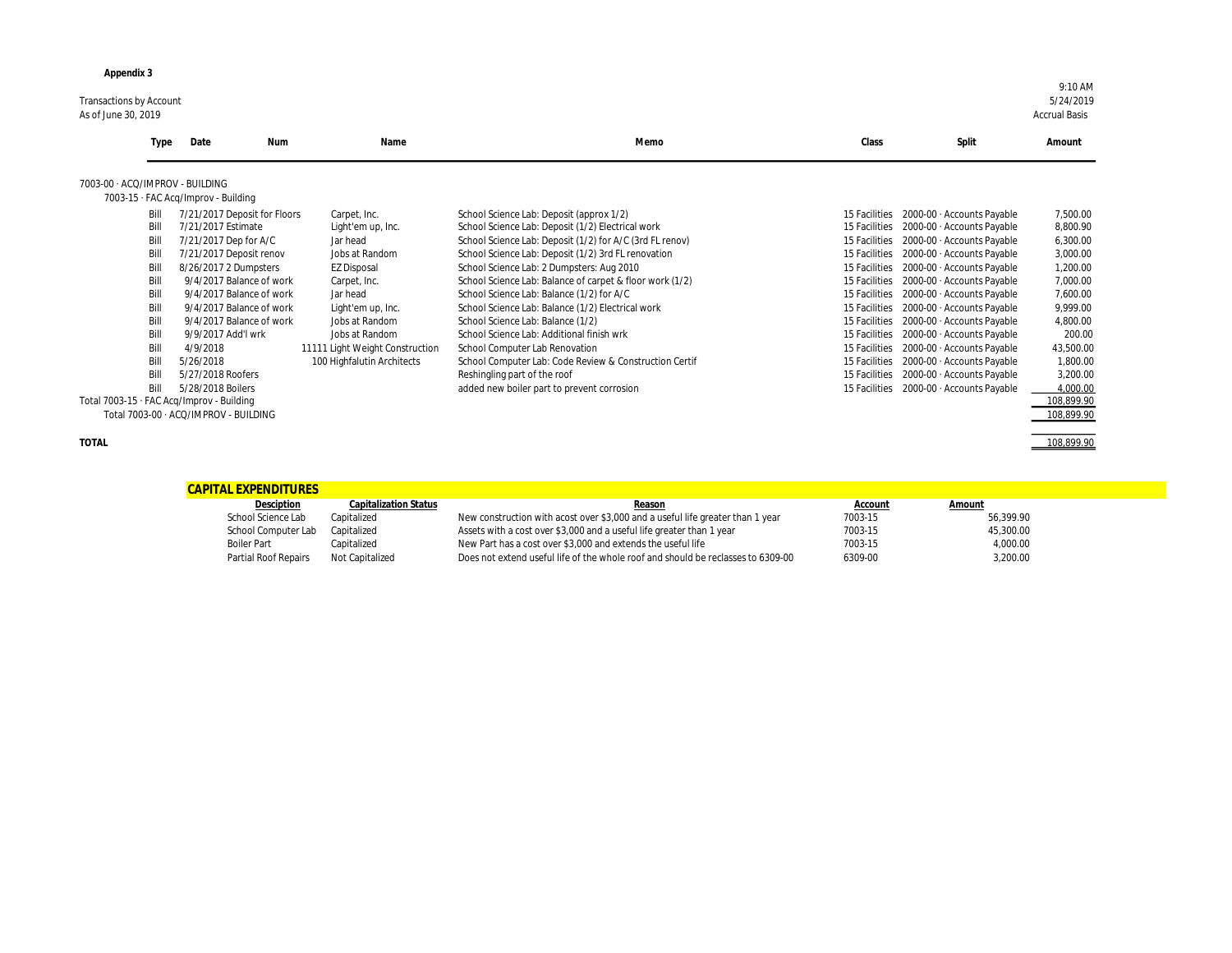#### **Common Investment Fund Journal Entries The following depicts an example of a CIF statement**



**Archdiocese** *of* **Boston**

**Common Investment Fund Account Statement For the Period 1/1/2020 through 1/31/2020**

**St. Everyone, Braintree**

| Saint Example Parish                           | C999000000 | Type:             | Unrestricted |
|------------------------------------------------|------------|-------------------|--------------|
| Reverend Example A. Example<br>66 Brooks Drive | 999-000    | Amount Restricted | 0.0          |
| Braintree, MA 02184                            |            |                   |              |

| Market Value Summary                     | <b>Shares</b><br>Transacted | Invested                                           | Market<br>Value                                 |
|------------------------------------------|-----------------------------|----------------------------------------------------|-------------------------------------------------|
| <b>Beginning Market Value</b>            | 100,000.00                  | cost<br>95.000.00<br><b>Entry 1</b>                | 350,000.00                                      |
| Change in Market Value                   |                             | <b>Entry 3</b>                                     | 171.43                                          |
| Change in Market Value                   |                             | <b>Entry 2</b>                                     | (100.00)                                        |
| Dividend Declared/Calculation            |                             |                                                    | <b>Entry 6&amp;7</b> $\longrightarrow$ (942.86) |
|                                          |                             |                                                    | <b>Entry 8-Maybe</b> $\rightarrow$              |
| Dividend Reinvestment                    | 270.16                      | 942.86                                             | <b>Entry 9</b><br>942.86                        |
| Transfer In                              | 0.00                        | 0.00                                               | 0.00                                            |
| <b>Transfer Out</b>                      | 0.00                        | 0.00                                               | 0.00                                            |
| Contributions                            | 0.00                        | 0.00                                               | 0.00                                            |
| Redemptions<br>Capital Gain: \$14,285.71 | (14, 321.31)                | $(35,714.29)$ $\leftarrow$ Entry 4&5 $\rightarrow$ | (50,000.00)                                     |
| Adjustments                              | 0.00                        | 0.00                                               | 0.00                                            |
| <b>Ending Market Value</b>               | 85,984.45                   | 60.228.57                                          | 300.071.43                                      |

| Unit Value Summary          |        |
|-----------------------------|--------|
| <b>Beginning Unit Value</b> | 3.5000 |
| <b>Ending Unit Value</b>    | 3.4898 |

The average cost per share as of January 31, 2020 is

#### **Note: these statements normally will only have ONE CHANGE in Market Value entry and Dividend Declaration will not happen during the same month as Dividend Reinvestment ---- This is only an Example of entries**

|            | Investment Slip |  |
|------------|-----------------|--|
| C999000000 | hate            |  |

C999000000 Date: . Saint Example Parish<br>Reverend Example A. Example

| Account | C999000000             |
|---------|------------------------|
| Name:   | St. Example, Braintree |
| Type:   | Unrestricted           |
|         |                        |

Please mail to: RCAB Accounts Receivable 66 Brooks Drive Braintree, MA 02184

Reverend Example A. Example **A.** Example With 15 days notice, must be received by the 1<sup>st</sup> of each month. Please note there of the 1st of each month. Please note there 66 Brooks Drive the 1<sup>st</sup> of each month. Please note there example the 1st of each month. Please note there example the 1st of each month. Please note there example the 1st of each month. Please note there example the 1st will be no earnings on funds sent in prior to the next investment date.

> Amount Enclosed Payable to: RCAB Common Investment Fund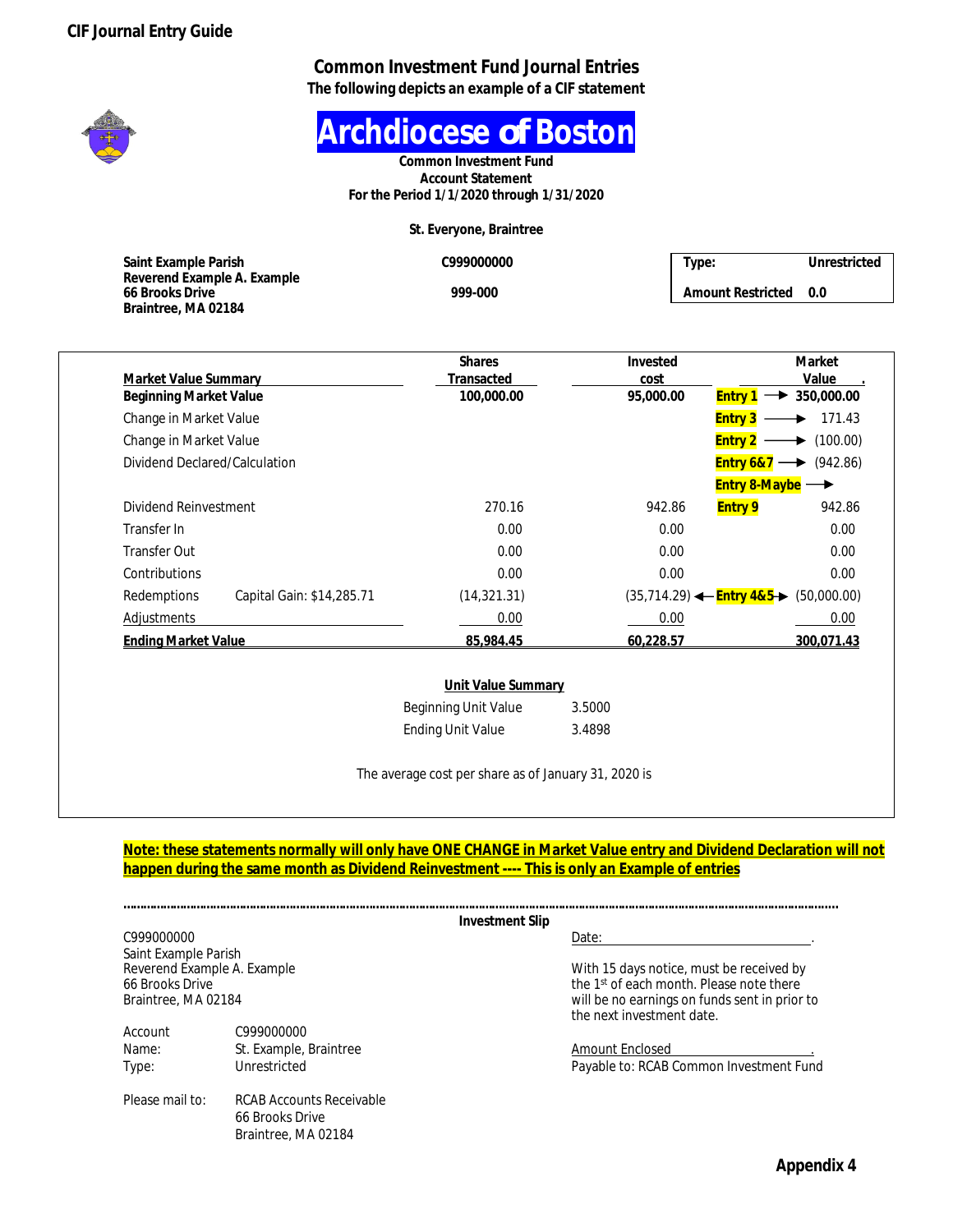# **CIF Journal Entry Guide**

| Entry 1* | (To record opening balance if not previously recorded)                                                                                                                                                                                                                                 |         |         |
|----------|----------------------------------------------------------------------------------------------------------------------------------------------------------------------------------------------------------------------------------------------------------------------------------------|---------|---------|
|          | 1110-00 Market Gain (Loss) Investments<br>4398-00 RCAB Common Investment Fund                                                                                                                                                                                                          | 350,000 | 350,000 |
| Entry 2  | (To record market value Decrease)                                                                                                                                                                                                                                                      |         |         |
|          | 4320-00 Market Gain (Loss) Investments<br>1110-00 RCAB Common Investment Fund                                                                                                                                                                                                          | 100     | 100     |
| Entry 3  | (To record market value Increase)                                                                                                                                                                                                                                                      |         |         |
|          | 1110-00 RCAB Common Investment Fund<br>4320-00 Market Gain (Loss) Investments                                                                                                                                                                                                          | 171     | 171     |
| Entry 4  | (To record share redemption – from statement)                                                                                                                                                                                                                                          |         |         |
|          | 1000-00 Checking Account #1 – (or selected account)<br>1110-00 RCAB Common Investment Fund                                                                                                                                                                                             | 50,000  | 50,000  |
| Entry 5  | The gain or loss from redeeming shares of CIF requires a re-class from<br>unrealized income to realized gain.                                                                                                                                                                          |         |         |
|          | (To record capital gain or loss on redemption - from statement)                                                                                                                                                                                                                        |         |         |
|          | 4320-00 Market Gain (Loss) Investments<br>4750-00 Gain(Loss) Sale or Redemption - Investments                                                                                                                                                                                          | 14,285  | 14,285  |
| Entry 6  | (To record a receivable for dividends declared – from statement)                                                                                                                                                                                                                       |         |         |
|          | 1250-00 Dividends Receivable<br>1110-00 RCAB Common Investment Fund                                                                                                                                                                                                                    | 942     | 942     |
| Entry 7  | When the change in the market value is recorded on a monthly basis it is<br>an unrealized gain (or loss) on investment. The gain/loss on investment<br>is considered unrealized because until the shares are sold you have not<br>realized a gain or a loss on their investment value. |         |         |
|          | Dividends are paid out of the Market Value while that is positive and<br>greater than the dividend amount - there is no redemption of shares.                                                                                                                                          |         |         |
|          | When the dividend is declared, it is considered a realized gain because an<br>entity has the option to either receive the cash from the                                                                                                                                                |         |         |
|          | distribution or reinvest the dividend. This means that when dividends are<br>declared and recorded, there is also a need to reclassify the dividend<br>declared from an unrealized market value gain account                                                                           |         |         |
|          | AC#4320 to a realized dividend income account AC#4310. This entry is                                                                                                                                                                                                                   |         |         |
|          | done on the same date as the Dividend declared entry above.                                                                                                                                                                                                                            |         |         |
|          | 4320-00 Market Gain (Loss) Investments<br>4310-00 Interest/Dividend Income                                                                                                                                                                                                             | 942     | 942     |
|          | Depending on whether the dividend cash is received or reinvested by<br>the entity either Entry 8 OR Entry 9 should be made.                                                                                                                                                            |         |         |
| Entry 8  | (To record deposit of check for funds from dividend declared -                                                                                                                                                                                                                         |         |         |
|          | Applies only if dividend is paid out to the entity in the following month and<br>NOT reinvested into CIF)                                                                                                                                                                              |         |         |
|          | 1000-00 Checking Account #1 - (or selected account)<br>1250-00 Dividends Receivable                                                                                                                                                                                                    | 942     | 942     |
|          |                                                                                                                                                                                                                                                                                        |         |         |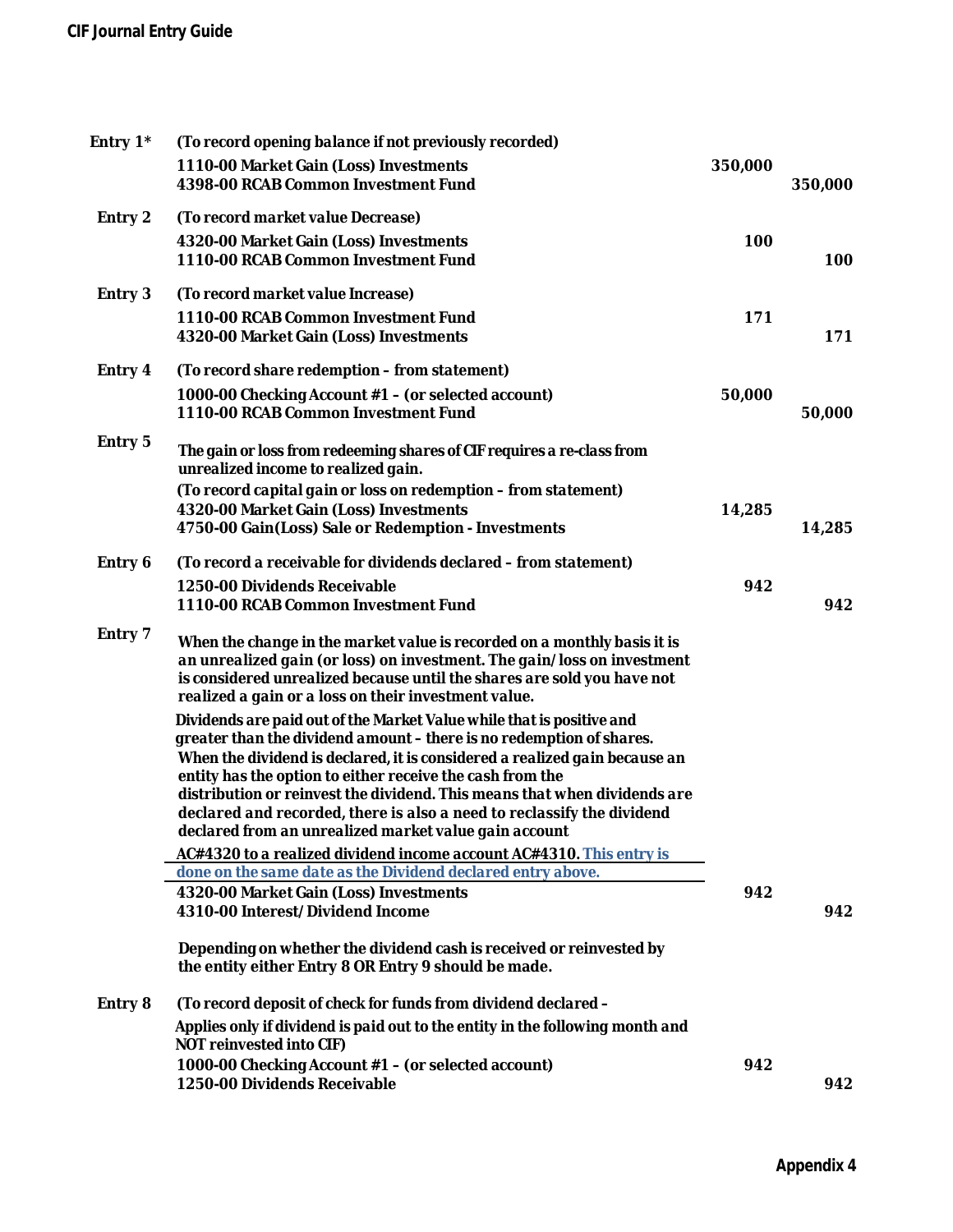| Entry 9  | (To record reinvestment of dividend into CIF - if the entity elects to<br>reinvest quarterly dividends)<br>1110-00 RCAB Common Investment Fund<br>1250-00 Dividends Receivable | 942  | 942  |
|----------|--------------------------------------------------------------------------------------------------------------------------------------------------------------------------------|------|------|
| Entry 10 | Check sent to CIF for investment purchase<br>1110-00 RCAB Common Investment Fund<br>1000-00 Checking Account #1 – (or selected account)                                        | 2000 | 2000 |
|          | Note: Amounts listed above are examples only.                                                                                                                                  |      |      |

\*Please call Parish Accounting if you have a significant entry that has not been recorded

\*\*Notice must be given by the 15th of the month for purchases or redemptions effective the first business day of the following month As an example, a deposit is made on April 25th, which is too late for making the May 1st purchase. Money would be held until June 1st without interest being earned.

> Jennifer Hwang 617-746-5731 jennifer\_hwang@rcab.org<br>Mike Crowley 617-746-5714 michael\_crowley@rcab.org Mike Crowley 617-746-5714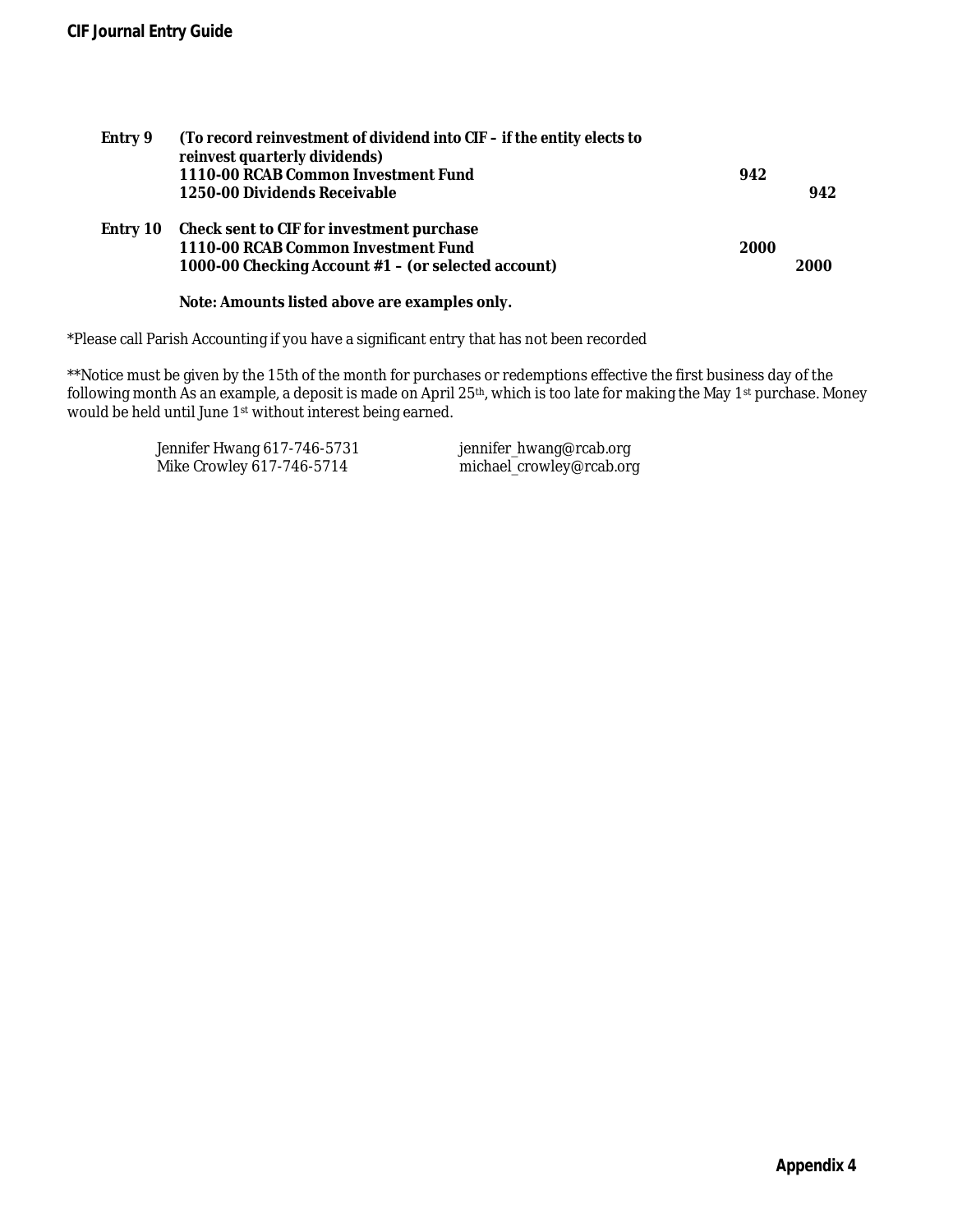# **Tuition Revenue and other fee for service transactions**

**Accrual Basis Accounting:** Fee for service transactions are exchange transactions in which goods or services are reciprocally transferred between two parties. For example, a family pays a school a tuition fee and in return receives education services. The most common example of exchange transactions at parishes and schools are religious education fees and tuition, respectively. Fee for service transactions must be recorded to QuickBooks on an accrual basis where accounts receivable and deferred revenue are immediately recorded when an individual is invoiced. The accounts receivable is then reduced when payment is received or various discounts are applied. The deferred revenue is reclassified to revenue as it is earned. The revenue is considered earned when the services have been performed.

**Revenue Recognition:** Fee for service transactions should only be recognized in the period in which the services are rendered. For example, tuition income is only recognized in the period in which the students are taught. If fee for service transactions are invoiced or collected for a future year they should be recorded as deferred revenue until the revenue is earned. Tuition should be recognized on a prorated basis throughout the year even if invoiced at the beginning of, or prior to, the current fiscal year.

**Deferred Revenue:** Prior to the services being rendered, fees either invoiced or collected should be recorded to deferred revenue. As the fees are earned they should be reclassified to the appropriate income account. The revenue recognition process is separate and distinct from when cash is collected. Once an individual is invoiced any subsequent cash collected should offset the outstanding AR. Then, separately, as the invoiced fees are earned they should be reclassified to income.

# **Tuition Revenue**

**General Ledger Account for Tuition:** Gross Tuition Revenue should only be posted to account # 4120 or subaccounts to that account. The primary number '4120' should always be the same, with different cost centers to identify further break-out of tuition. Gross tuition should not include other fees. Other fees should be recoded to account #4129 – Fees. The timing of revenue recognition depends largely on the contractual arrangement with the families. The most important aspect is whether the money is refundable as well as when, and at what percentage. If families are billed monthly and the contract stipulates that once begun, that month's tuition is nonrefundable, then each month's revenue should be recognized one month in advance. If the contract stipulates that tuition will be refunded based on the portion of time in school (i.e. a fraction of a month may be refundable), then revenue should be recognized in arrears.

When tuition revenue is prorated, the entire gross invoiced amount is first applied to the deferred revenue account from which it can be apportioned on a monthly or quarterly basis. Note that these entries are the result of billing and should incorporate the gross amount of tuition. By the end of each year the entire amount for the current school year should be re-classified to tuition income (acct# 4120).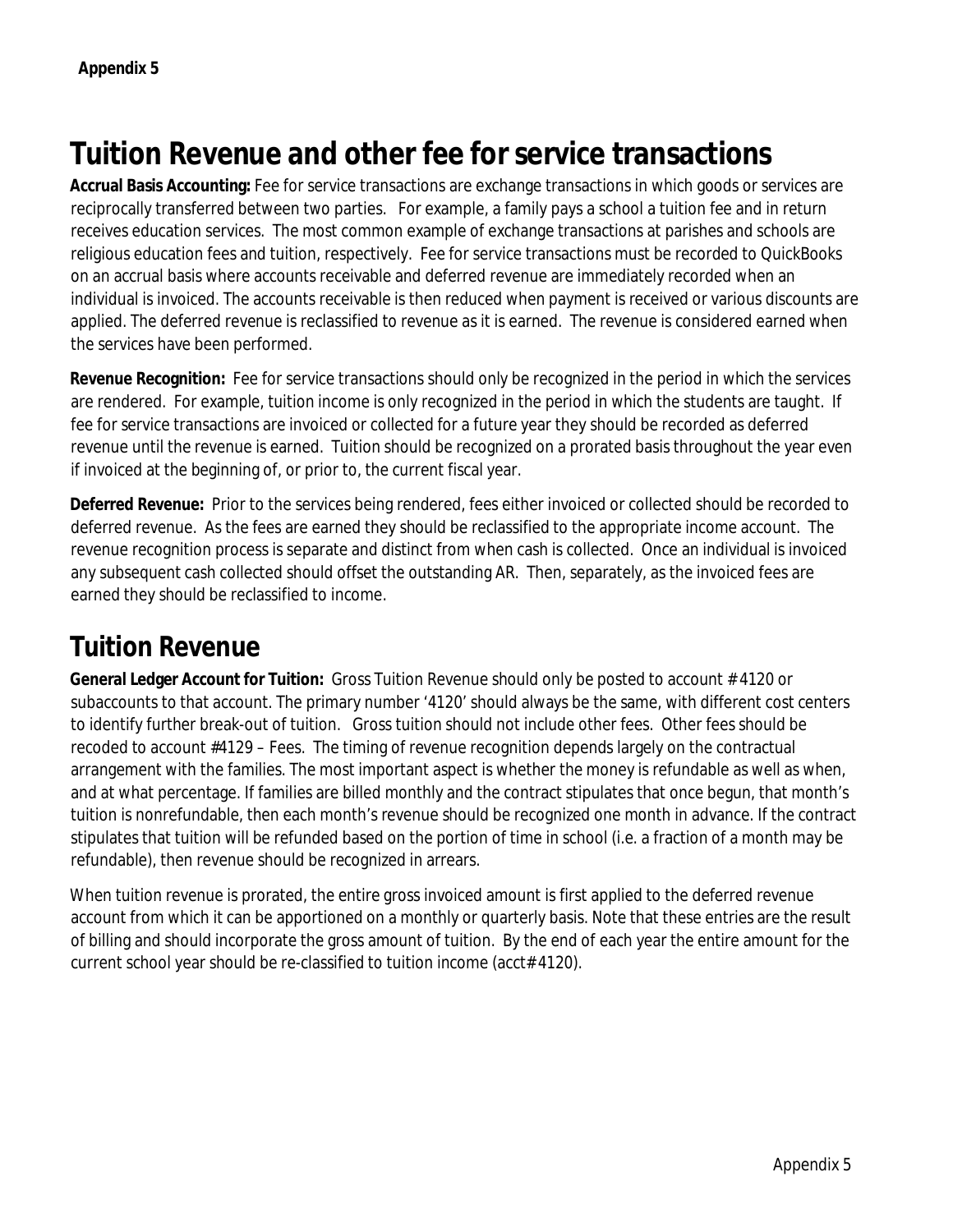| Recognize Tuition                   | 2501-00 Deferred Tuition & Fees                                                                                                                                                                                                                | 100,000 |         |
|-------------------------------------|------------------------------------------------------------------------------------------------------------------------------------------------------------------------------------------------------------------------------------------------|---------|---------|
| Revenue<br>Monthly or more<br>often | 4120-00 Gross Tuition note that this may not be one<br>tenth of the total, however, it should be a calculated<br>number. At the end of the year all deferred revenue<br>related to the current year should be removed from<br>deferred revenue |         | 100,000 |
| Recognize Tuition                   | 2501-00 Deferred Tuition & Fees                                                                                                                                                                                                                | 250,000 |         |
| Revenue                             | 4120-00 Gross Tuition                                                                                                                                                                                                                          |         | 250,000 |
| Quarterly                           | Note that this may not be one fourth of the total, it<br>should be a calculated number, however at the end of<br>the year all deferred revenue related to the current year<br>should be removed from deferred revenue                          |         |         |

**Tuition Discount Policy:** When discounts are applied they should reduce 'Accounts Receivable' #1205 against 'Discounts and Allowances' #4127.

**Scholarship Policy:** When scholarship funds are received from the Catholic Schools Foundation or any other party, they should be first booked as 'Gifts and Bequest' #4108. To recognize the use if these funds for tuition relief, an entry should be made to debit 'Tuition Discounts' #4127 and credit 'Tuition Receivable' #1205.

**Tuition Refunds/Adjustments:** For students who withdraw from the school, schools may offer students a partial refund of tuition that has been paid. Students receive refunds based on a portion of what has already been paid and the timing of the withdrawal. Once revenue has been recognized it is unlikely that it will be subject to a refund. Tuition refunds will normally be based on contractual agreements, the amount paid, scholarships, etc. In general, a percentage or a portion of the remaining unearned tuition is normally returned based on the timing of the withdrawal. This would also include scholarships that are applied against tuition if the scholarship is awarded over the full year, it could also include any other discount.

To calculate the refund, first determine the unearned portion of the paid Accounts Receivable. That entry is a

credit to cash and a debit to AR when a check is written to the family. Similarly, the portion of a scholarship that is related to that portion of AR should also be added to AR against the sub-account of 4127 where it was originally entered. Don't forget to move the amount of the unused scholarship from the operating account back to scholarship savings. At this point the balance remaining in AR should be relieved as a tuition refund with a credit entry against AR and debit to 4127-06 tuition refunds.

There should be a remaining balance in Deferred Revenue for the student withdrawing that has not yet been recognized as revenue, you can recognize that amount immediately as revenue. That entry is balanced by the entry to account 4127-06. The deferred revenue balance has nothing to do with the AR balance or the amount necessary to refund, it is the unearned portion of the gross invoice. The refund will be determined on the basis of the contractual agreement and/or the percentage of time completed.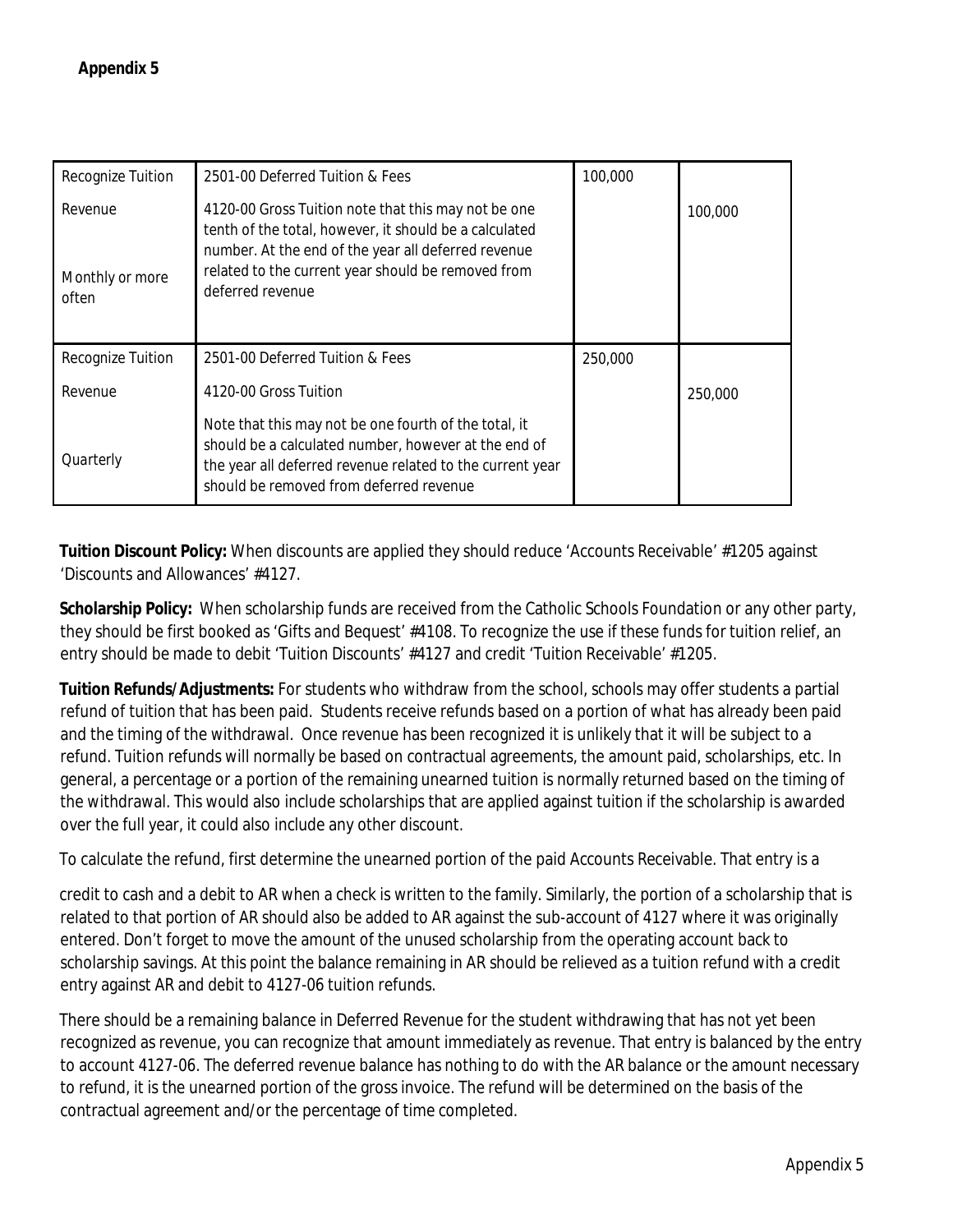| Entry                                | Description                                                                                                                                                                                                                                                                                                                                                           | Debit   | Credit  |
|--------------------------------------|-----------------------------------------------------------------------------------------------------------------------------------------------------------------------------------------------------------------------------------------------------------------------------------------------------------------------------------------------------------------------|---------|---------|
| Tuition                              | 1205-00 Accounts Receivable - Tuition                                                                                                                                                                                                                                                                                                                                 |         | 200,000 |
| Payments<br>1000-00 Cash Checking #1 |                                                                                                                                                                                                                                                                                                                                                                       | 200,000 |         |
| <b>Discount for Full</b>             | 1000-00 Cash Checking #1                                                                                                                                                                                                                                                                                                                                              |         |         |
| Payment of                           | 1205-00 Accounts Receivable - Tuition                                                                                                                                                                                                                                                                                                                                 |         | 4,000   |
| Tuition                              | 4127-00 Tuition Discounts                                                                                                                                                                                                                                                                                                                                             | 300     |         |
| <b>Tuition Payment</b>               | 1000-00 Cash Checking #1                                                                                                                                                                                                                                                                                                                                              | 4,000   |         |
| Current                              | 1205-00 Accounts Receivable - Tuition                                                                                                                                                                                                                                                                                                                                 |         | 4,000   |
| Year                                 | (To record money received for a specific individual in their<br>name - for instance a relative of the student- received in the<br>Current Fiscal Year)                                                                                                                                                                                                                |         |         |
| Tuition                              | 1000-00 Cash Checking #1                                                                                                                                                                                                                                                                                                                                              | 100,000 |         |
| Assistance Current                   | 4108-00 Gifts & Bequests                                                                                                                                                                                                                                                                                                                                              |         | 100,000 |
| Year - From<br>outside               | 1205-00 Accounts Receivable Tuition                                                                                                                                                                                                                                                                                                                                   |         | 100,000 |
| organization or                      | 4127-0X Scholarship                                                                                                                                                                                                                                                                                                                                                   |         |         |
| related entity                       | (To record scholarship received from an outside organization<br>or related entity (ex. Catholic School Foundation)                                                                                                                                                                                                                                                    | 100,000 |         |
| Scholarship Gift -                   | 1050-00 (or 1080-00) Scholarship Savings                                                                                                                                                                                                                                                                                                                              | 900,000 |         |
| Year Gift is                         | 4108-00 Gifts & Bequests                                                                                                                                                                                                                                                                                                                                              |         | 900,000 |
| Received                             | (To record a bequest to the parish or school for payment of<br>future scholarships for students)                                                                                                                                                                                                                                                                      |         |         |
| Tuition                              | 1050-00 (or 1080-00) Scholarship Savings                                                                                                                                                                                                                                                                                                                              |         | 2,000   |
| Assistance from                      | 1000-00 Cash Checking #1                                                                                                                                                                                                                                                                                                                                              | 2,000   |         |
| Endowment                            | 1205-00 Accounts Receivable - Tuition                                                                                                                                                                                                                                                                                                                                 |         | 2,000   |
|                                      | 4127-0X Scholarship                                                                                                                                                                                                                                                                                                                                                   | 2,000   |         |
|                                      | (To record within the current year, tuition paid from any<br>endowment account established for that purpose. First re-<br>class restricted savings to an unrestricted account. Note that<br>when endowment was established this money was already<br>entered as income - the entry to Discounts is to offset the<br>portion of tuition income that will not be paid.) |         |         |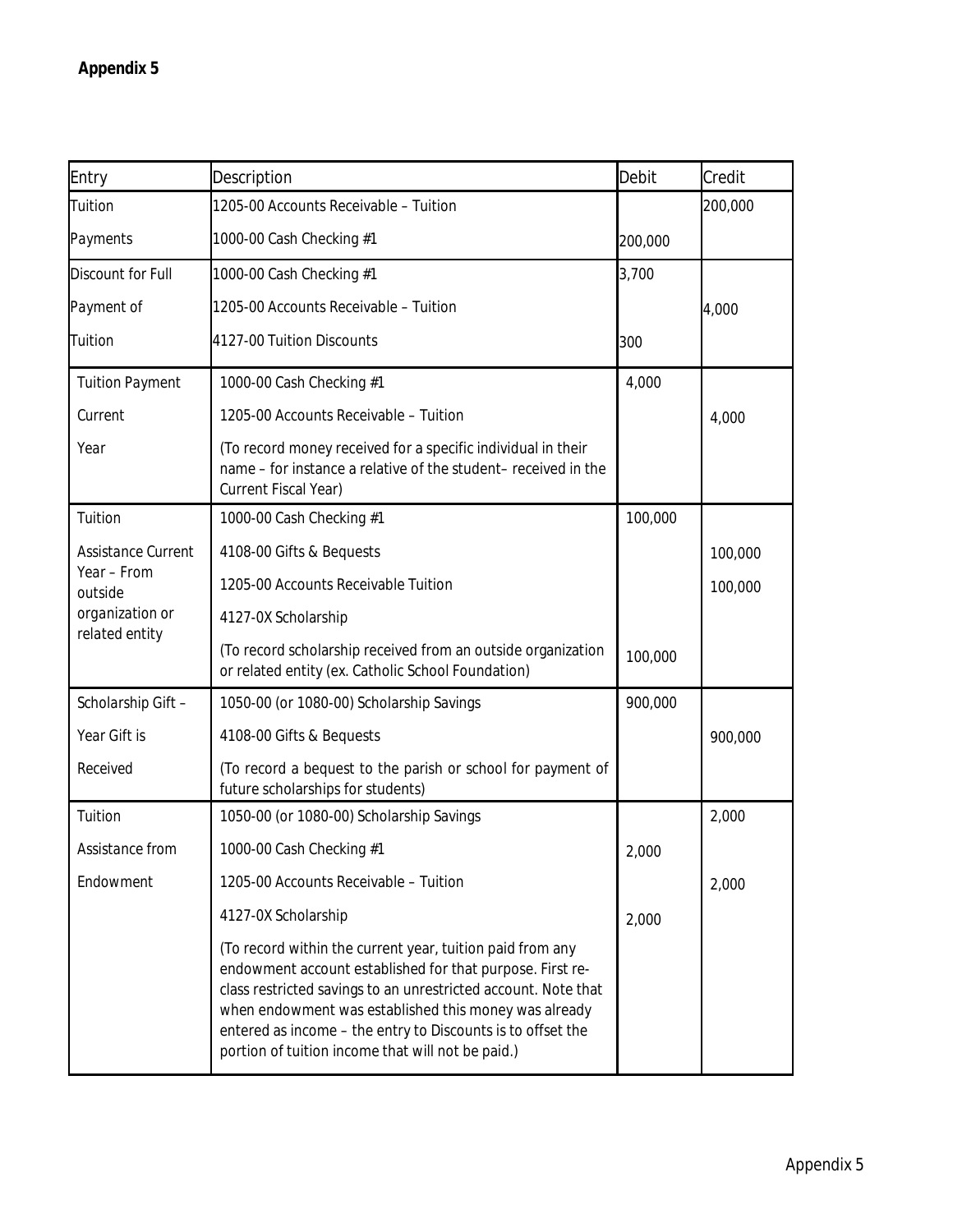**Scenario:** A student is invoiced \$4,000 for the academic year. He is awarded a scholarship provided by the Catholic School Foundation. The student is fully paid by November 1<sup>st</sup> for the entire academic year. On December 30, the student withdraws from the school. As is school policy, the student is refunded for the portion of the year that he did not attend. The following entries should be made relating to this student/scenario.

|            |                                                                                          | Cash<br>#1000 | Scholarship<br><b>Savings</b><br>#1080 | Tuition A/R<br>#1205 | <b>Deferred</b><br>Tuition<br>#2501 | Gifts &<br><b>Bequests</b><br>#4108 | Tuition<br>Revenue<br>#4120 | Scholarship<br>#4127-XX | Tuition<br>Refund<br>#4127-06 |
|------------|------------------------------------------------------------------------------------------|---------------|----------------------------------------|----------------------|-------------------------------------|-------------------------------------|-----------------------------|-------------------------|-------------------------------|
| 06/30/20XX | Invoice gross amount to<br>student for the Academic<br><b>Year's Tuition</b>             |               |                                        | 4,000.00             | (4,000.00)                          |                                     |                             |                         | 0.00                          |
| 07/30/20XX | School receives tuition<br>assistance/scholarship aid from<br>outside organization       |               | 1,500.00                               |                      |                                     | (1,500.00)                          |                             |                         | 0.00                          |
| 09/01/20XX | Apply scholarship to student's<br>account                                                | 1,500.00      | (1,500.00)                             | (1,500.00)           |                                     |                                     |                             | 1,500.00                | 0.00                          |
| 09/1/20XX  | Regular payment made                                                                     | 1,200.00      |                                        | (1,200.00)           |                                     |                                     |                             |                         | 0.00                          |
| 10/15/20XX | Recognize first quarter revenue                                                          |               |                                        |                      | 1,000.00                            |                                     | (1,000.00)                  |                         | 0.00                          |
| 11/01/20XX | Regular payment made                                                                     | 1,300.00      |                                        | (1,300.00)           |                                     |                                     |                             |                         | 0.00                          |
| 12/15/20XX | Recognize second quarter<br>revenue                                                      |               |                                        |                      | 1,000.00                            |                                     | (1,000.00)                  |                         | 0.00                          |
| 12/30/20XX | Student withdraws from school<br>(only attended half a year, but<br>paid for full year): |               |                                        |                      |                                     |                                     |                             |                         |                               |
|            | <b>Reverse Unused Scholarship</b>                                                        |               |                                        | 750.00               |                                     |                                     |                             | (750.00)                | 0.00                          |
|            | Recognize final tuition revenue<br>from Deferred                                         |               |                                        |                      | 2,000.00                            |                                     | (2,000.00)                  |                         |                               |
|            | <b>Refund student</b>                                                                    | (1,250.00)    |                                        | 1,250.00             |                                     |                                     |                             |                         |                               |
|            | <b>Post Tuition refunded</b>                                                             |               |                                        | (2,000.00)           |                                     |                                     |                             |                         | 2,000.00                      |
|            | <b>Ending Balance</b>                                                                    | 2,750.00      | 0.00                                   | 0.00                 | 0.00                                | (1,500.00)                          | (4,000.00)                  | 750.00                  | 2,000.00                      |

PAID FOR TUITION

2,750.00

NET TUITION REVENUE (2,750.00)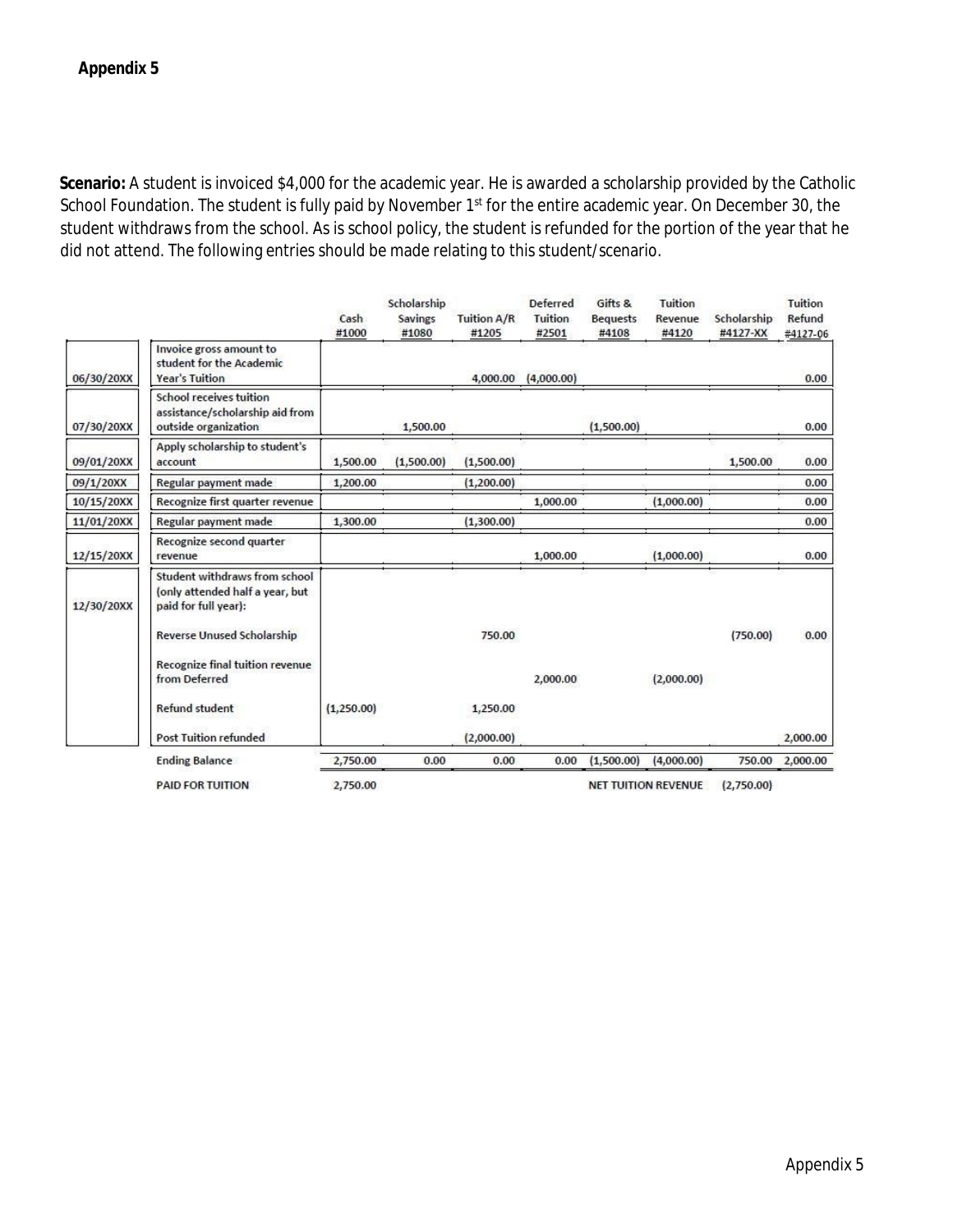**Allowance for Doubtful Accounts:** An allowance for doubtful accounts should be recorded if the school is reasonably certain all or a portion of outstanding tuition receivables will ultimately not be collected. Depending on tuition collection activity and history not all schools will need to record an allowance for doubtful accounts. However, outstanding receivables should be reviewed on at least an annual basis to determine if recording an allowance for doubtful accounts is appropriate. To record the reserve first ensure the two allowance accounts, Allowance for Tuition AR Bad Debt #1206 and Tuition Bad Debt #6760 from the RCAB chart of accounts are created in the schools QuickBooks file. Secondly review the outstanding receivables and by either reviewing historic activity, or on an individual family by family basis, determine where or not collection is likely.

The following is an example of the initial setup and year-end review of the allowance for doubtful accounts.

Analysis of Tuition Accounts Receivable for Allowance account entry:

| 2017 | $un$ -collected tuition= \$28,000 Potentially collectible  |                         | $= $5.000$    | Bad Debt= \$23,000.  |
|------|------------------------------------------------------------|-------------------------|---------------|----------------------|
| 2018 | $un$ -collected tuition = \$76,000 Potentially collectible |                         | $=$ \$46.000  | Bad Debt= \$30,000.  |
| 2019 | tuition invoiced=\$1,000,000                               | Potentially collectible | $=$ \$965,000 | $Bad Det = $35,000.$ |

Uncollected Tuition=\$1,104,000 Potentially collectible = \$1,016,000 Total Bad Debt= \$88,000

| Initial Allowance | 1206-00 Allowance for Tuition Bad Debt                                                                                    |        | 88,000 |
|-------------------|---------------------------------------------------------------------------------------------------------------------------|--------|--------|
| Setup             | 6760-00 Tuition Bad Debt                                                                                                  | 88,000 |        |
|                   | (To record opening balance. Entry is only to record the initial<br>bad debt, thereafter the year end adjustment is made.) |        |        |
| Permanent         | 1205-00 Accounts Receivable – Tuition                                                                                     |        | 37,000 |
| Removal of        | 1206-00 Allowance for Tuition Bad Debt                                                                                    | 37,000 |        |
| <b>Bad Debt</b>   | (Based on parish analysis during the year \$17,000 and<br>\$20,000 is determined to be uncollectable from                 |        |        |
|                   | 2017 and 2018, respectively. Entry is to remove AR<br>permanently as bad Debt when determined totally<br>uncollectible.   |        |        |

|                 | 1205-00 Accounts Receivable - Tuition                                                                                                                                   | 1,000 |       |
|-----------------|-------------------------------------------------------------------------------------------------------------------------------------------------------------------------|-------|-------|
| <b>Bad Debt</b> | 1206-00 Allowance for Tuition Bad Debt                                                                                                                                  |       | 1,000 |
| Recovery        | 1000-00 Cash Checking #1                                                                                                                                                | 1,000 |       |
|                 | 1205-00 Accounts Receivable - Tuition                                                                                                                                   |       | 1.000 |
|                 | (To record recovery of \$1,000 from 2015 that was bad Debt<br>previously permanently written off - first bring back to<br>receivable account then normal cash/AR entry) |       |       |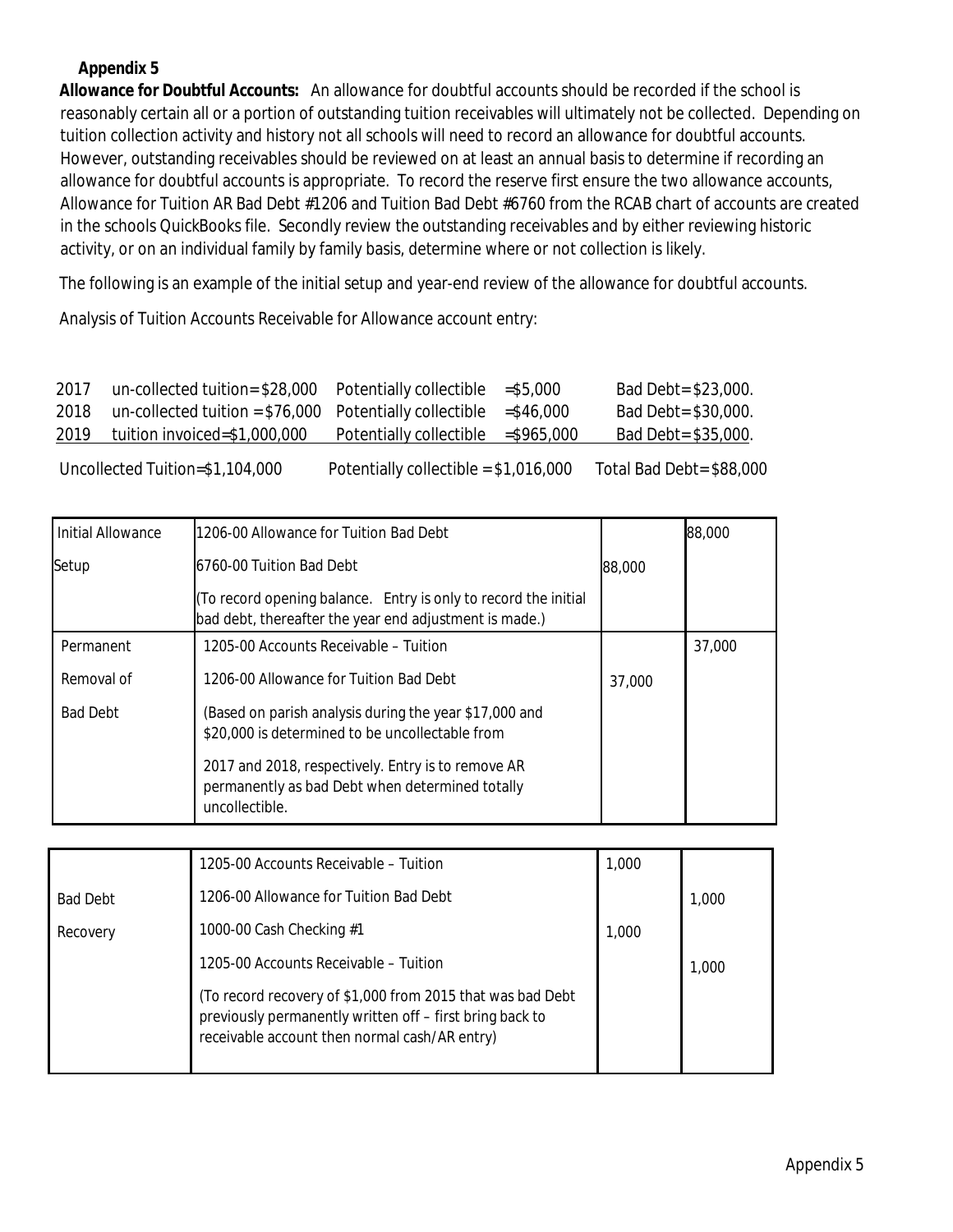|       |           |              | Write off       | Collection<br>Οf |         |                | New Bad Debt     |
|-------|-----------|--------------|-----------------|------------------|---------|----------------|------------------|
| Year  | Orig. AR  | Collections  | <b>Bad Debt</b> |                  | Balance | %Uncollectible | total at year    |
| 2017  | 28,000    | $-12.000$    | $-17,000$       | 1,000            | 0       | $\mathbf 0$    | $\boldsymbol{0}$ |
| 2018  | 76,000    | $-35,000$    | $-20,000$       | $\mathbf 0$      | 21,000  | 70%            | 14,700           |
| 2019  | 1,000,000 | $-975.000$   | 0               | $\Omega$         | 25,000  | 30%            | 7,500            |
| Total | 1,104,000 | $-1,022,000$ | $-37,000$       | 1,000            | 46,000  |                | 22,200           |

Analysis of Tuitions Receivable &Allowance for Bad Debt account at end of the fiscal year:

Tuition Allowance at End of the fiscal year final adjustment:

|       | <b>Net</b> |             |                |  |
|-------|------------|-------------|----------------|--|
|       |            | Adjustments |                |  |
| Year  | Original   | during the  | Ending         |  |
|       | Entry      | year        | <b>Balance</b> |  |
| 2017  | $-23,000$  | 16,000      | $-7,000$       |  |
| 2018  | $-30,000$  | 20,000      | $-10,000$      |  |
| 2019  | $-35.000$  |             | $-35.000$      |  |
| Total | $-88.000$  | 36,000      | $-52.000$      |  |

### Calculated Uncollectible +22,200 (Calculated in end of fiscal year analysis above)

| Adjusting entry          | -29,800 (Difference between Opening Balance and ending calculation)<br>$(-52,000+22,200)$ = |        |        |
|--------------------------|---------------------------------------------------------------------------------------------|--------|--------|
| Year End                 | 1206 Allowance for Tuition Bad Debts                                                        | 29,800 |        |
| Adjustment               | 6760 Tuition Bad Debt                                                                       |        | 29,800 |
| <b>Tuition Allowance</b> | (To adjust Tuition Bad Debt Allowance at year end for                                       |        |        |
| Account                  | actual Performance and new projections)                                                     |        |        |
|                          |                                                                                             |        |        |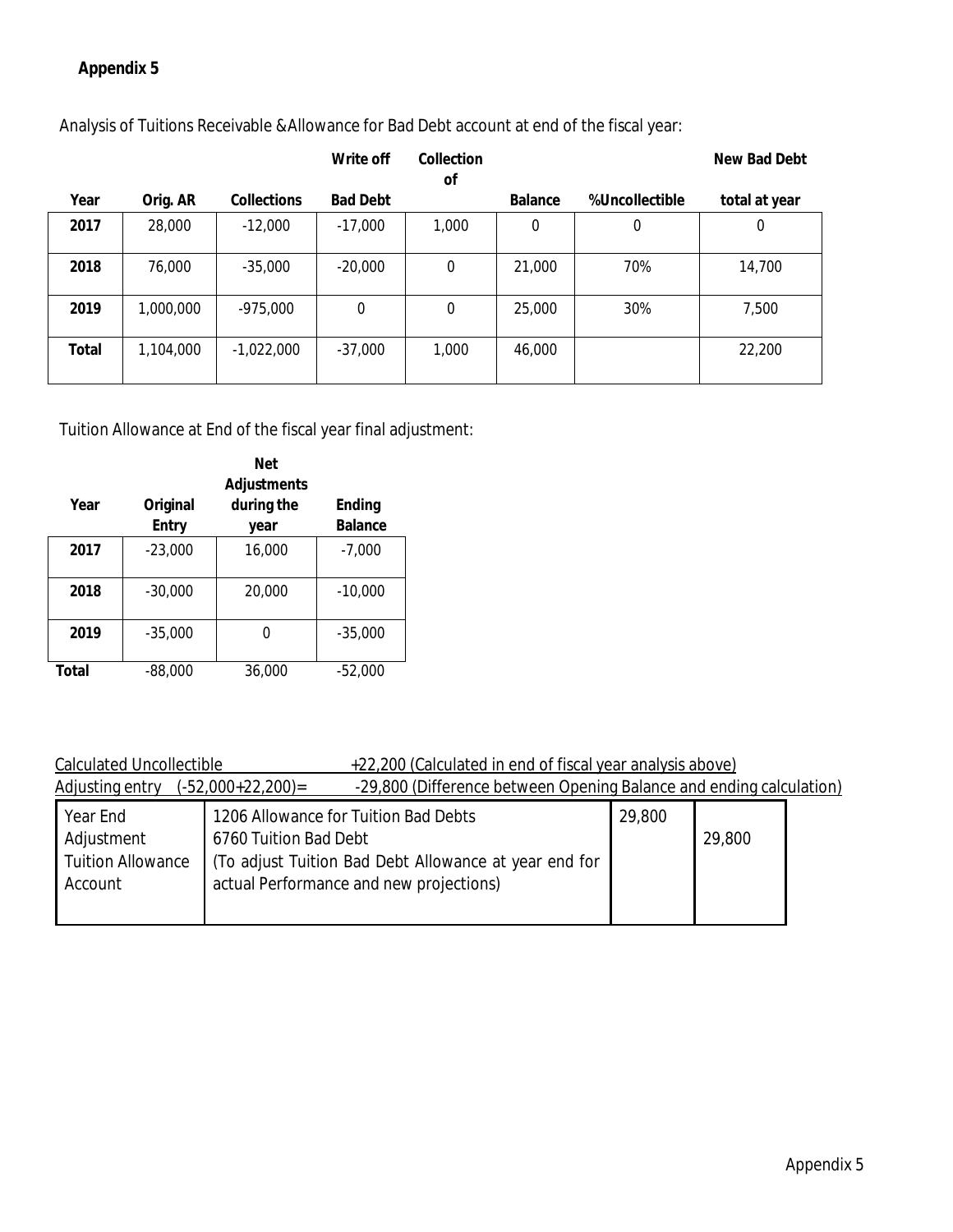# **Employee Compensation Accrual Accrued Payroll**

Accrued Payroll is the wages, salaries, commissions, bonuses, earned but unused vacation time and the related payroll taxes and benefits that have been earned by employees but have not yet been paid or recorded in the parish and school's accounts. On an accrual basis, expenses are accrued/recorded when incurred. Payroll should be expensed during the period in which the work is performed (incurred) and not when it is paid.

**All parishes and schools should accrue for salaries earned but not paid as of June 30 of the current fiscal year. In general you should have this information before you close the books for FY2022 from your payroll provider. Depending on the payroll schedule for the parish or school a week or several days may be earned in the current fiscal year but not paid until the next fiscal year. For example, if the payroll runs every two weeks one week may be the last week in June and the other the first week in July. In this instance the full payroll will not be paid until the next fiscal year, but the first week of that payroll period should be accrued as of June 30th. For regular staff that work twelve months you may accrue based on the number of FY22 days in the next payroll as a % of the total days paid with that payroll times the gross payments for salaries, FICA, Matching FICA, etc. Remember to reverse these accruals at the beginning of the next fiscal year.**

**To accrue for teacher's salaries refer to the examples below:**

Below are typical scenarios relating to teachers' contracts:

- 1. A contract runs for the School Year September  $1<sup>st</sup>$  to June  $30<sup>th</sup>$  and teachers are paid over twelve months beginning with September.
	- **a. All pay for July and August of the following year should be accrued as of June 30th since the payroll expenses were incurred as of June 30th.**

**. The easiest test is whether you would still have to pay the teachers if the school closed on June 30th, if you do then accrue.**

- i. **Since you accrue everything there is no residual accrual as in 2 and 3 "i" or "j".**
- 2. A contract runs for the School Year September 1<sup>st</sup> to June 30<sup>th</sup>, but substantial work is done by the teachers during July and August, and teachers are paid over twelve months beginning September.
	- **a.** There is no major accrual since they are paid as the work is performed.
		- i. No accrual for July and August wages as substantial work is performed during those months and the wages do not relate to work performed in prior periods. To our knowledge no school fits this category.
		- j. **Accrue the portion of pay that was earned in the fiscal year that was paid in July of the following fiscal year due to timing**.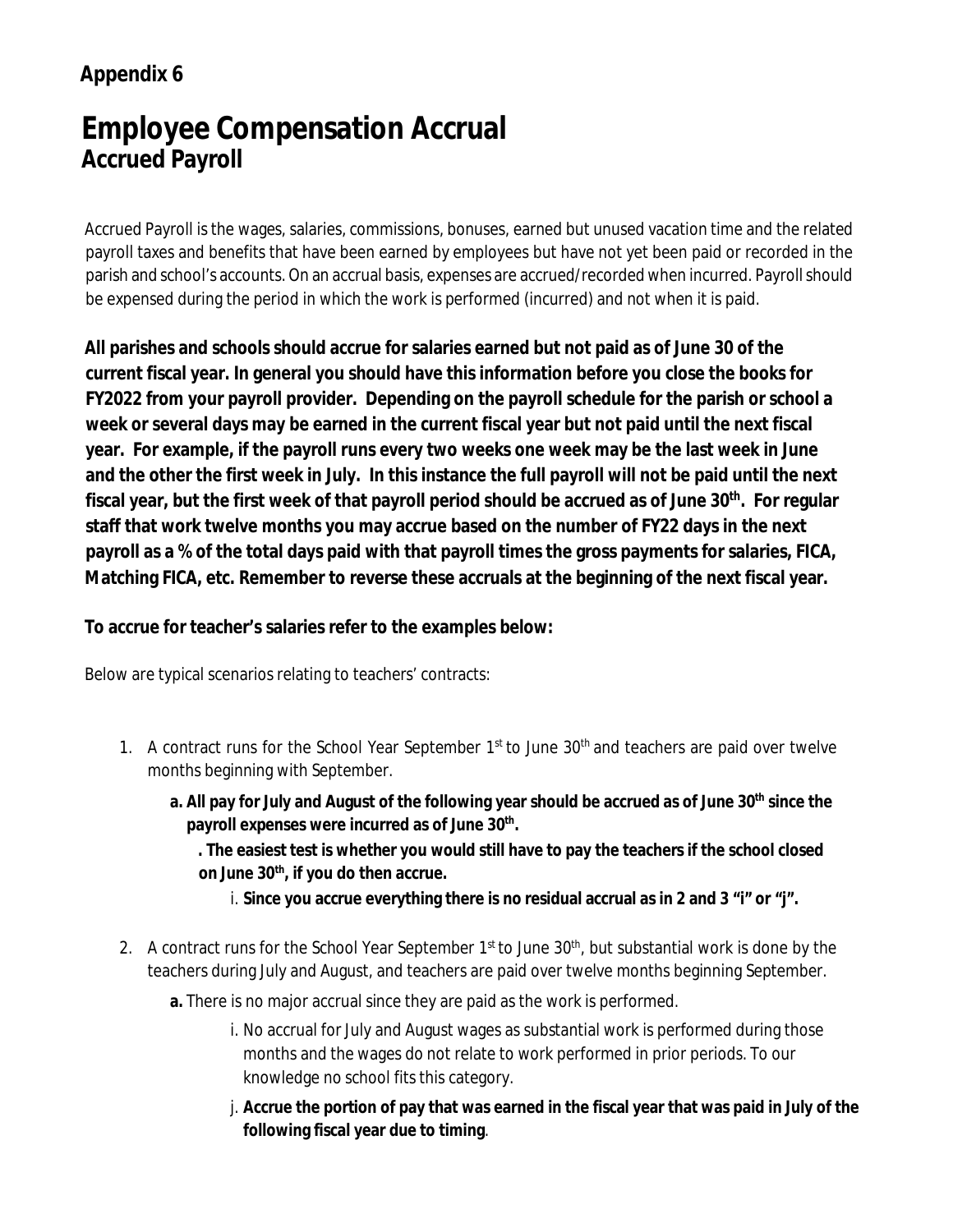- 3. A contract runs for the School Year September  $1<sup>st</sup>$  to June 30<sup>th</sup> and teachers are only paid during the school year.
	- a. There is no major accrual since teachers are only paid during the school year.
		- i. **Accrue the portion of pay that was earned in the fiscal year that was paid in July of the following fiscal year due to timing**. In this case the total paid in July would be accrued.
- 4. A teacher's contract runs from July  $1<sup>st</sup>$  to June  $30<sup>th</sup>$ , and teachers are paid over twelve months.
	- a. There is no major accrual since they are paid during the fiscal year for work performed during the same year. Any salary accrual under this scenario would be the wages earned in fiscal year 2022 that are not paid until fiscal year 2023 due to the timing of payroll.
		- i. **Accrue the portion of pay that was earned in the fiscal year that was paid in July of the following fiscal year due to timing**.

Payroll tax liabilities will include the following:

Matching Social Security and Medicare taxes on the accrued payroll State and federal unemployment taxes;

Payroll related liabilities such as workmen's compensation, employer's portion of health insurance

*At a minimum please accrue gross salaries, matching FICA and Medicare.*

Note: An efficient method for determining the amount to accrue is to review what was paid to the employee subsequent to the year end for services rendered in the current fiscal year. For teachers in category (1) and because the books should be closed as of Aug. 7th you may double the July figure.

Please use account number 2280 to book accrued payroll against the appropriate salary accounts in QuickBooks. Once you have calculated all of the accrued payroll and related expenses, you should record them in the appropriate payroll expense accounts with the total opposite entry to account #2280. This entry should be recorded with a date June 30, 2022 **Remember to reverse this entire entry at the beginning of the next fiscal year with a reversal date of July 1, 2022. You may elect to reverse the July portion in July and the August portion in August of the following year.**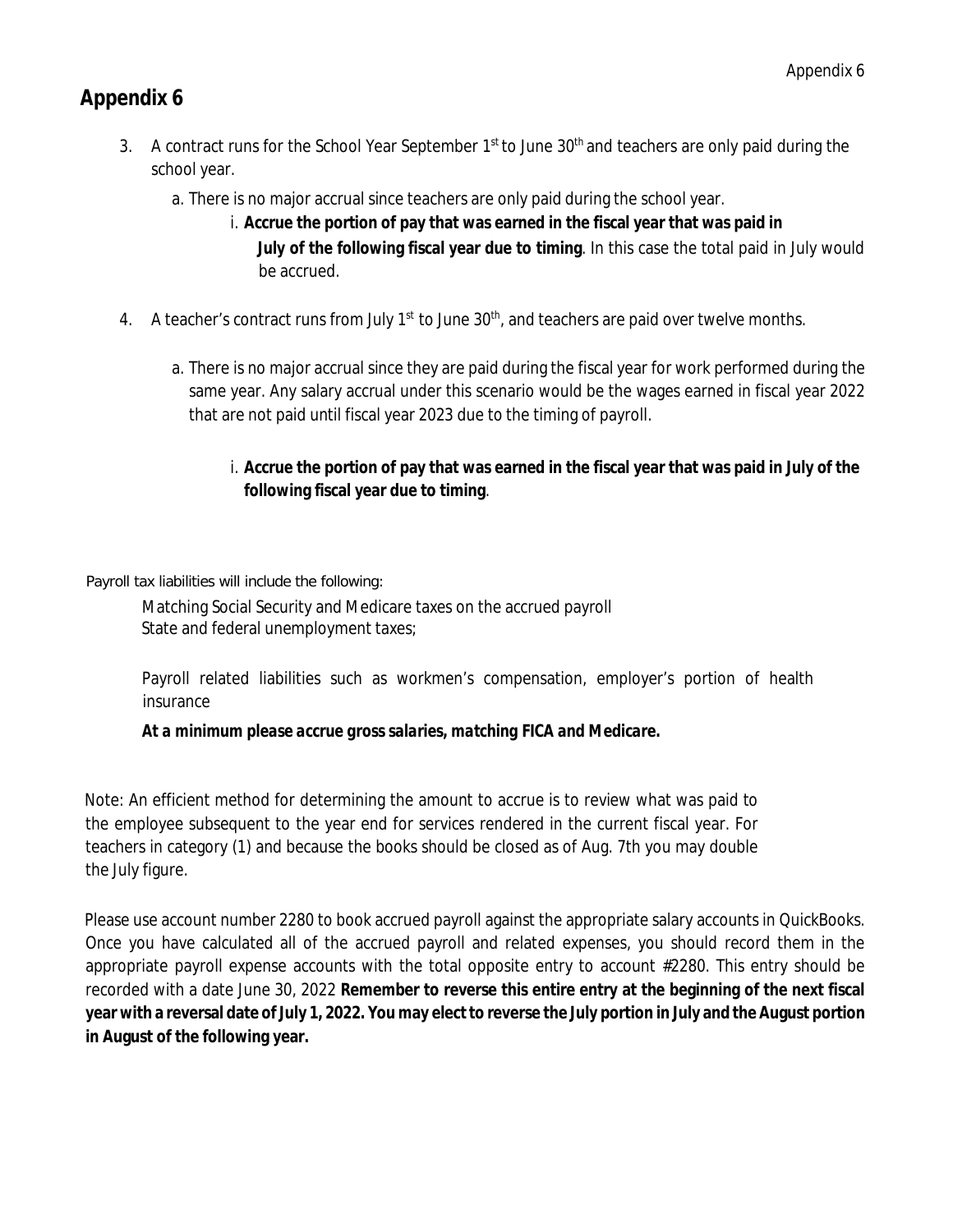# **Bank Reconciliations**

# **Background**

Bank reconciliations are an important part of any successful business. These are done for many reasons. The first is to catch any errors. This could be an error on the bank side that would never be caught if a reconciliation was not done. Another reason is to follow up on transactions. When doing the reconciliation, it is easy to spot old transactions that have not cleared yet. It is important these are followed up on to ensure there are no disagreements about who the money is owed to. It is also a good tool to measure performance. Looking at the bank balance does not do a good enough job of showing what funds are available, since there are most likely checks that have been cut that have not been cashed yet. This will help you see your true available balance. Finally, doing a bank reconciliation is important to protect against fraud. Doing a reconciliation can help catch any transactions that are not approved.

**All parishes and schools should complete bank reconciliations monthly for all bank accounts. This should typically be done no more than 30 days after the end of the statement period (i.e. May 31st bank reconciliations** should be completed by June 30<sup>th</sup> at the latest). All bank accounts should have a period ending of the last day of **the month. If this is different, please contact your bank to have this changed. Even if the statement date is not the end of the month, all accounts should be reconciled with an end of the month date. It is also recommended to keep extra cash (more than 3 months of operating expenses) on deposit with the RCAB rather than having outside savings accounts.**

**For common bank reconciliation questions and potential issues, please see below:**

### **1. Outstanding deposits and checks**

In accordance with the RCAB Financial Practices and Compliance Services team's best practices recommendations, and to obtain a clean audit for Corporation Sole, we are asking that all uncleared deposits greater than 3 months outstanding are resolved. These outstanding deposits make the cash balance look higher than it really is, so it is important to make sure they do not linger on the bank reconciliation. Outstanding checks are less important, but efforts should be made to follow up on these if they have not been cashed for 6 months.

### **2. Clearing off items**

Below is an example of an outstanding deposit that needs to be cleared off (\$538.25 from 7/31/2015). If possible, please research any outstanding deposits over 3 months old and do a Journal Entry to reverse the posting. **Do not utilize the void feature in QuickBooks. Because the item is related to a prior fiscal year, using the void feature will change every bank reconciliation between the date of the entry being voided and current date.** Once a Journal Entry has been done, there should be offsetting items in both the Outstanding Checks and Deposits sections that can clicked off when doing the recon. If you are unsure on any parts of this, please reach out to Parish Finance and we will assist you.